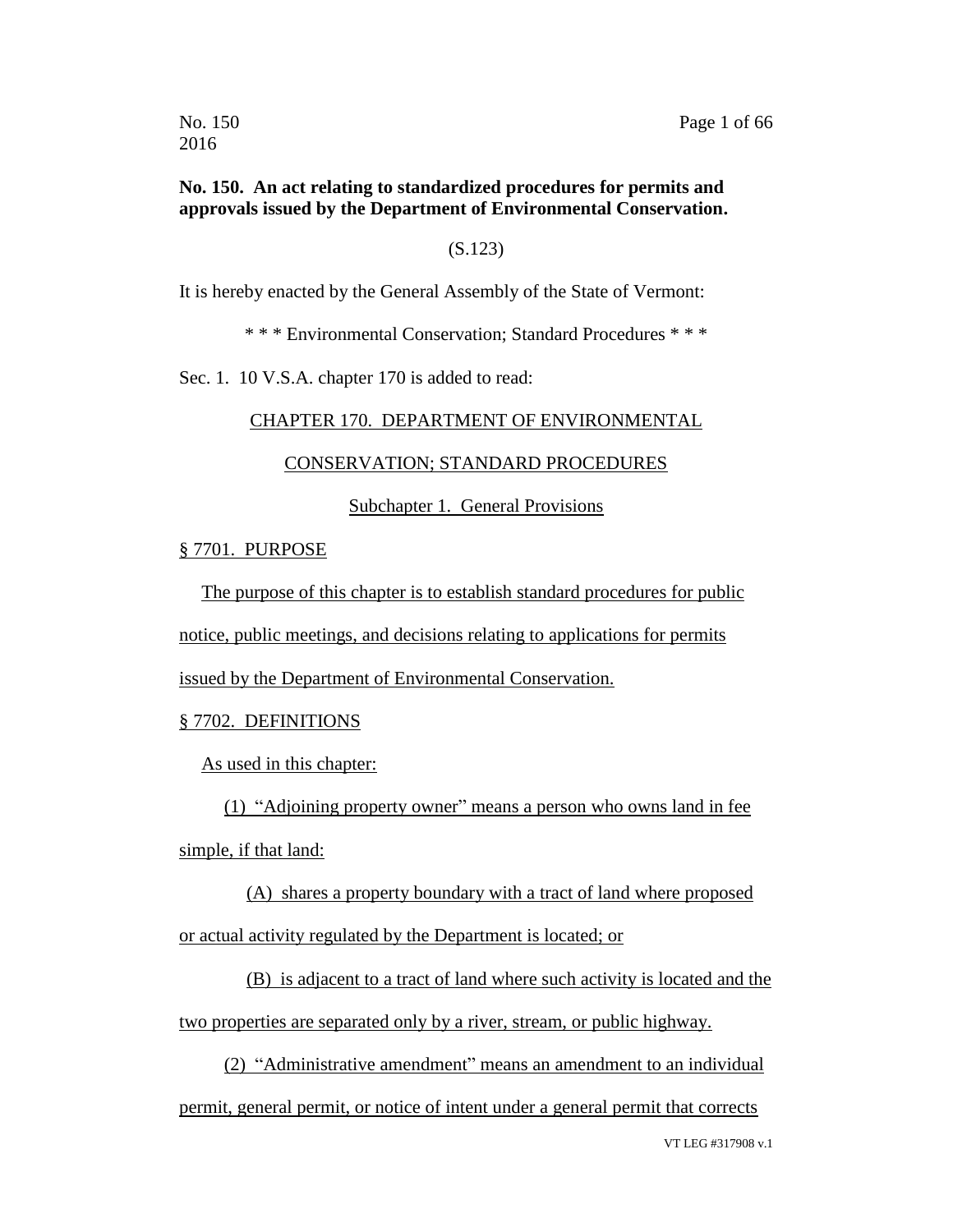typographical errors, changes the name or mailing address of a permittee, or makes other similar changes to a permit that do not require technical review of the permitted activity or the imposition of new conditions or requirements.

(3) "Administrative record" means the application and any supporting data furnished by the applicant; all information submitted by the applicant during the course of reviewing the application; the draft permit or notice of intent to deny the application; the fact sheet and all documents cited in the fact sheet, if applicable; all comments received during the public comment period; the recording or transcript of any public meeting or meetings held; any written material submitted at a public meeting; the response to comments; the final permit; any document used as a basis for the final decision; and any other documents contained in the permit file.

(4) "Administratively complete application" means an application for a permit for which all initially required documentation has been submitted, and any required permit fee, and the information submitted initially addresses all application requirements but has not yet been subjected to a complete technical review.

(5) "Agency" means the Agency of Natural Resources.

(6) "Clean Air Act" means the federal statutes on air pollution prevention and control, 42 U.S.C. § 7401 et seq.

(7) "Clean Water Act" means the Federal Water Pollution Control Act, 33 U.S.C. § 1251 et seq.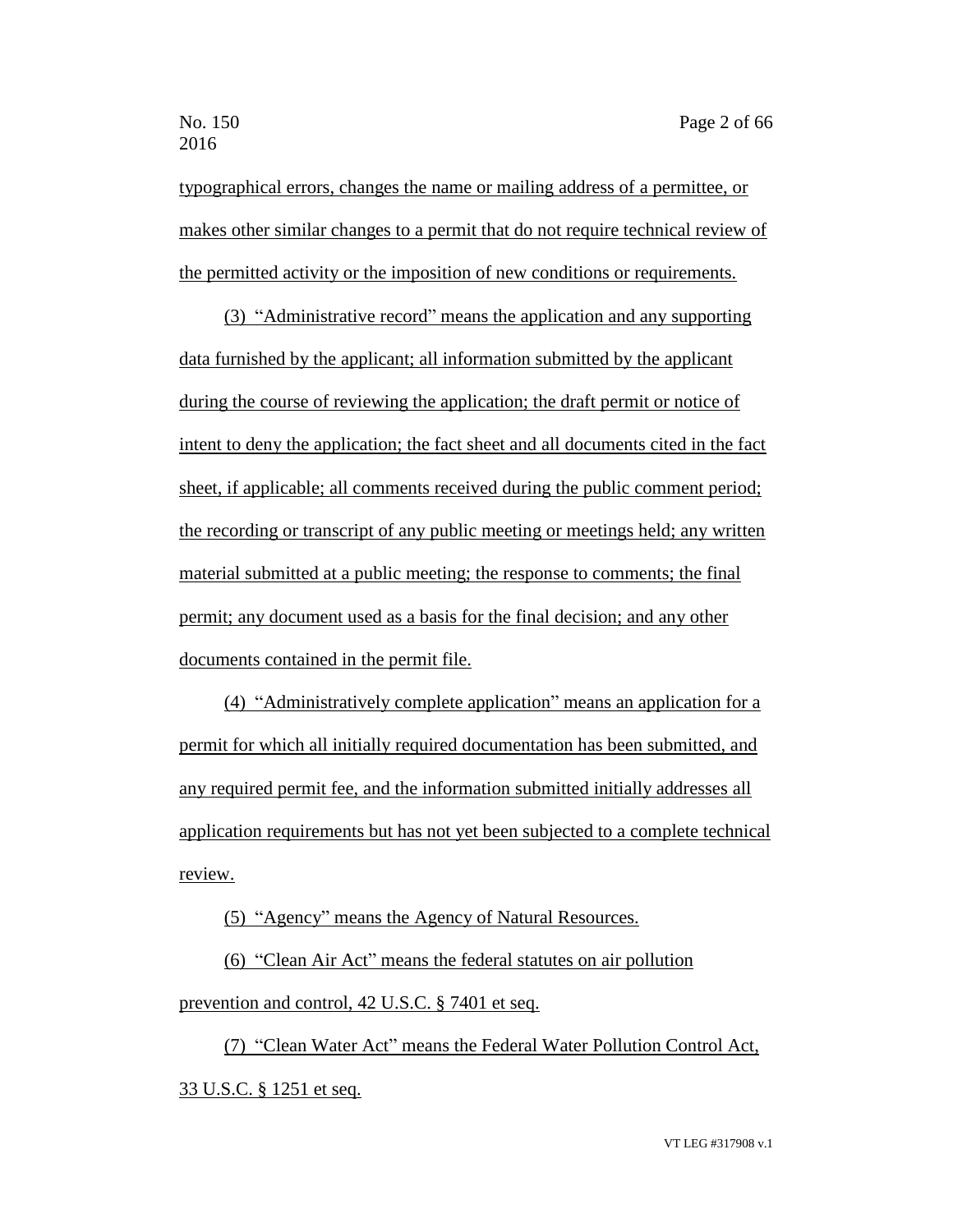(8) "Commissioner" means the Commissioner of Environmental Conservation or the Commissioner's designee.

(9) "Department" means the Department of Environmental Conservation.

(10) "Document" means any written or recorded information, regardless of physical form or characteristics, which the Department produces or acquires in the course of reviewing an application for a permit.

(11) "Environmental notice bulletin" or "bulletin" means the website and e-mail notification system required by 3 V.S.A. § 2826.

(12) "Fact sheet" means a document that briefly sets forth the principal facts and the significant factual, legal, methodological, and policy questions considered in preparing a draft decision.

(13) "General permit" means a permit that applies to a class or category of discharges, emissions, disposal, facilities, or activities within a common geographic area, including the entire State or a region of the State.

(14) "Individual permit" means a permit that authorizes a specific discharge, emission, disposal, facility, or activity that contains terms and conditions that are specific to the discharge, emission, disposal, facility, or activity.

(15) "Major amendment" means an amendment to an individual permit or notice of intent under a general permit that necessitates technical review.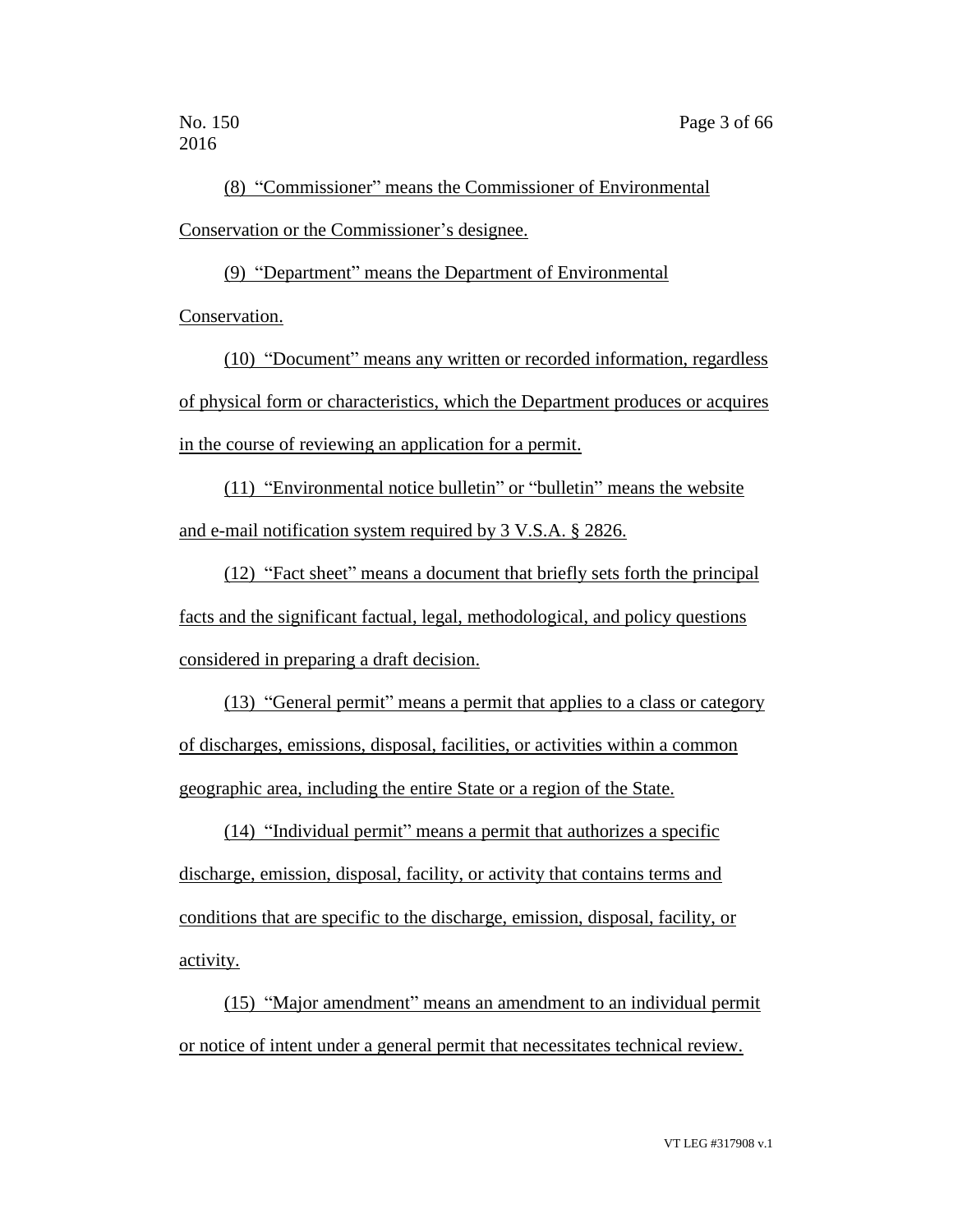(16) "Minor amendment" means an amendment to an individual permit or notice of intent under a general permit that requires a change in a condition or requirement, does not necessitate technical review, and is not an administrative amendment.

(17) "Notice of intent under a general permit" means an authorization issued by the Secretary to undertake an action authorized by a general permit.

(18) "Permit" includes any permit, certification, license, registration, determination, or similar form of permission required from the Department by law. However, the term excludes a professional license issued pursuant to chapter 48, subchapter 3 (licensing of well drillers) of this title and sections 1674 (water supply operators), 1936 (UST inspector licenses), 6607 (hazardous waste transporters), and 6607a (waste transportation) of this title.

(19) "Person" shall have the same meaning as under section 8502 of this title.

(20) "Person to whom notice is federally required" means a person to whom notice of an application or draft decision must be given under federal regulations adopted pursuant to the Clean Air Act or Clean Water Act.

(21) "Public meeting" means a meeting that is open to the public and recorded or transcribed, at which the Department shall provide basic information about the draft permit decision, an opportunity for questions to the applicant and the Department, and an opportunity for members of the public to submit oral and written comments.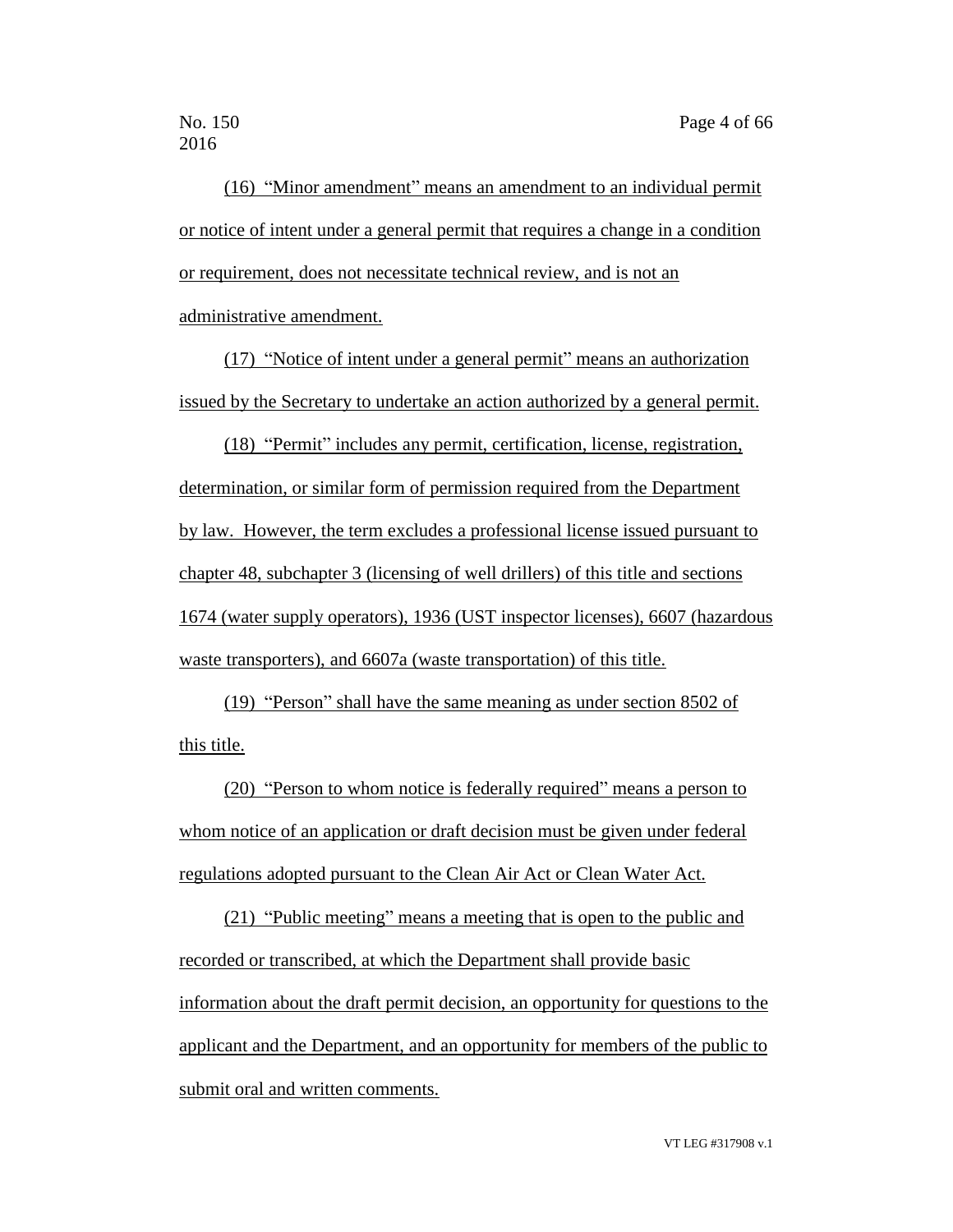(22) "Secretary" means the Secretary of Natural Resources or designee.

(23) "Technical review" means the application of scientific,

engineering, or other professional expertise to the facts to determine whether activity for which a permit is requested meets the standards for issuing the permit under statute and rule.

§ 7703. RULES; ADDITIONAL NOTICE OR PROCEDURES

(a) Rules.

(1) Implementing rules. The Secretary may adopt rules to implement this chapter.

(2) Complex projects; preapplication process. The Secretary shall adopt rules to determine when a project requiring a permit is large and complex. These rules shall provide that an applicant proposing such a project, prior to filing an application for a permit, shall initiate a project scoping process pursuant to 3 V.S.A. § 2828 or shall hold an informational meeting that is open to the public. The rules shall ensure that:

(A) Written notice of an informational meeting under this section is sent to the owner of the land where the project is located if the applicant is not the owner; the municipality in which the project is located; the municipal and regional planning commissions for any municipality in which the project is located; if the project site is located on a boundary, any Vermont municipality adjacent to that boundary and the municipal and regional planning commissions for that municipality; and each adjoining property owner. At the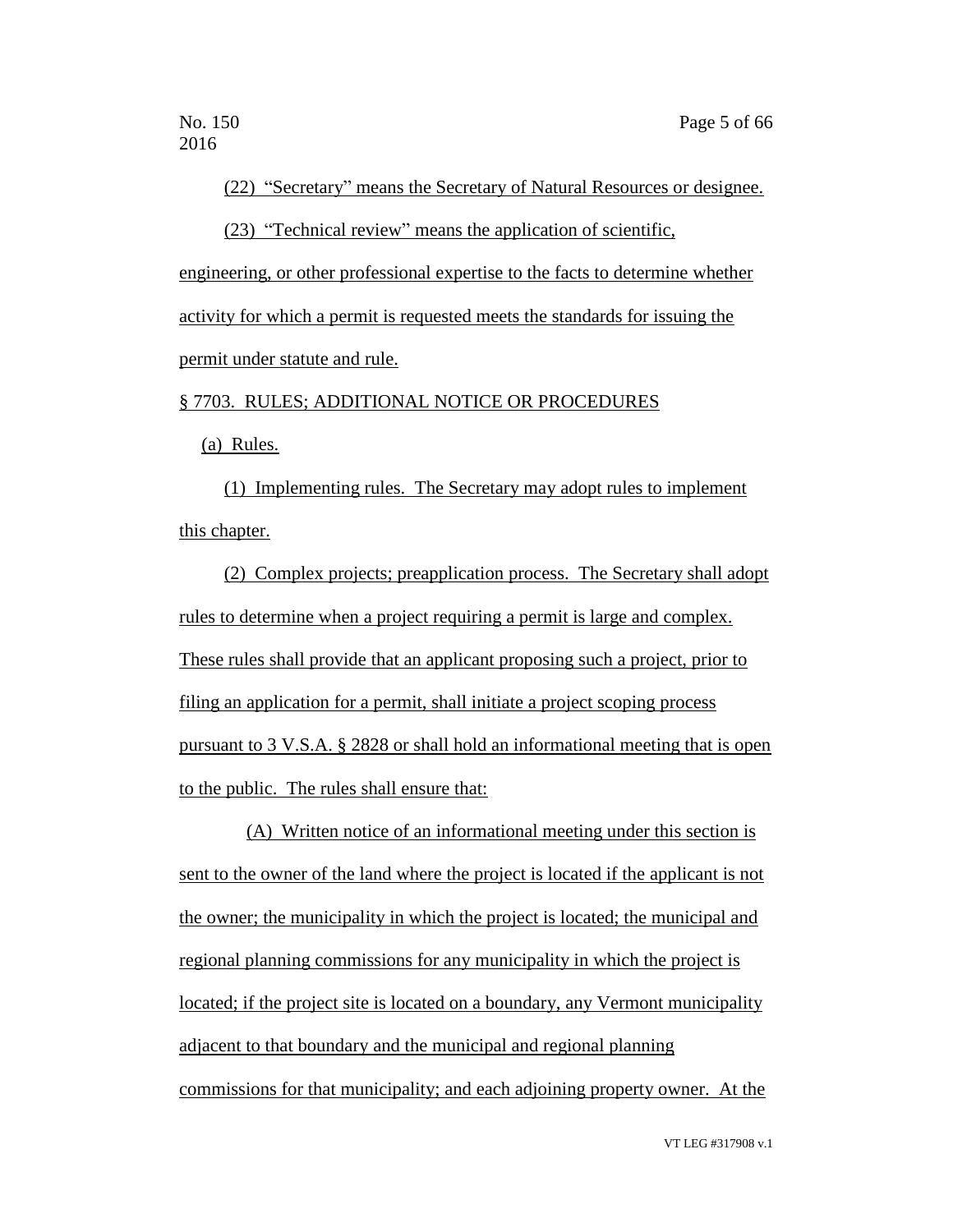time this written notice is sent, the Secretary also shall post the notice to the environmental notice bulletin.

(B) The notice to adjoining property owners informs them of how they can continue to receive notices and information through the environmental notice bulletin concerning the project as it is reviewed by the Secretary.

(C) The applicant furnishes by affidavit to the Secretary the names of those furnished notice and certifies compliance with the notice requirements of this subsection.

(D) The applicant and the Secretary or designee shall attend the meeting. The applicant shall respond to questions from other attendees.

(b) Additional notice.

(1) The Secretary may require, by rule or in an individual case, measures in addition to those directed by this chapter using any method reasonably calculated to give direct notice to persons potentially affected by a decision on the application.

(2) In an individual case, the Secretary may determine to apply the procedures of section 7713 (Type 2) of this chapter to the issuance of a permit otherwise subject to the procedures of section 7715 (Type 4) or section 7716 (Type 5) of this chapter.

(c) Extension of deadlines. A person may request that the Secretary extend any deadline for comment or requesting a public informational meeting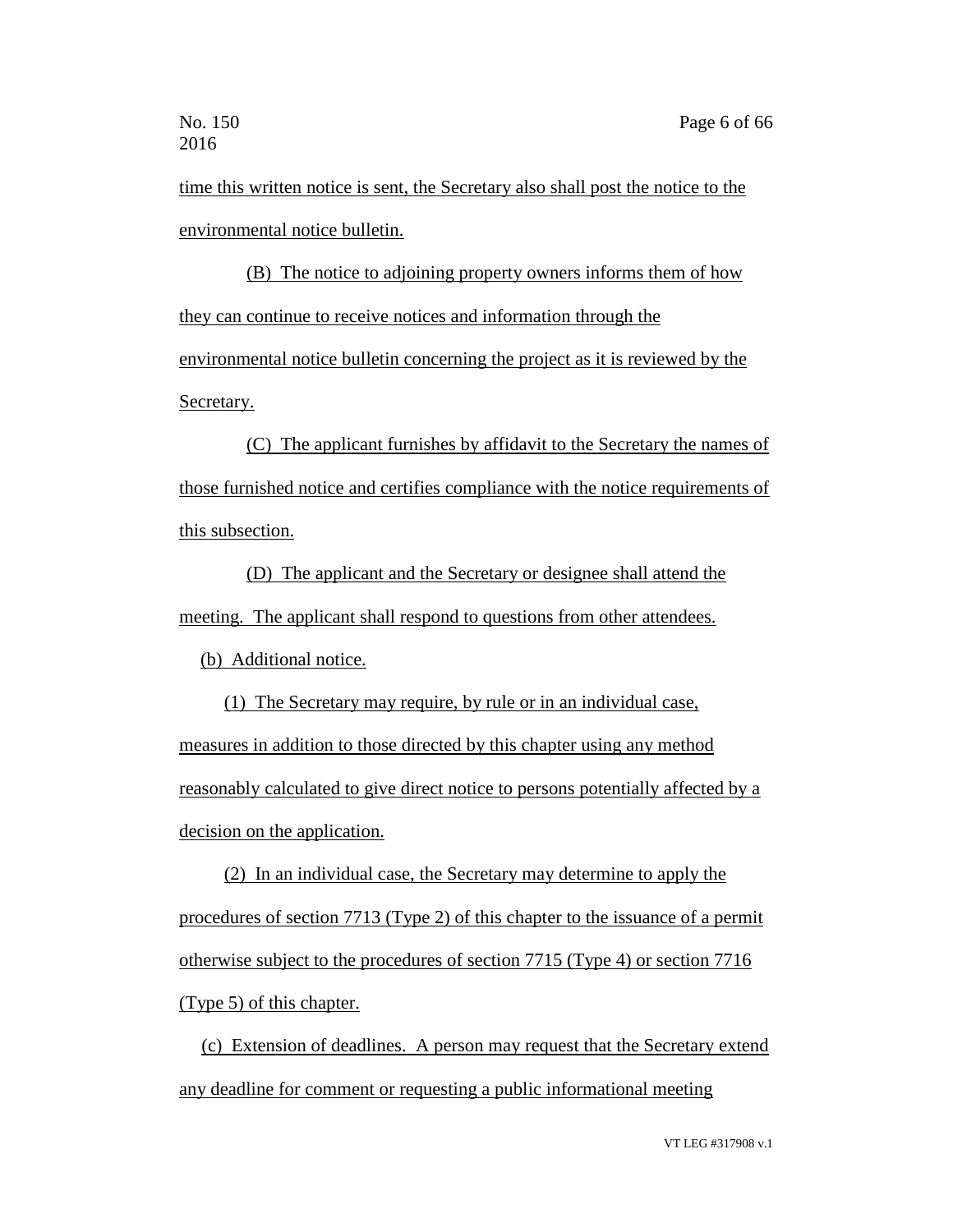established by this chapter. The person shall submit the request before the deadline and include a brief explanation of why the extension is justified. If the request is granted, the Secretary shall provide notice of the new deadline through the environmental notice bulletin.

## § 7704. ADMINISTRATIVE RECORD

(a) The Secretary shall create an administrative record for each application for a permit and shall make the administrative record available to the public.

(b) The Secretary shall base a draft or final decision on each application for a permit on the administrative record.

(c) With respect to permits issued under the Clean Air Act and Clean Water Act, the Secretary shall comply with any requirements under those acts concerning the maintenance and availability of the administrative record.

# § 7705. TIME; HOW COMPUTED

In this chapter:

(1) When time is to be reckoned from a day, date, or an act done, the

day, date, or day when the act is done shall not be included in the computation.

(2) Computation of a time period shall use calendar days.

Subchapter 2. Standard Procedures

## § 7711. PERMIT PROCEDURES; STANDARD PROVISIONS

(a) Notice through the environmental notice bulletin. When this chapter

requires notice through the environmental notice bulletin:

(1) The bulletin shall generate and send an e-mail to notify: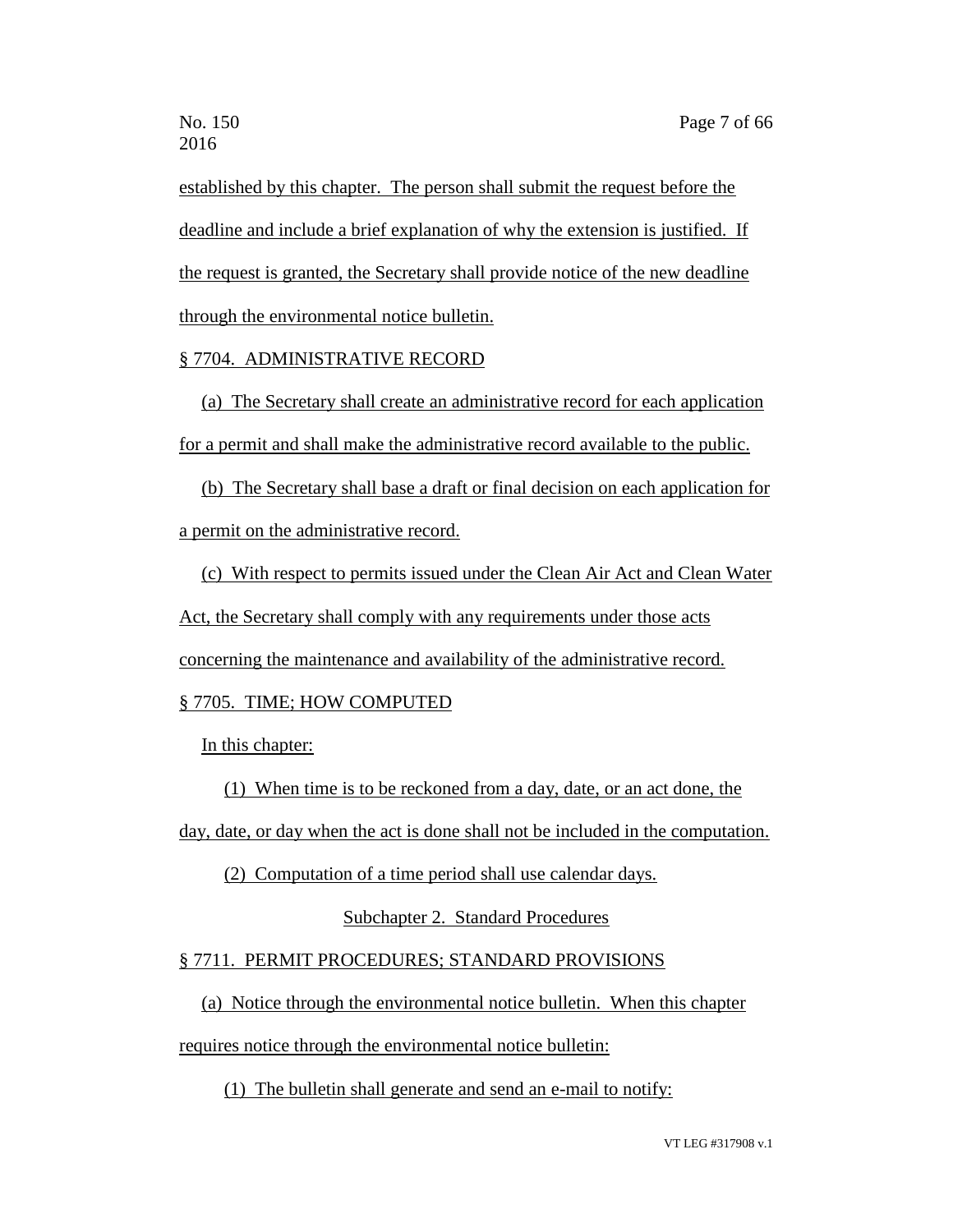### (A) each person requiring notice under section 7712 of this chapter;

(B) the applicant;

(C) each person on an interested persons list;

(D) each municipality in which the activity to be permitted is located,

except for notice of a draft or final general permit; and

(E) each other person to whom this chapter directs that a particular

notice be provided through the bulletin.

(2) At a minimum, each notice generated by the bulletin shall contain:

(A) the name and contact information for the person at the Agency processing the permit;

(B) the name and address of the permit applicant, if applicable;

(C) the name and address of the facility or activity to be permitted, if applicable;

(D) a brief description of the activity for which the permit would be issued;

(E) the length of the period for submitting written comments and the process for submitting those comments, if applicable, and notice of the requirements regarding submission of comments during that period or at a public meeting in order to appeal under chapter 220 of this title;

(F) the process for requesting a public meeting, if applicable;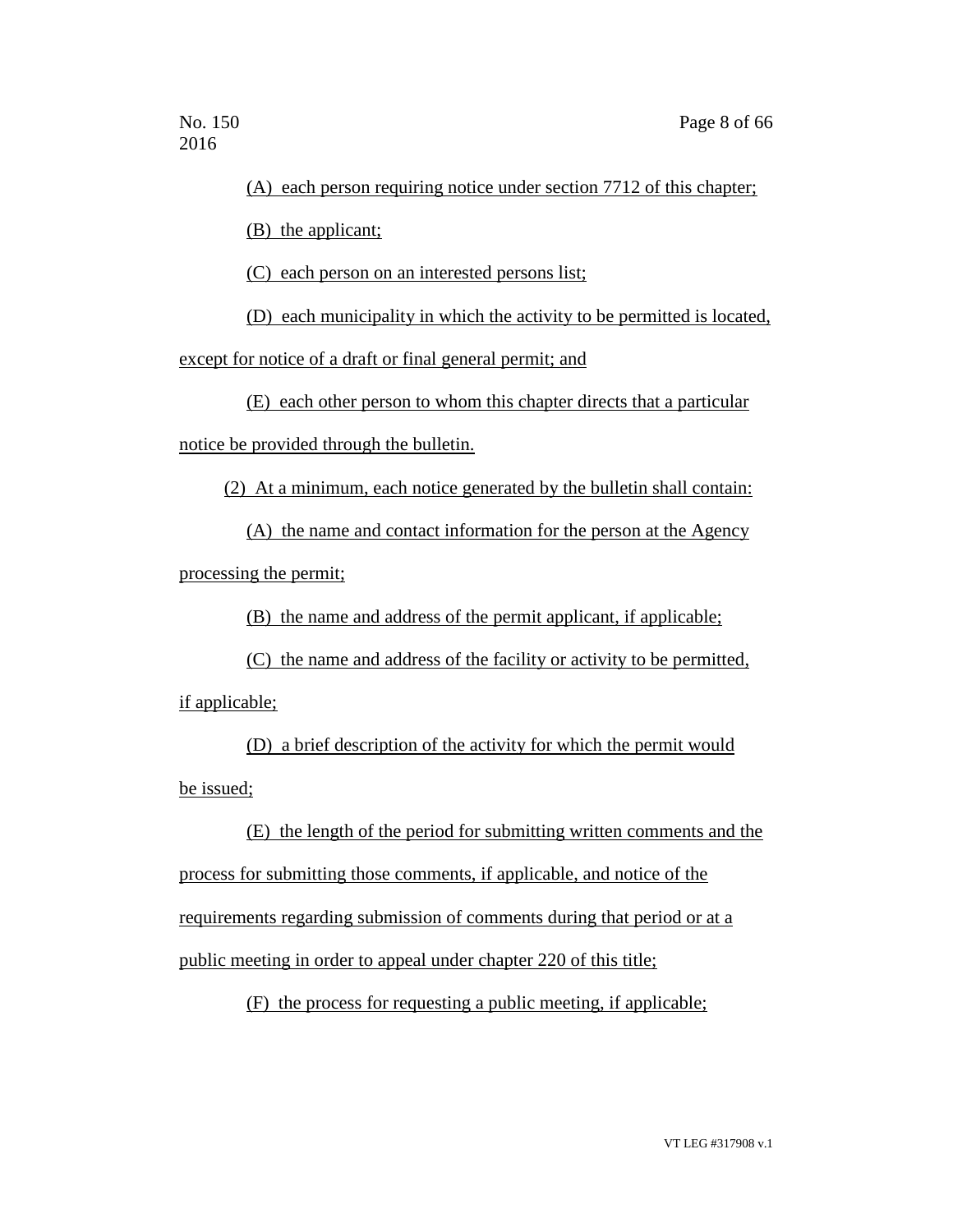(G) when a public meeting has been scheduled, the time, date, and location of the meeting and a brief description of the nature and purpose of the meeting;

(H) when issued, the draft permit or notice of intent to deny a permit, and the period and process for submitting written comments on that draft permit or notice;

(I) when issued, the final decision issuing or denying a permit, and the process for appealing the decision; and

(J) any other information that this chapter directs be included in a particular notice to be generated by the bulletin.

(3) The environmental notice bulletin shall provide notice by mail as required by 3 V.S.A. § 2826.

(b) Notice to adjoining property owners. When this chapter requires notice of an application to adjoining property owners, the applicant shall provide notice of the application by U.S. mail to all adjoining property owners, on a form developed by the Secretary, at the time the application is submitted to the Secretary. The form shall state how the property owners can continue to receive notices and information concerning the project as it is reviewed by the Secretary. The applicant shall provide a signed certification to the Secretary that all adjoining property owners have been notified of the application. However, if the applicant has provided written notice to adjoining property owners as part of the preapplication engagement process for complex projects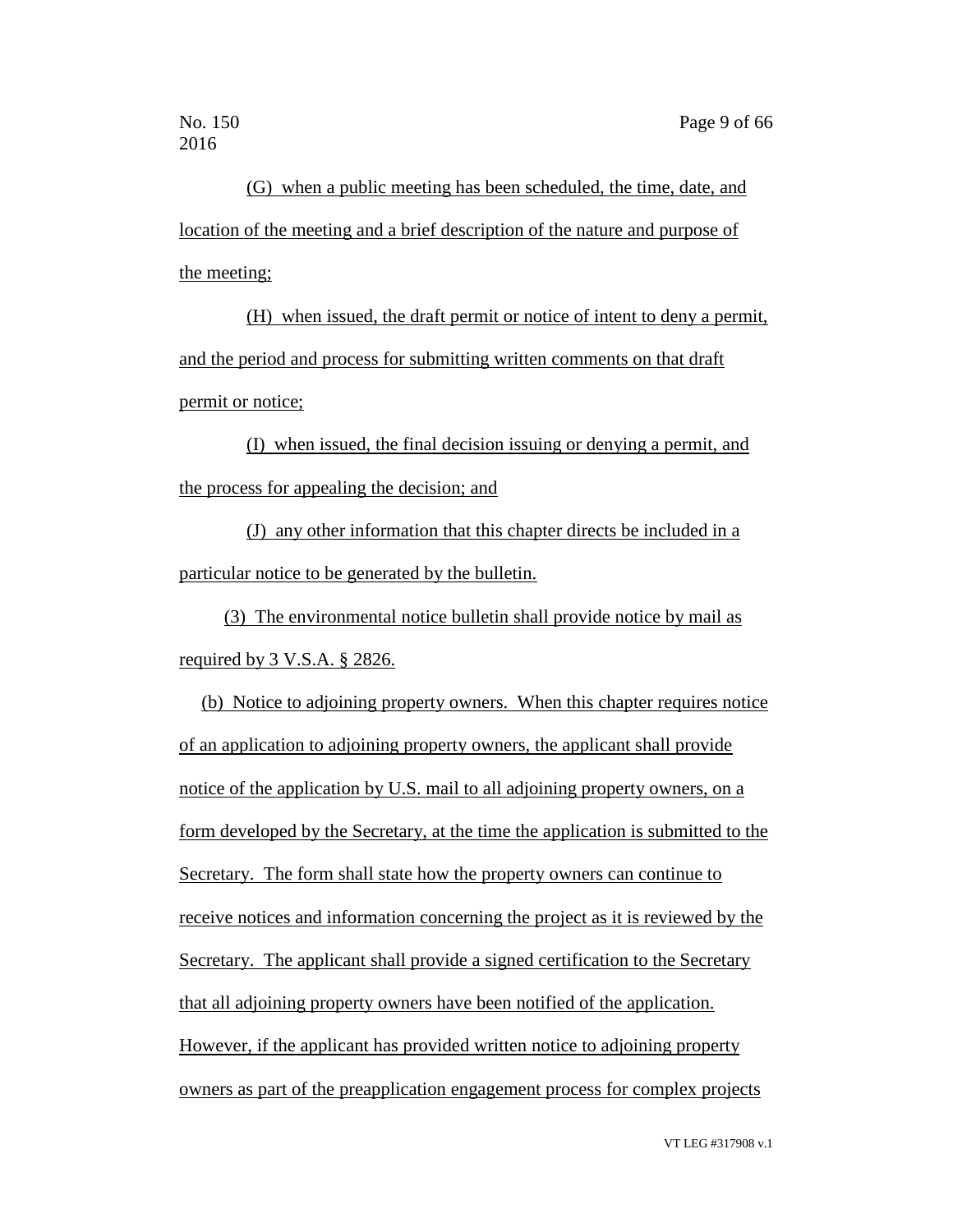under rules adopted in accordance with subsection 7703(a) of this title, then instead of the written notice required of the applicant by this subsection, the Department shall provide notice of the application through the environmental notice bulletin to those adjoining property owners who have requested notice.

(c) Comment period length. When this chapter requires the Secretary to provide a public comment period, the length of the period shall be at least 30 days, unless this chapter applies a different period for submitting comments on the particular type of permit.

(d) Period to request a public meeting. When this chapter allows a person to request a public meeting on a draft decision, the person shall submit the request within 14 days of the date on which notice of the draft decision is posted to the environmental notice bulletin, unless this chapter specifies a different period for requesting a hearing on the particular type of permit.

(e) Public meeting; notice; additional comment period. When the Secretary holds a public meeting under this chapter:

(1) The Secretary shall:

(A) provide at least 14 days' prior notice of the public meeting through the environmental notice bulletin, unless this chapter specifies a different notice period for a public meeting on the particular type of permit;

(B) include in the notice, in addition to the information required by subsection (a) of this section, the date the Secretary gave notice of an administratively complete application, if applicable; and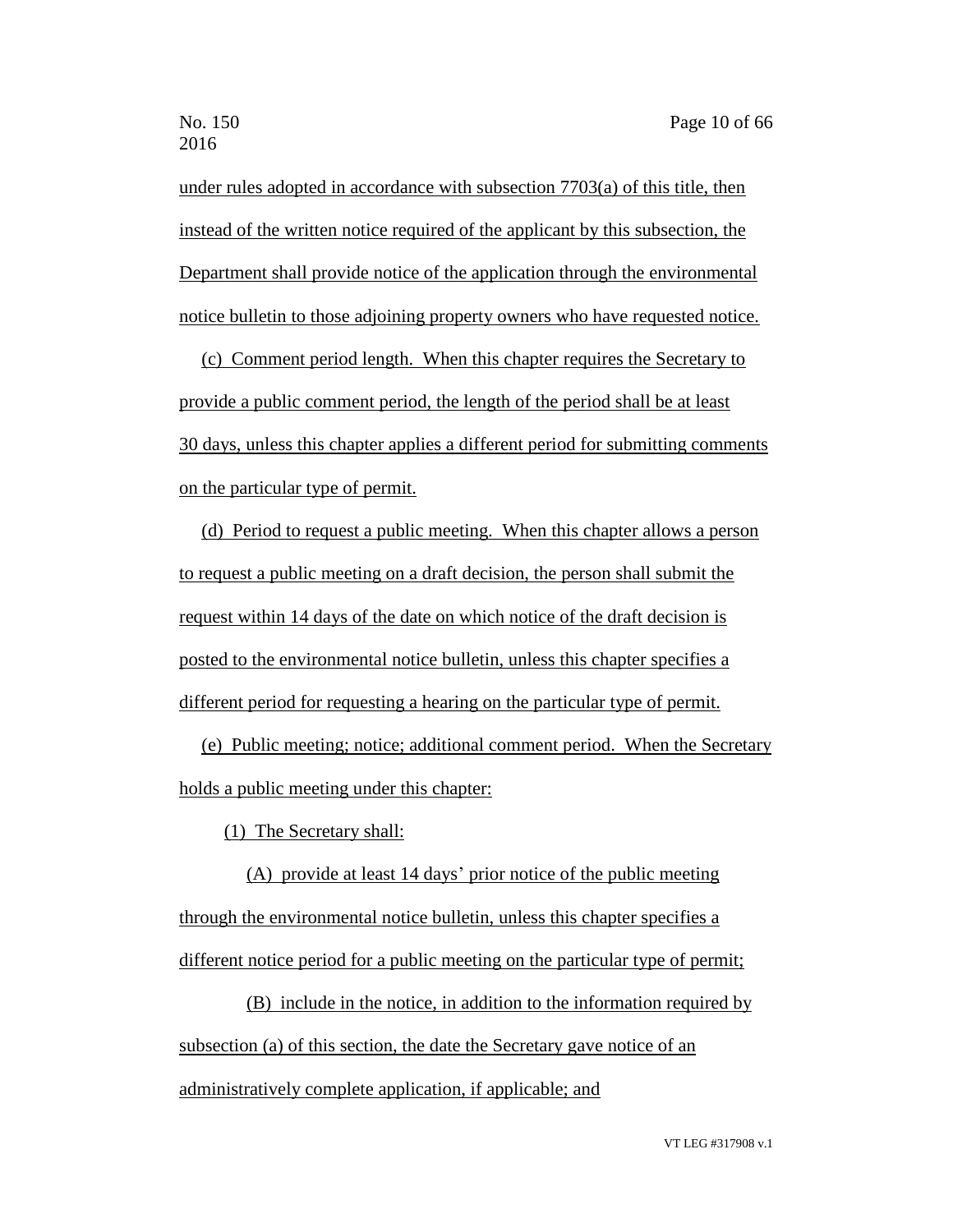(C) hold the period for written comments open for at least seven days after the meeting.

(2) The applicant or applicant's representative and the Secretary or designee shall attend the meeting. The applicant shall cause to be present those professionals retained in the preparation of the application. At the meeting, the applicant and the Secretary each shall answer questions relevant to the application or draft decision to the best of their ability.

(f) Draft decisions. When this chapter requires the Secretary to post a draft decision or draft general permit to the environmental notice bulletin, the Secretary shall post to the bulletin the draft decision or draft general permit and all documents on which the Secretary relied in issuing the draft. This post shall include instructions on how to inspect and how to request a copy of each other document that is part of the administrative record of the draft decision or permit.

(g) Response to comments. When this chapter requires the Secretary to provide a response to comments, the Secretary shall provide a response to each comment received during the comment period and the basis for the response. The Secretary also shall specify each provision of the draft decision that has been changed in the final decision and the reasons for each change. The Secretary shall post the response to comments to the environmental notice bulletin and send it to all commenters.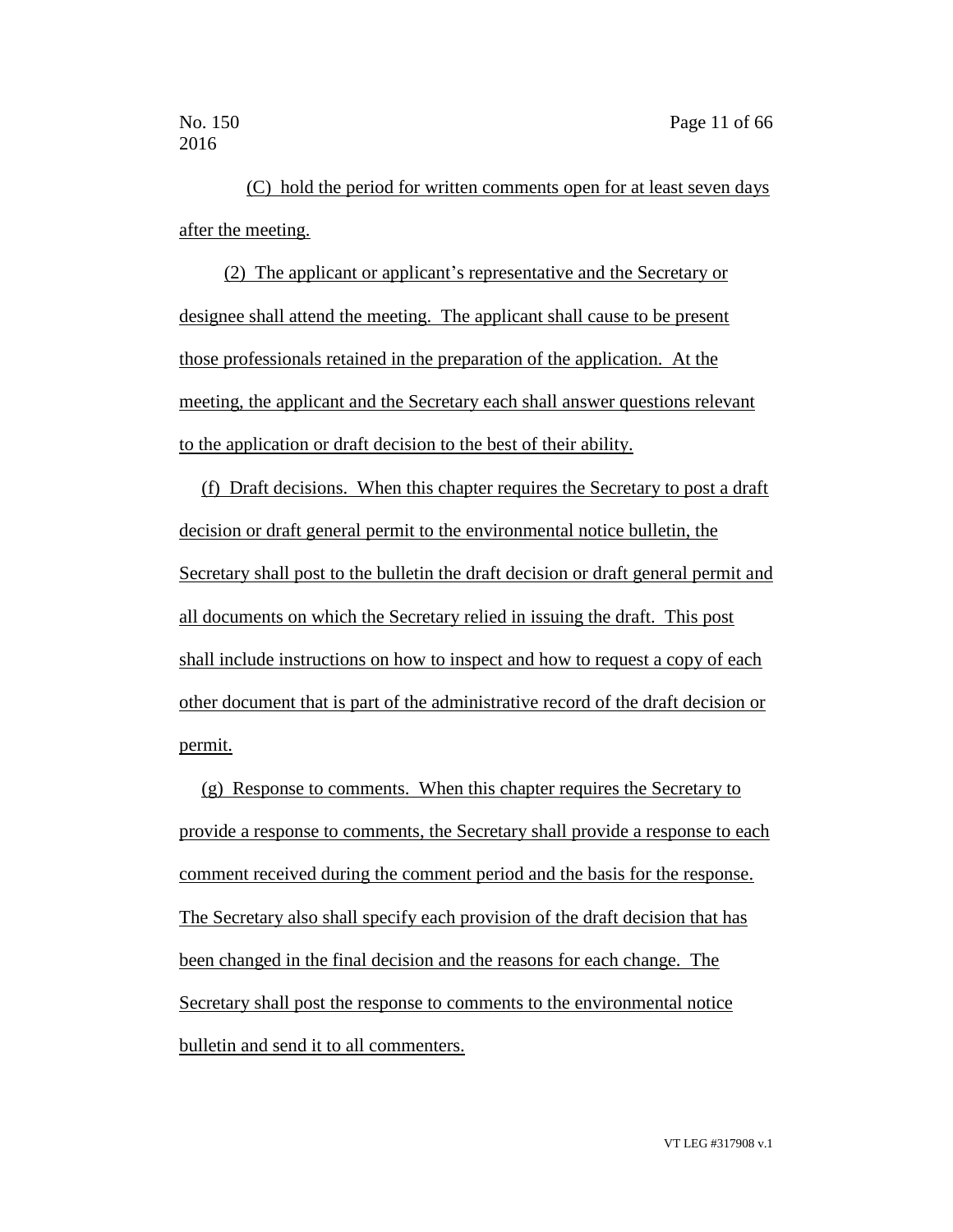(h) Final decisions; content; notice.

(1) The Secretary's final decision on an application for a permit or on the issuance of a general permit shall include a concise statement of the facts and analysis supporting the decision that is sufficient to apprise the reader of the decision's factual and legal basis. The final decision also shall provide notice that it may be appealed and state the period for filing an appeal and how and where to file an appeal.

(2) When this chapter requires that the Secretary post a final decision to the environmental notice bulletin, the Secretary also shall send a copy of the final decision to all commenters.

§ 7712. TYPE 1 PROCEDURES

(a) Purpose; scope.

(1) The purpose of this section is to establish the public notice and comment requirements that the Department must follow when adopting general permits and considering applications for individual permits under the Clean Air Act and Clean Water Act.

(2) This section governs each application for a permit to be issued by the Secretary pursuant to the requirements of the Clean Air Act and Clean Water Act and to each general permit to be issued under one of those acts. However, the subsection does not apply to a notice of intent under a general permit. The procedures under this section shall be known as Type 1 Procedures.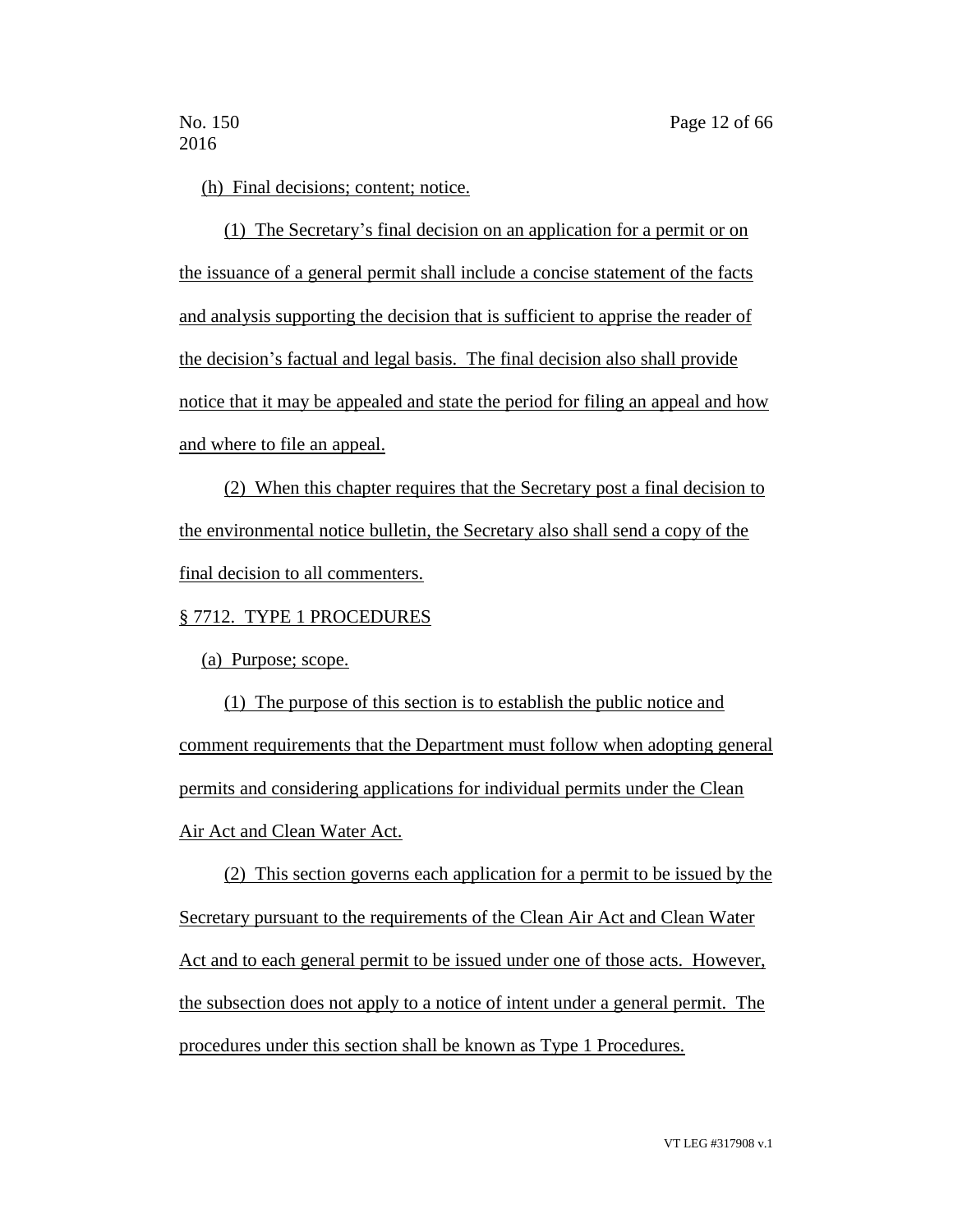(b) Notice of application.

(1) The applicant shall provide notice to adjoining property owners.

(2) At least 15 days prior to posting a draft decision, the Secretary shall provide notice of an administratively complete application through the environmental notice bulletin. The environmental notice bulletin shall send notice of such an application to each person to whom notice is federally required.

(3) This subsection (b) shall not apply to a general permit issued under this section.

(c) Notice of draft decision or draft general permit. The Secretary shall provide notice of a draft decision or draft general permit through the environmental notice bulletin and shall post the draft decision or permit to the bulletin. In addition to the requirements of section 7711 of this chapter:

(1) The Secretary shall post a fact sheet to the bulletin.

(2) The environmental notice bulletin shall send notice of the draft to each person to whom notice is federally required.

(3) The Secretary shall provide newspaper notice of the draft decision as required by this subdivision (3).

(A) If the draft decision pertains to an application for an individual permit, the Secretary shall provide notice in a daily or weekly newspaper in the area of the proposed project if the project is classified as major pursuant to the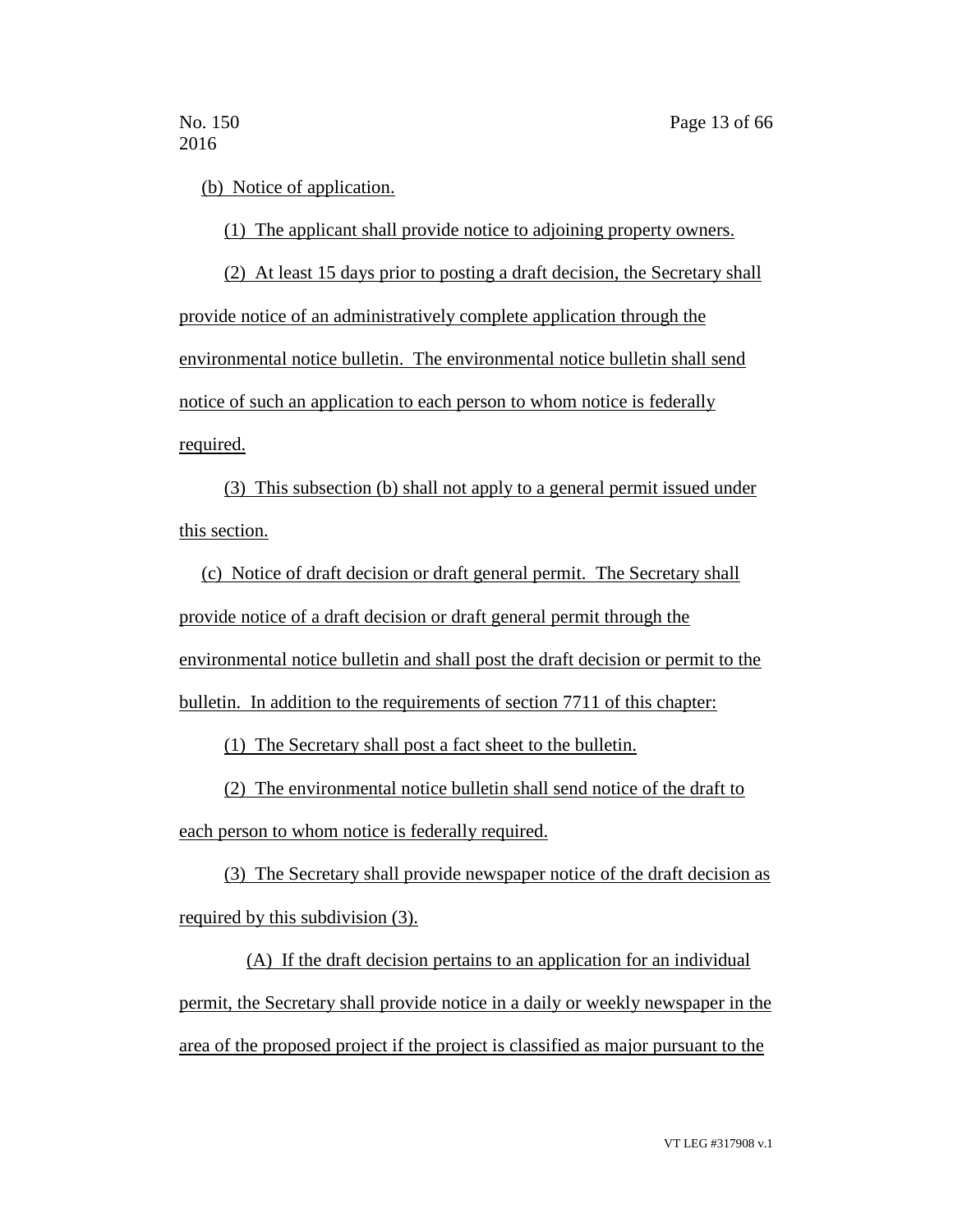Clean Water Act or chapter 47 of this title or if required by federal statute or regulation.

(B) If the draft decision is a draft general permit, the Secretary shall provide notice in daily or weekly newspapers in each region of the State to which the draft general permit will apply.

(C) In addition to the requirements of this chapter and 3 V.S.A. § 2826, the notice from the environmental notice bulletin and the newspaper notice shall include all information required pursuant to applicable federal statute and regulation.

(d) Comment period. The Secretary shall provide a public comment period.

(e) Public meeting. On or before the end of the comment period, any person may request a public meeting on the draft decision or draft general permit issued under this section. The Secretary shall hold a public meeting whenever any person files a written request for such a meeting. The Secretary otherwise may hold a public meeting at his or her discretion. The Secretary shall provide at least 30 days' notice of the public meeting through the environmental notice bulletin. If the notice of the public meeting is not issued at the same time as the draft decision or draft general permit, the Secretary also shall provide notice of the public meeting in the same manner as required for the draft decision or permit under subsection (c) of this section.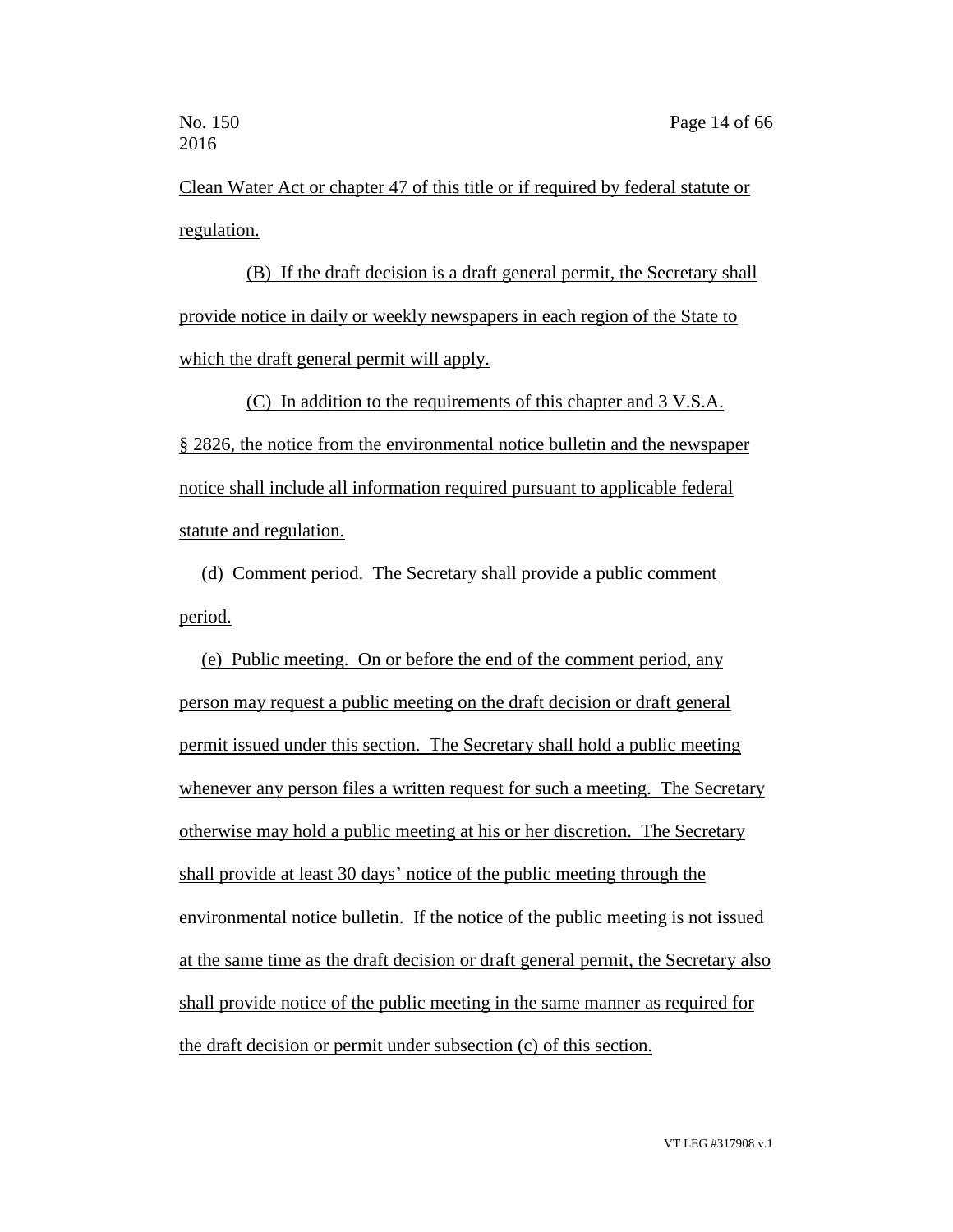(f) Notice of final decision or final general permit. The Secretary shall provide notice of the final decision or final general permit through the environmental notice bulletin and shall post the final decision or permit to the bulletin. When the Secretary issues the final decision or final general permit, the Secretary shall provide a response to comments.

(g) Compliance with Clean Air and Water Acts. With respect to issuance of a permit under the Clean Air Act or Clean Water Act, if a requirement under those acts directs the Secretary to provide the public with greater notice, opportunity to participate, or access to information than the corresponding requirement of this chapter, the Secretary shall comply with the federal requirement.

### § 7713. TYPE 2 PROCEDURES

(a) Purpose; scope.

(1) The purpose of this section is to establish the public notice and comment requirements that the Department must follow when considering applications for individual permits, except for individual permits specifically listed in other sections of this subchapter, and when considering other permits listed in this section.

(2) The procedures under this section shall be known as Type 2 Procedures. This section governs an application for each of the following: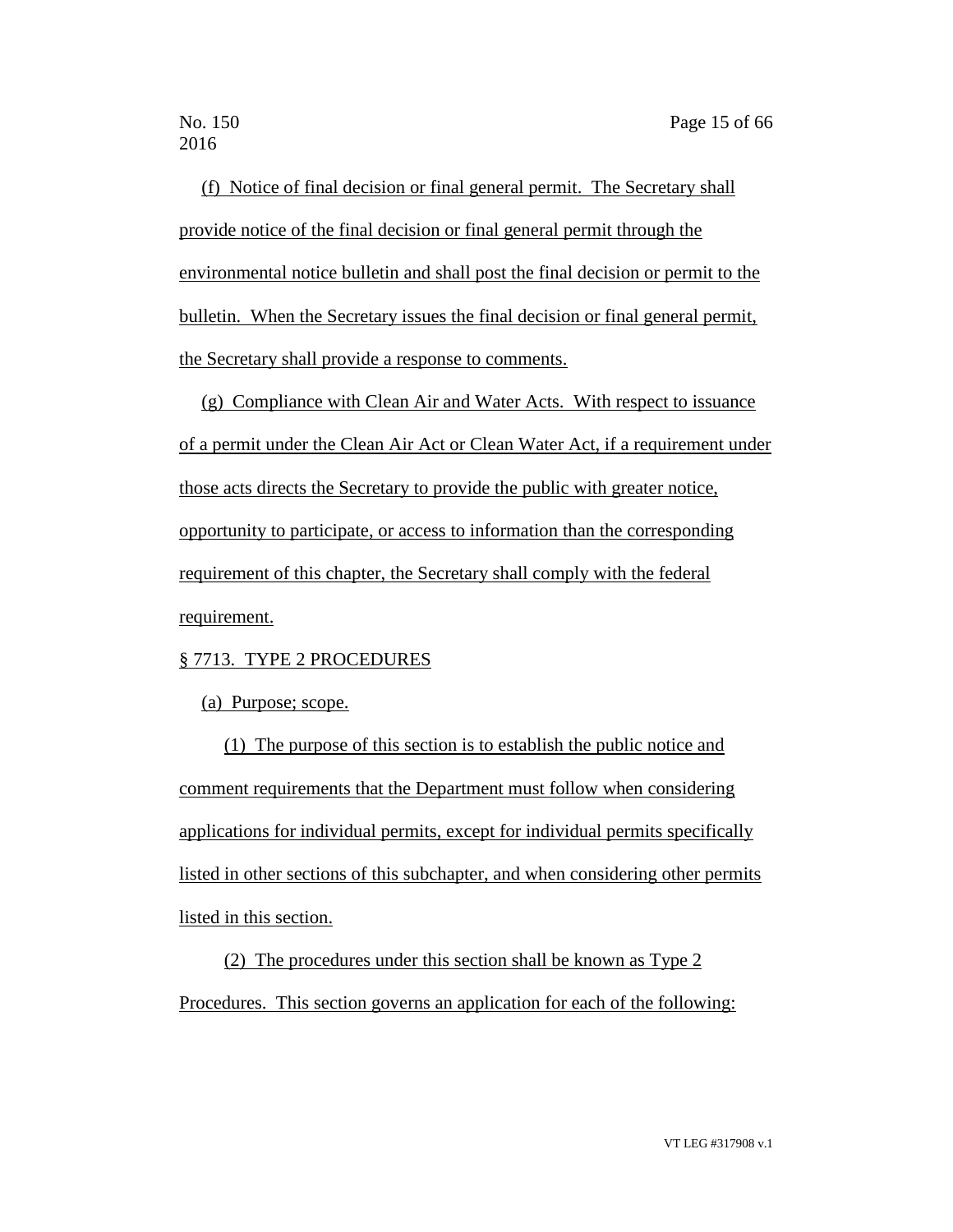(A) an individual permit issued pursuant to the Secretary's authority under this title and 29 V.S.A. chapter 11, except for permits governed by sections 7712 and 7714–7716 of this chapter;

(B) a wetland determination under section 914 of this title;

(C) an individual shoreland permit under chapter 49A of this title;

(D) a public water system source permit under section 1675 of

this title;

(E) a provisional certification issued under section 6605d of this title; and

(F) a corrective action plan under section 6648 of this title.

(b) Notice of application.

(1) The applicant shall provide notice of the application to adjoining

property owners.

(A) For public water system source protection areas, the applicant also shall provide notice to all property owners located in:

(i) zones 1 and 2 of the source protection area for a public

community water system source; and

(ii) the source protection area for a public nontransient

noncommunity water system source.

(B) For an individual shoreland permit under chapter 49A:

(i) The notice to adjoining property owners shall be to the

adjoining property owners on the terrestrial boundary of the shoreland.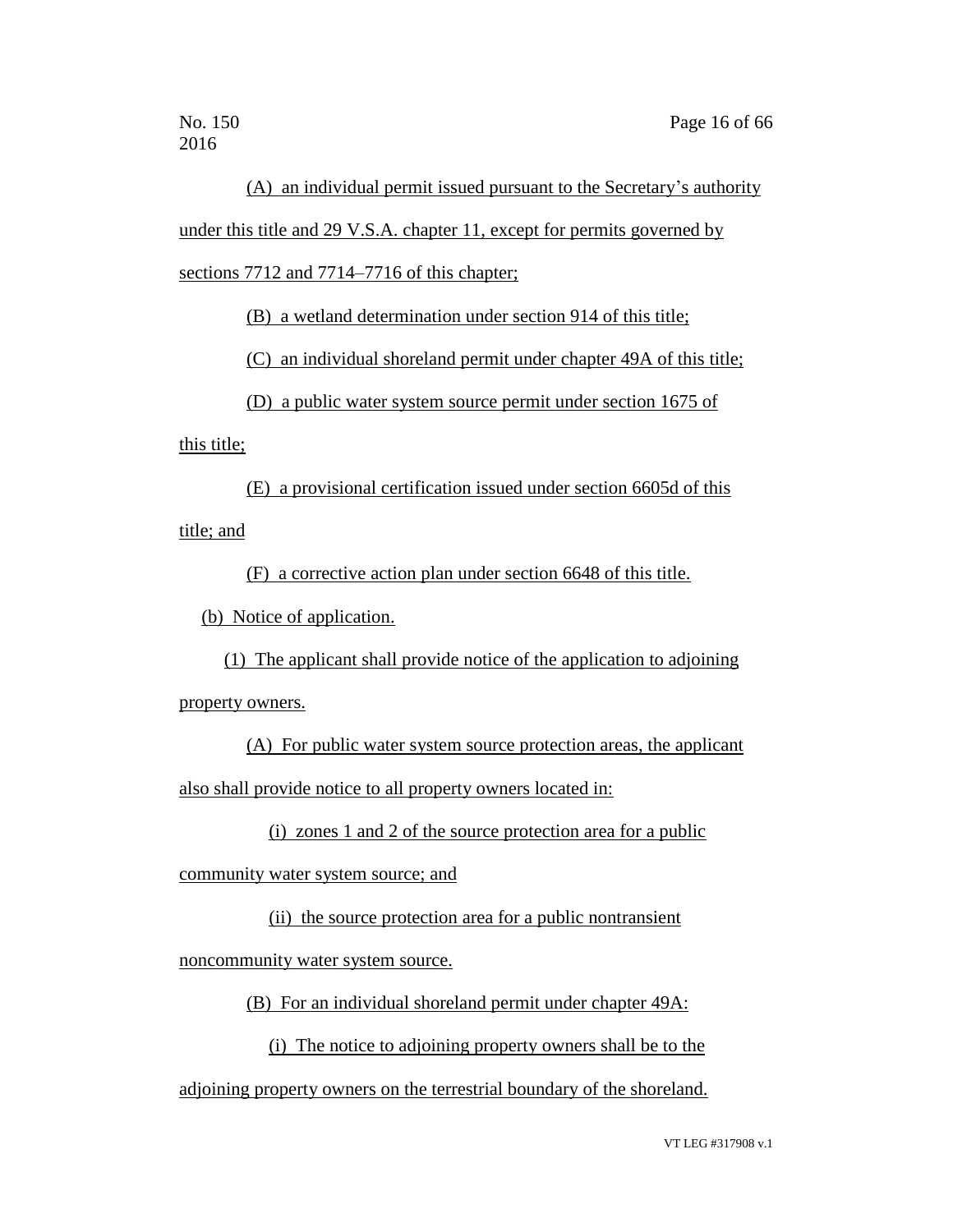(ii) This chapter does not require notice to owners of property across the lake as defined in that chapter.

(2) The Secretary shall provide notice of an administratively complete application through the environmental notice bulletin.

(c) Notice of draft decision; comment period. The Secretary shall provide notice of a draft decision through the environmental notice bulletin and shall post the draft decision to the bulletin. The Secretary shall provide a public comment period.

(d) Public meeting. The Secretary shall hold a public meeting whenever any person files a written request for such a meeting. The Secretary otherwise may hold a public meeting at his or her discretion.

(e) Notice of final decision. The Secretary shall provide notice of the final decision through the environmental notice bulletin and shall post the final decision to the bulletin. When the Secretary issues the final decision, the Secretary shall provide a response to comments.

### § 7714. TYPE 3 PROCEDURES

(a) Purpose; scope.

(1) The purpose of this section is to establish the public notice and comment requirements that the Department must follow when adopting general permits, except for general permits governed by section 7712 of this chapter, and when considering other permits listed in this section.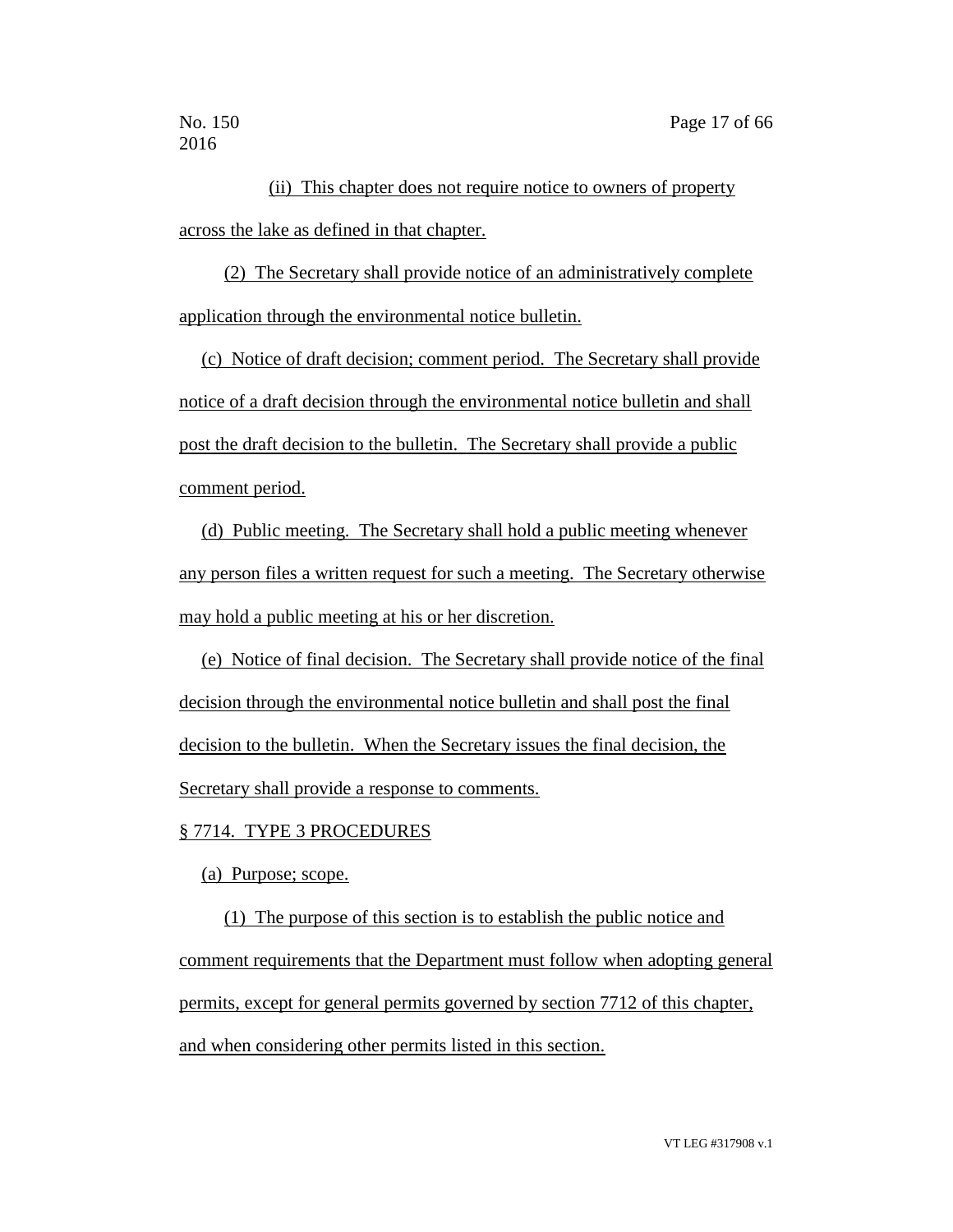(2) The procedures under this section shall be known as Type 3 Procedures. This section governs each of the following:

(A) Each general permit issued pursuant to the Secretary's authority under this title other than a general permit subject to section 7712 of this chapter. However, this section does not apply to a notice of intent under a general permit.

(B) Issuance of a dam safety order under chapter 43 of this title, except for an unsafe dam order under section 1095 of this title.

(C) An application or request for approval of:

(i) an individual shoreland permit under chapter 49A of this title;

(ii) an aquatic nuisance control permit under chapter 50 of

this title;

(iii) a change in treatment for a public water supply under chapter 56 of this title;

(iv) a collection plan for mercury-containing lamps under section 7156 of this title;

(v) an individual plan for the collection and recycling of electronic waste under section 7554 of this title; and

(vi) a primary battery stewardship plan under section 7586 of this title.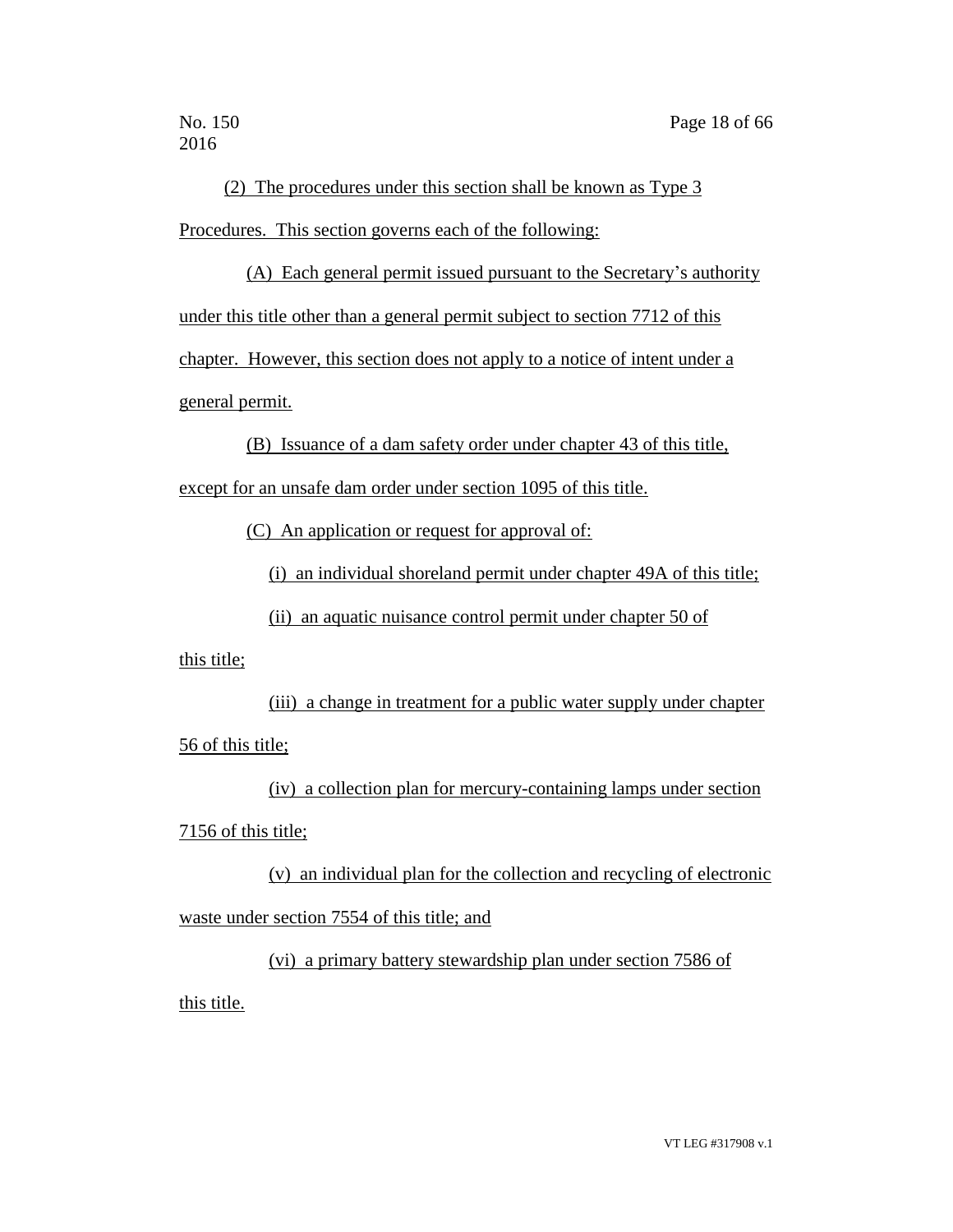(b) Notice of application. The Secretary shall provide notice of an administratively complete application through the environmental notice bulletin.

(c) Notice of draft decision; comment period. The Secretary shall provide notice of the draft decision through the environmental notice bulletin and shall post the draft decision to the bulletin. The Secretary shall provide a public comment period.

(d) Public meeting. The Secretary shall hold a public meeting whenever any person files a written request for such a meeting. The Secretary otherwise may hold a public meeting at his or her discretion.

(e) Notice of final decision. The Secretary shall provide notice of the final decision through the environmental notice bulletin and shall post the final decision to the bulletin. The Secretary shall provide a response to comments. § 7715. TYPE 4 PROCEDURES

(a) Purpose; scope.

(1) The purpose of this section is to establish the public notice and comment requirements that the Department must follow when considering applications for notice of intent under a general permit and other permits listed in this section.

(2) The procedures under this section shall be known as Type 4 Procedures. This section applies to each of the following: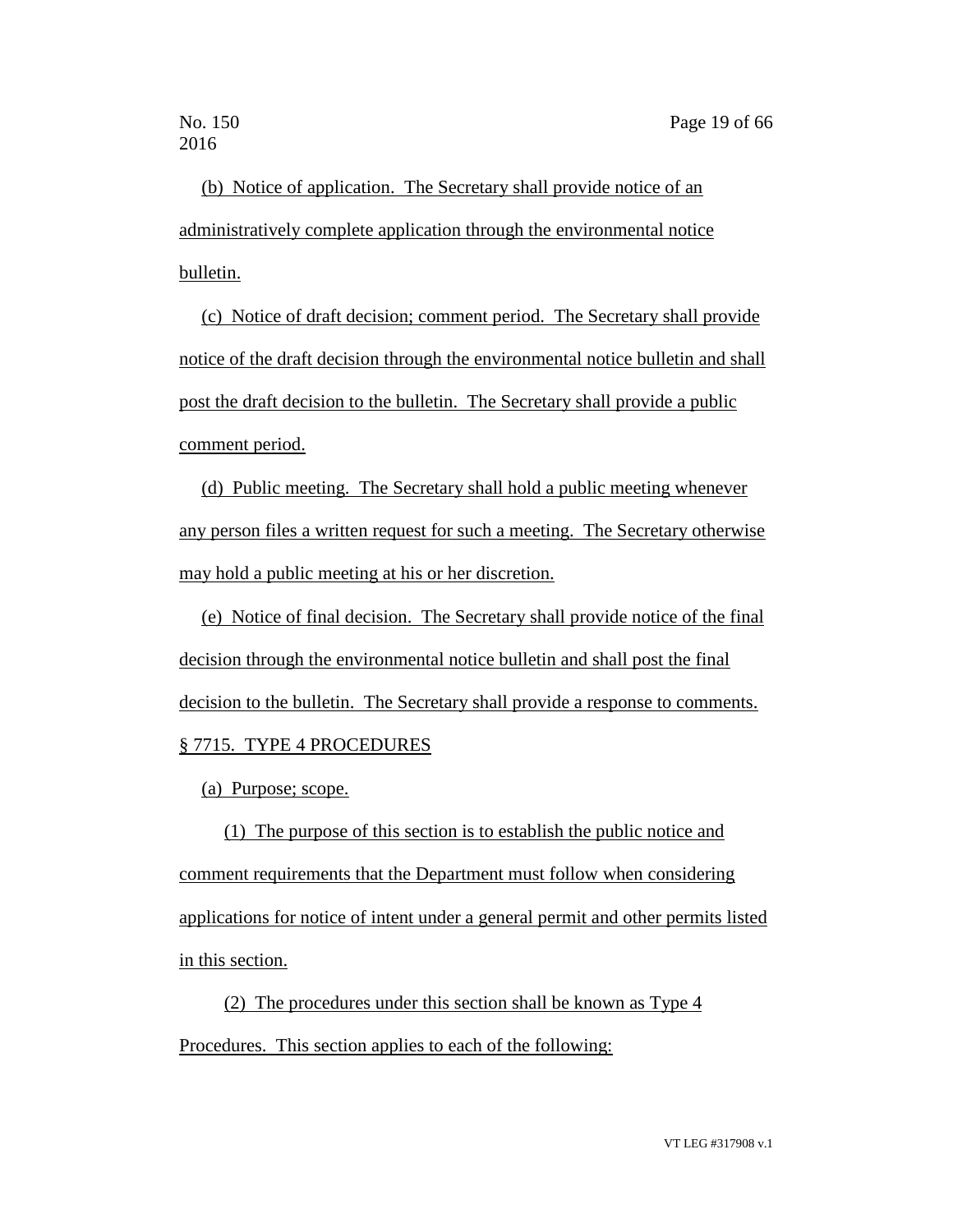(A) a notice of intent under a general permit issued pursuant to the Secretary's authority under this title; and

(B) an application for each of following permits:

(i) construction or operation of an air contaminant source or class of sources not identified in the State's implementation plan approved under the Clean Air Act;

(ii) construction or expansion of a public water supply under chapter 56 of this title, except that a change in treatment for a public water supply shall proceed in accordance with section 7714 of this chapter;

(iii) a category 1 underground storage tank under chapter 59 of this title;

(iv) a categorical solid waste certification under chapter 159 of this title; and

(v) a medium scale composting certification under chapter 159 of this title.

(b) Notice of application. The Secretary shall provide notice of an administratively complete application through the environmental notice bulletin.

(c) Notice of draft decision; comment period. The Secretary shall provide notice of the draft decision through the environmental notice bulletin and shall post the draft decision to the bulletin. The Secretary shall provide a public comment period of at least 14 days on the draft decision.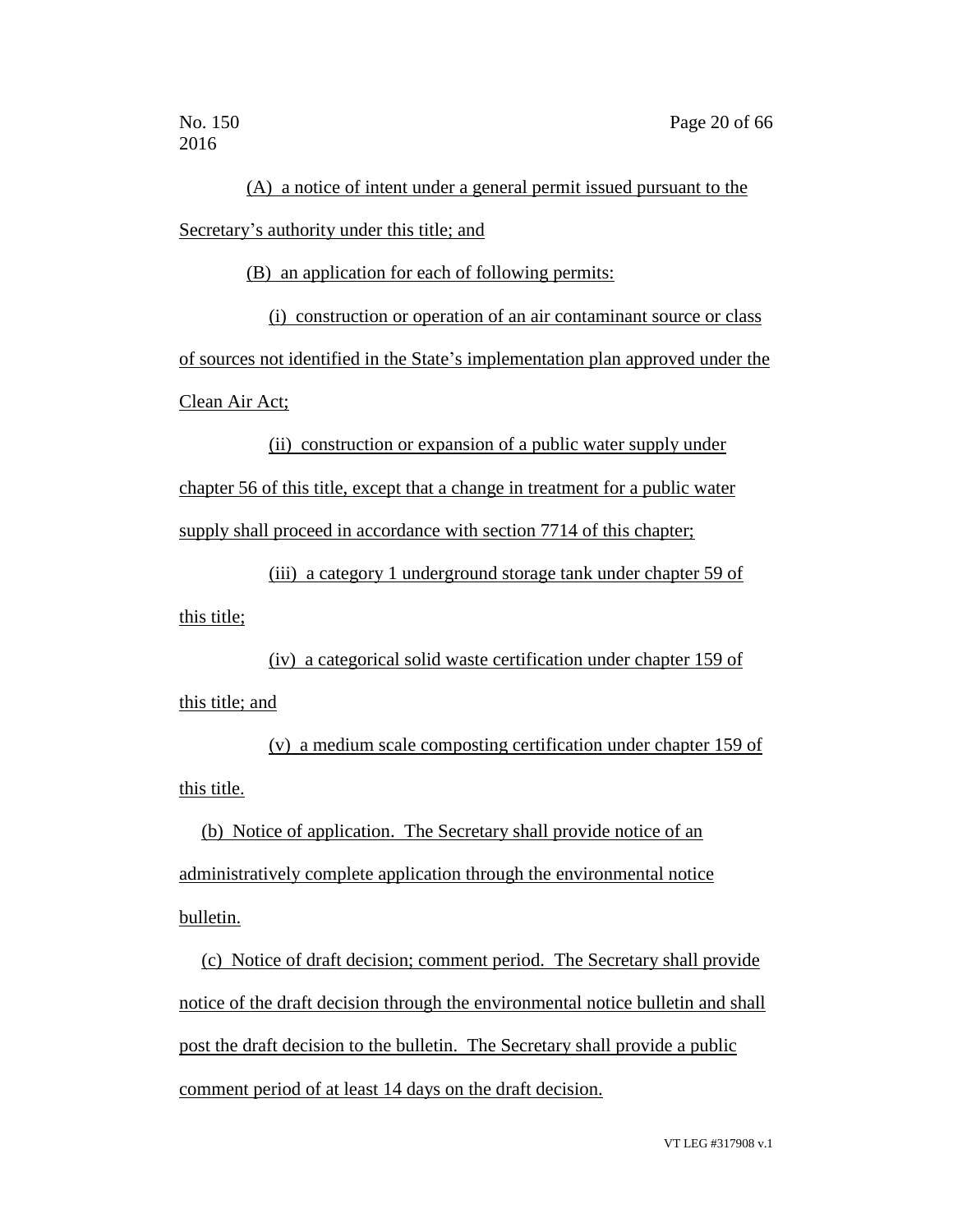(d) Notice of final decision. The Secretary shall provide notice of the final decision through the environmental notice bulletin and shall post the decision to the bulletin. The Secretary shall provide a response to comments.

## § 7716. TYPE 5 PROCEDURES

(a) Purpose; scope.

(1) The purpose of this section is to establish the public notice and

comment requirements that the Department must follow when issuing

emergency permits and other permits listed in this section.

(2) The procedures under this section shall be known as Type 5

Procedures. This section shall govern each of the following:

(A) issuance of temporary emergency permits under section 912 of this title;

(B) applications for public water system operational permits under chapter 56 of this title;

(C) issuance of authorizations, under a stream alteration general permit issued under chapter 41 of this title, for reporting without an application, for an emergency, and for activities to prevent risks to life or of severe damage to improved property posed by the next annual flood;

(D) issuance of emergency permits issued under section 1268 of this title;

(E) issuance of emergency sludge and septage disposal approvals under section 6605 of this title; and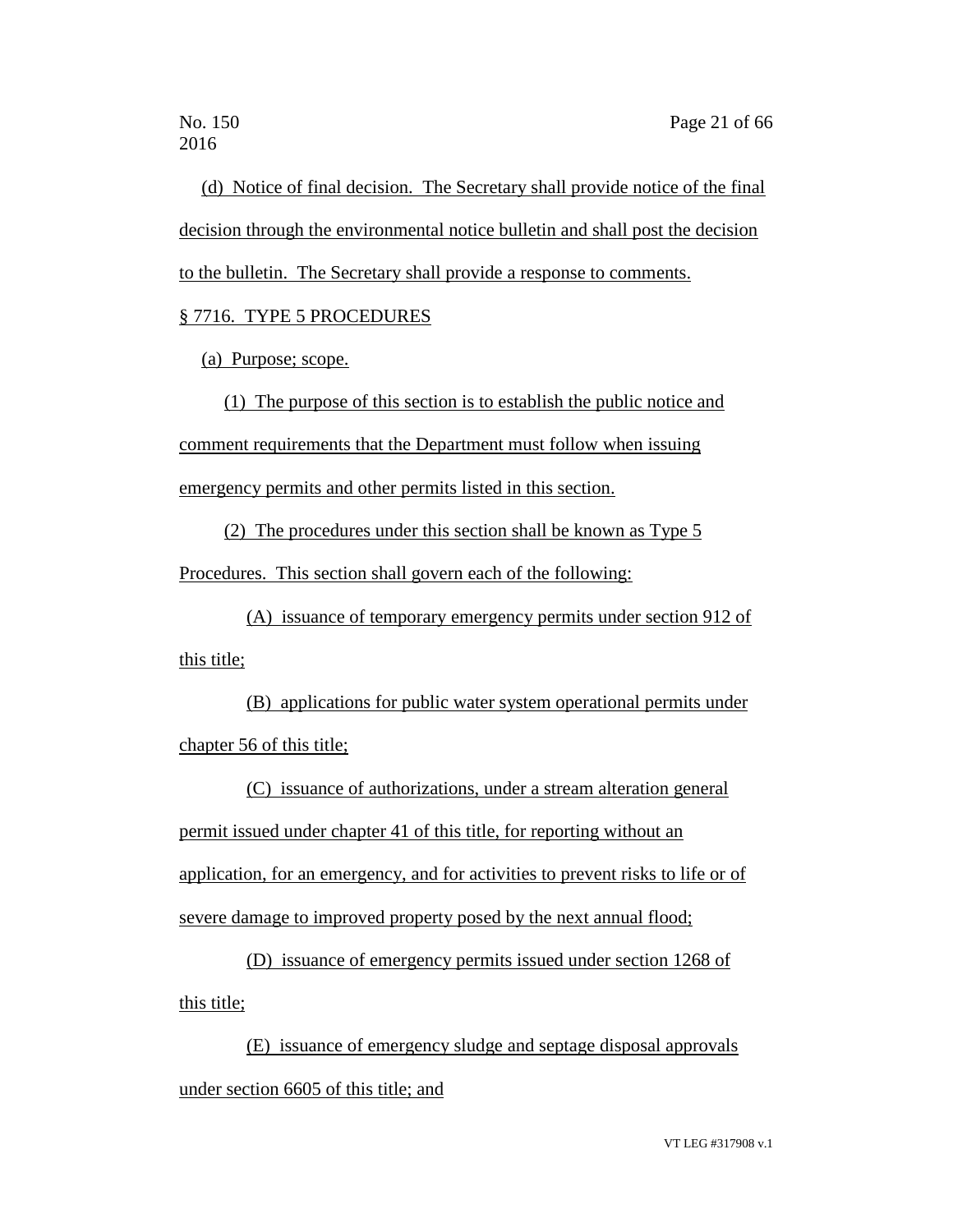(F) shoreland registrations authorized under chapter 49A of this title.

(b) Notice of final decision. The Secretary shall provide notice of the final decision through the environmental notice bulletin and shall post the decision to the bulletin.

§ 7717. AMENDMENTS; RENEWALS

(a) A major amendment shall be subject to the same procedures applicable to the original permit decision under this chapter.

(b) A minor amendment shall be subject to the Type 4 Procedures, except that the Secretary need not provide notice of the administratively complete application.

(c) An administrative amendment shall not be subject to the procedural requirements of this chapter.

(d) A person may renew a permit under the same procedures applicable to the original permit decision under this chapter.

(e) With respect to amending a permit issued under the Clean Air Act or Clean Water Act, if a requirement under those acts directs the Secretary to provide the public with greater notice, opportunity to participate, or access to information than the corresponding requirement of this chapter, the Secretary

shall comply with the federal requirement.

### § 7718. EXEMPTIONS

This subchapter shall not govern an application or petition for:

(1) an unsafe dam order under section 1095 of this title;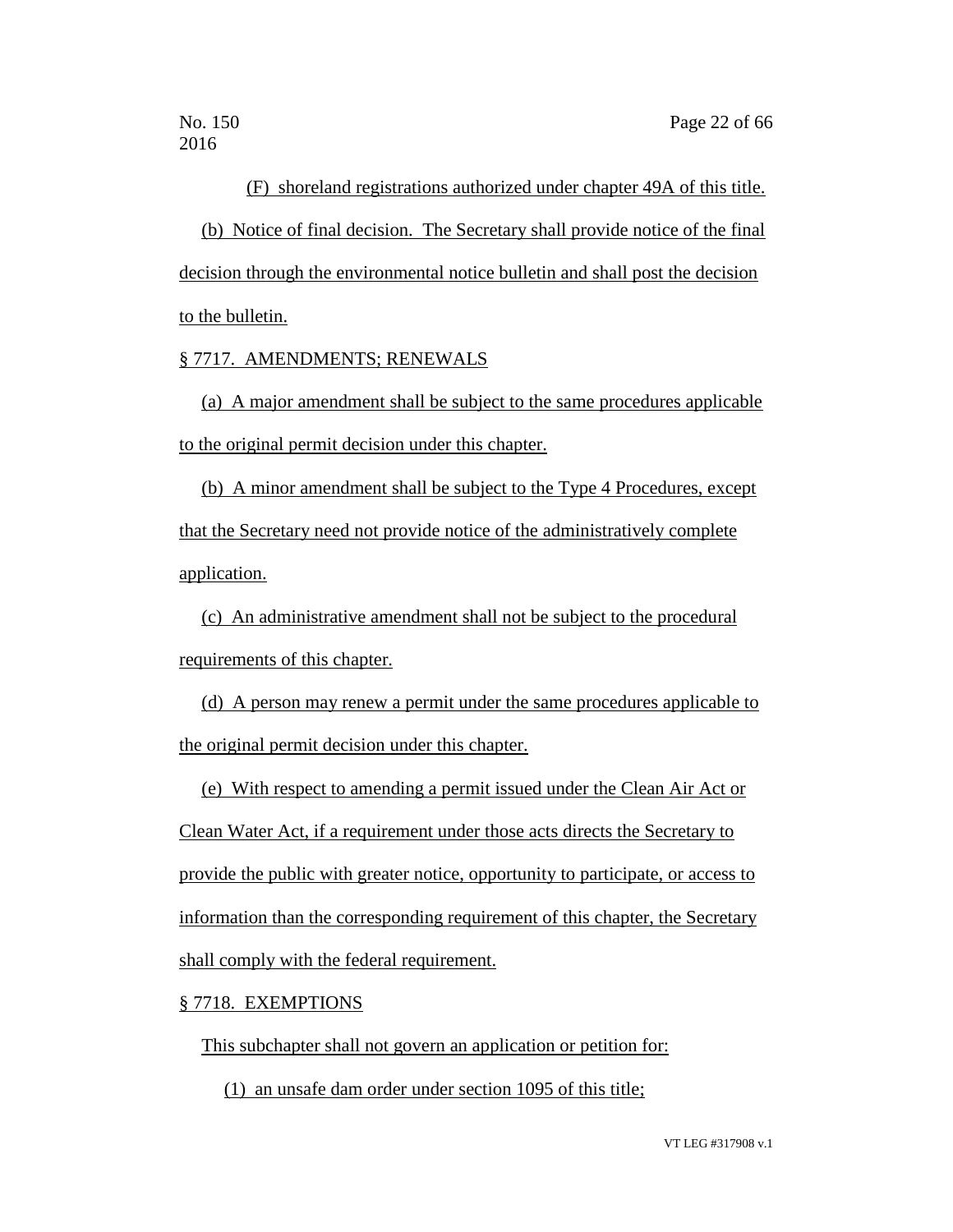(2) a potable water supply and wastewater permit under subsection  $1973(i)$  of this title;

(3) a hazardous waste facility certification under section 6606 of this title; and

(4) a certificate of need under section 6606a of this title.

Sec. 2. RULES; EFFECT ON PROCEDURAL REQUIREMENTS

Sec. 1 of this act shall take precedence over any inconsistent requirements for notice and processing of applications contained in rules adopted by the Department of Environmental Conservation other than rules pertaining to applications that are exempt under Sec. 1, 10 V.S.A. § 7718. On or before July 1, 2019, the Secretary of Natural Resources shall commence and complete amendments to conform these rules to Sec. 1.

\* \* \* Environmental Notice Bulletin \* \* \*

Sec. 3. 3 V.S.A. § 2826 is amended to read:

§ 2826. ENVIRONMENTAL NOTICE BULLETIN; PERMIT HANDBOOK

(a) The Secretary shall establish procedures for the publication of an environmental notice bulletin, in order to provide for the timely public notification of permit applications, notices, comment periods, hearings, and permitting decisions. The Secretary shall begin publication of the bulletin by no later than July 1, 1995 on the Agency's website. At a minimum, the bulletin shall contain the following information: The bulletin shall consist of a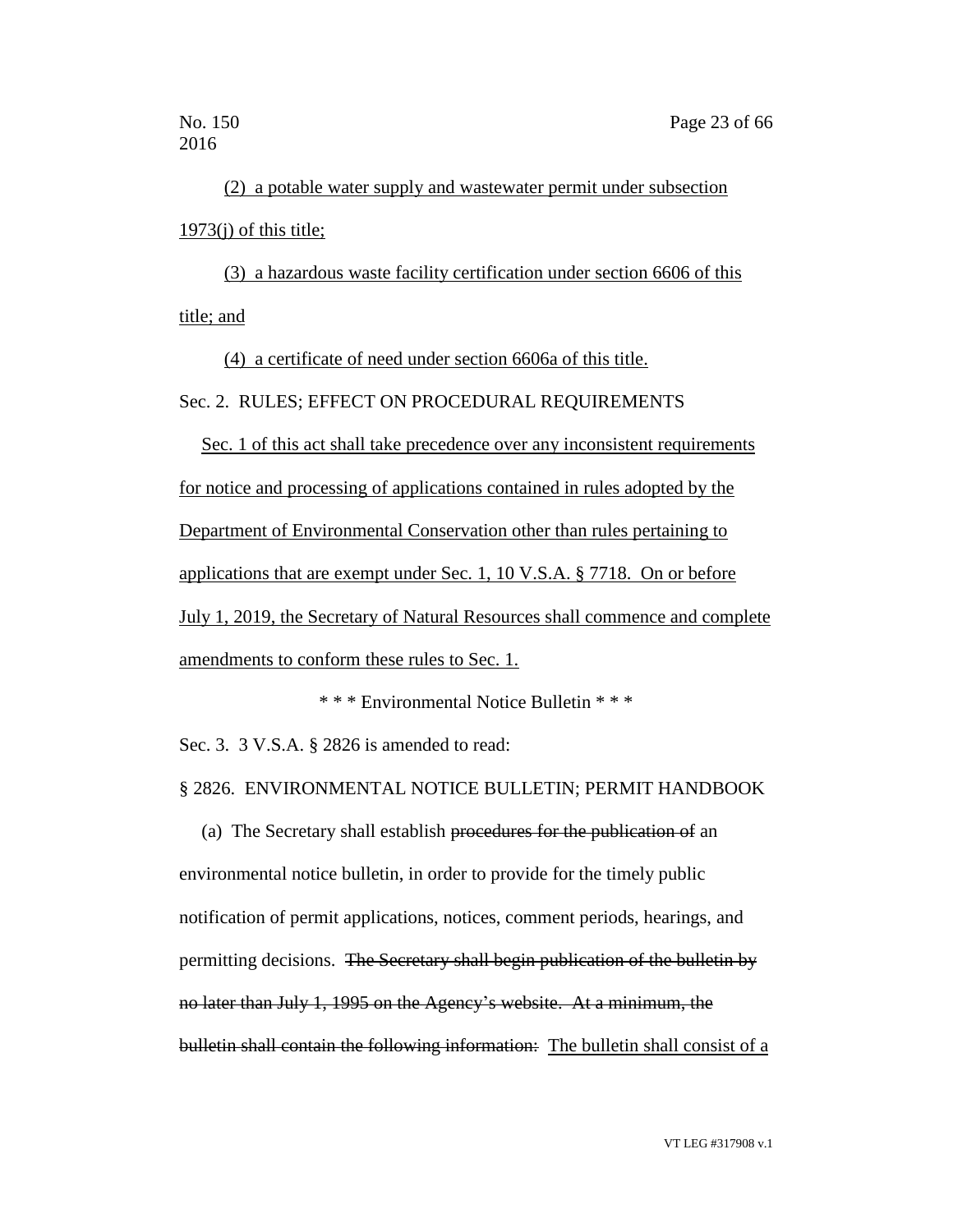website and an e-mail notification system. The Secretary shall ensure that the website for the bulletin is readily accessible from the Agency's main web page.

(1) notice of administratively complete permit applications submitted to the Department of Environmental Conservation; When 10 V.S.A. chapter 170 requires the posting of information to the bulletin, the Secretary shall post the information to the bulletin's website.

(2) notice of the comment period on the application and draft permit, if any, for those applications which were noticed; When 10 V.S.A. chapter 170 requires notice to persons through the environmental notice bulletin, the bulletin shall generate an e-mail notification to those persons containing the information required by that chapter.

(3) notice of the issuance of a draft permit, if required by law, for those applications that were noticed; The Secretary shall provide members of the public the ability to register, through the bulletin, for a list of interested persons to receive e-mail notification of permit activity based on permit type, municipality, proximity to a specified address, or a combination of these characteristics.

(4) information on how to request a public hearing or meeting; If an individual does not have an e-mail address, the individual may request to receive notifications through U.S. mail. On receipt of such a request, the Secretary shall mail to the individual the same information that the individual would have otherwise received through an e-mail generated by the bulletin.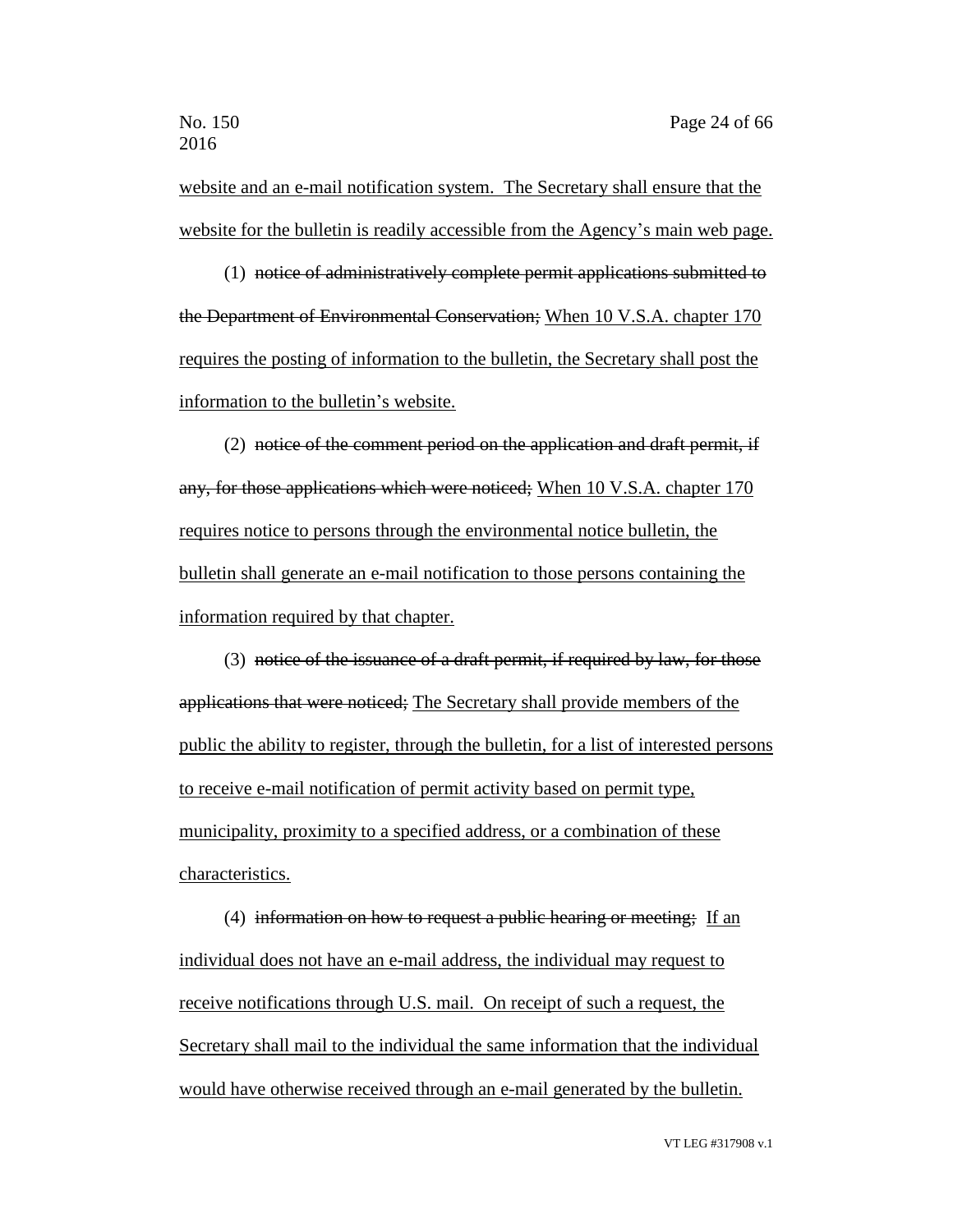(5) notice of the name of the staff person to contact for information regarding public hearings or meetings with respect to a particular application.

(6) notice of the issuance or denial of a permit for those applications that were noticed.

(b) By January 1, 1995, the The Secretary shall publish a permit handbook which lists all of the permits required for the programs administered by the Department of Environmental Conservation. The handbook shall include examples of activities that require certain permits, an explanation in lay terms of each of the permitting programs involved, and the names, addresses, and telephone numbers of the person or persons to contact for further information for each of the permitting programs. The Secretary shall update the handbook shall be updated, periodically.

### Sec. 4. REPORTS; RULEMAKING; BULLETIN; REVISION

(a) On or before September 15, 2016, the Secretary shall commence all rulemaking required by Sec. 1 of this act.

(b) On or before February 15, 2017, the Secretary shall report in writing to the House and Senate Committees on Natural Resources and Energy and the House Committee on Fish, Wildlife and Water Resources on the Secretary's progress in adopting the rules required by Sec. 1 of this act and revising and reestablishing the environmental notice bulletin in accordance with Secs. 1 and 3 of this act.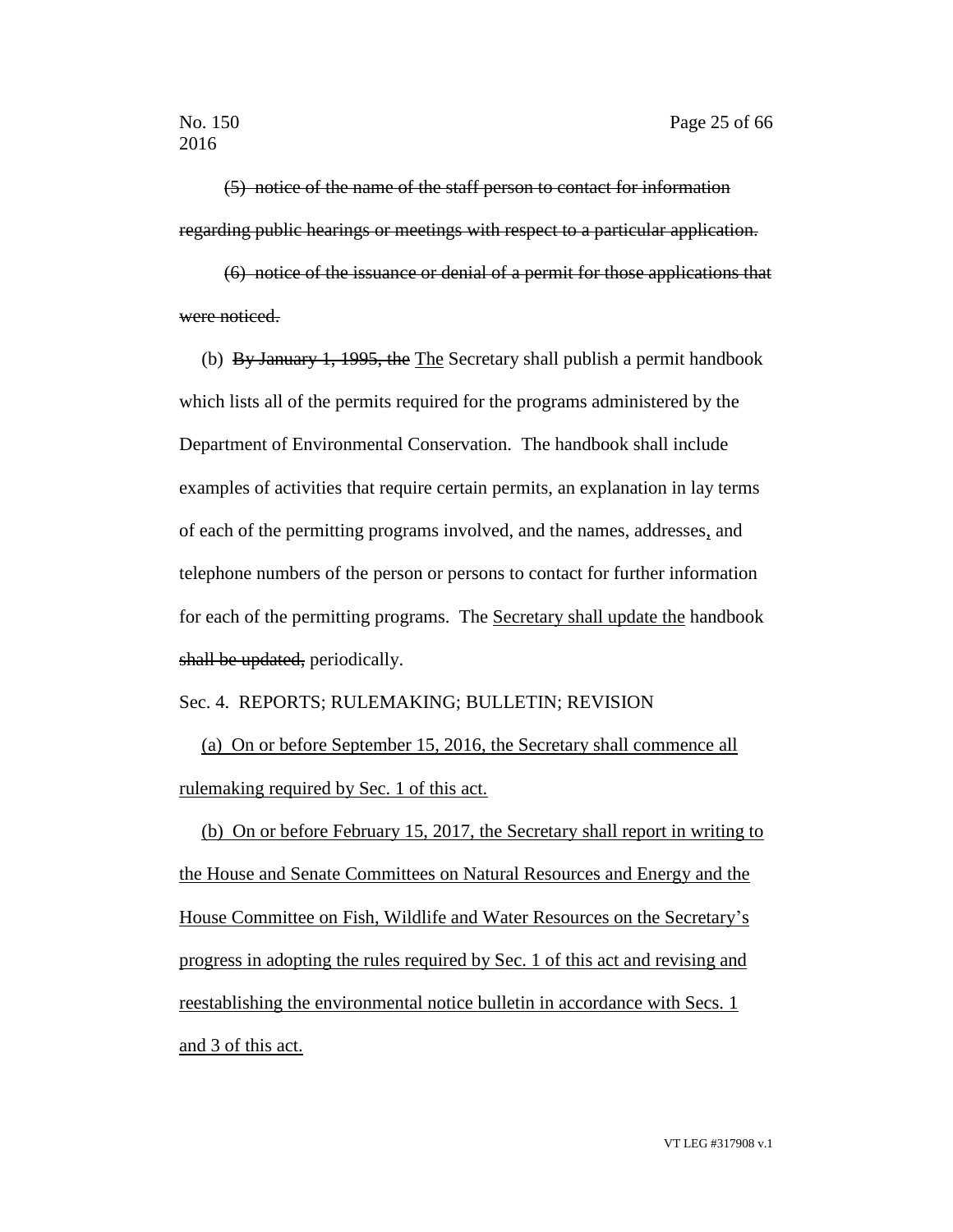(c) On or before July 1, 2017, the Secretary shall revise and reestablish the environmental notice bulletin to conform to the requirements of Secs. 1 and 3 of this act.

(d) On or before February 15, 2020, the Secretary of Natural Resources shall submit a written report to the House and Senate Committees on Natural Resources and Energy and the House Committee on Fish, Wildlife and Water Resources that:

(1) summarizes the Secretary's implementation of Secs. 1 through 3 of this act and details the steps taken to implement those sections;

(2) provides the Secretary's assessment of the effect of 10 V.S.A. chapter 170 on the amount of time taken by the Department of Environmental Conservation (DEC), during the preceding two calendar years, to review and issue decisions on applications and permits subject to that chapter and the data supporting that assessment;

(3) provides the Secretary's assessment of the effect of 10 V.S.A. chapter 170 on public participation, during the preceding two calendar years, in the review of applications and permits subject to that chapter and the data supporting that assessment;

(4) provides:

(A) the total and annual number of appeals, during 2018 and 2019, of DEC decisions subject to 10 V.S.A. chapter 170 and how each appeal was resolved;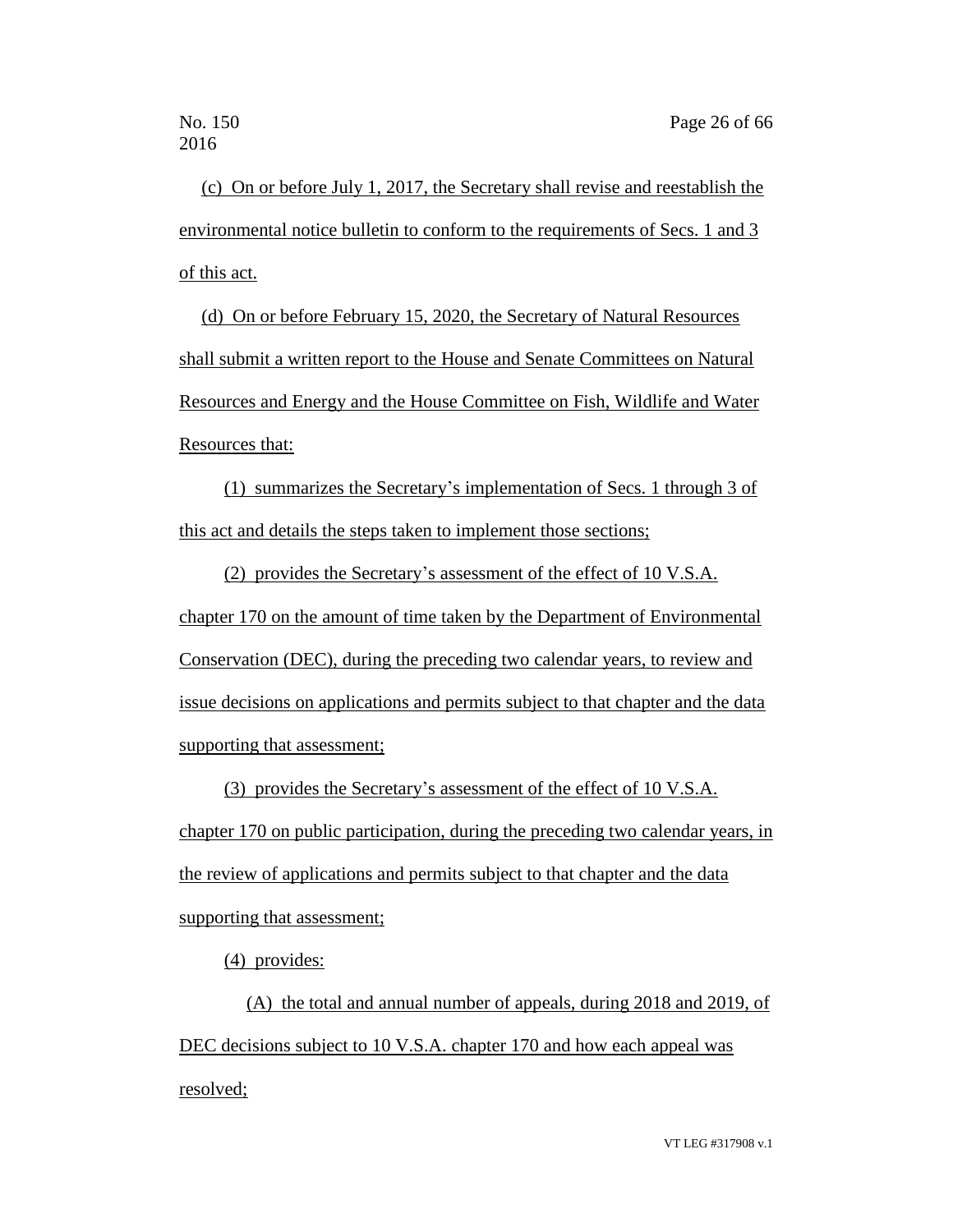(B) the total and annual number of times that a party moved to dismiss an issue or an appeal based on the requirements of 10 V.S.A § 8504(d)(2) and the Environmental Division's ruling on those motions; and

(C) a comparison with the total and annual number of appeals, during calendar years 2015 through 2017, from DEC programs that become subject to the procedures of 10 V.S.A. chapter 170 on January 1, 2018, and how each of those appeals was resolved;

(5) provides the Secretary's overall evaluation of the success of Secs. 1 and 3 of this act in standardizing DEC permit procedures, increasing public participation in DEC's permit process, and resolving issues related to the issuance of DEC permits without appeal;

(6) based on the track record of 10 V.S.A. chapter 170 to date of the report, states the Secretary's recommendation on whether there is justification to amend the process for appealing those acts and decisions of the Secretary subject to that chapter; and

(7) if the recommendation under subdivision (6) of this subsection is affirmative, provides the Secretary's recommended amendments to the process for appealing those acts and decisions of the Secretary subject to 10 V.S.A. chapter 170.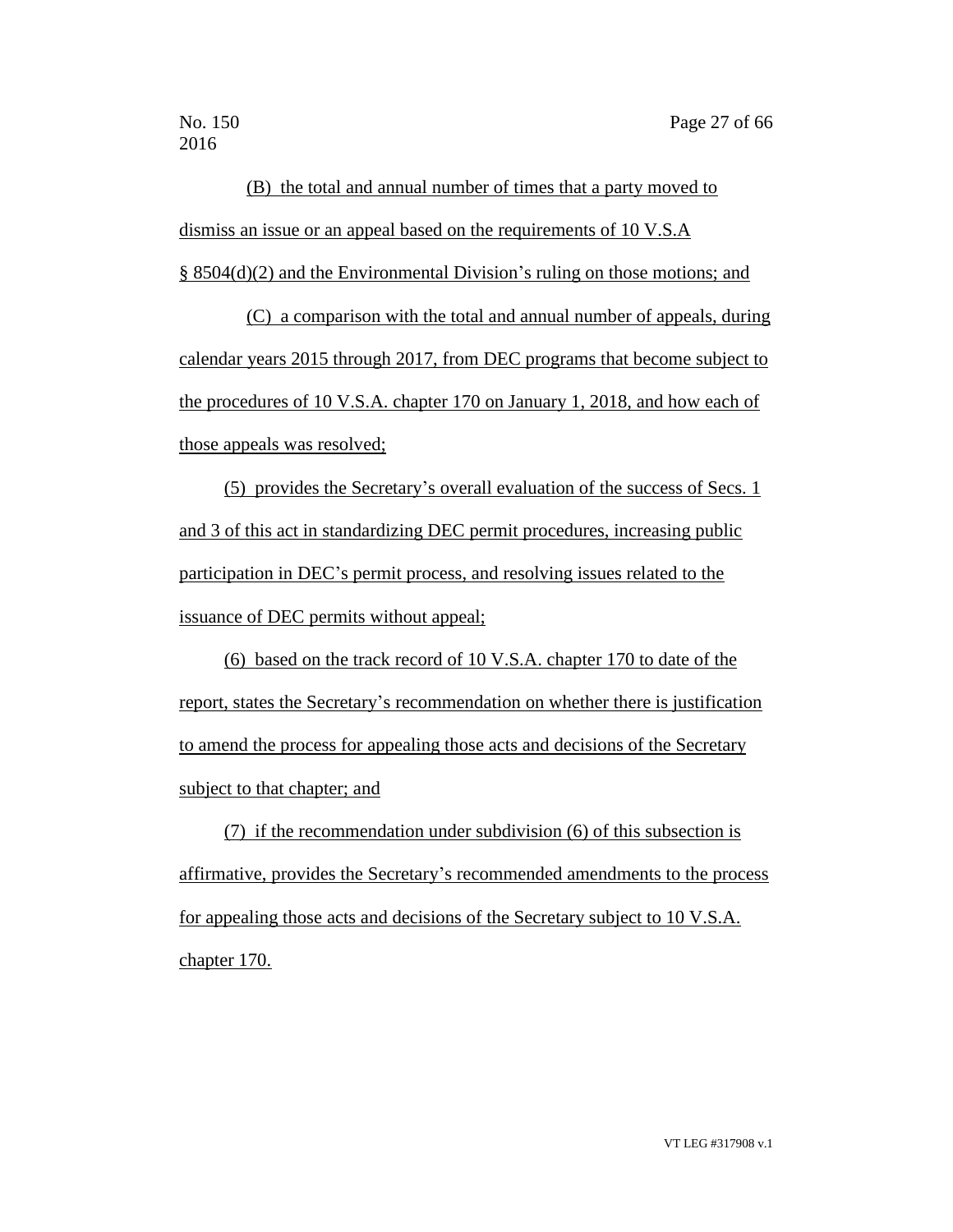\* \* \* Appeals from Agency of Natural Resources to the

Environmental Division \* \* \*

Sec. 5. 10 V.S.A. § 8504 is amended to read:

§ 8504. APPEALS TO THE ENVIRONMENTAL DIVISION

\* \* \*

(d) Requirement that aggrieved Act 250 parties to participate before the District Commission or the Secretary.

(1) No Participation before District Commission. An aggrieved person may shall not appeal an act or decision that was made by a District Commission unless the person was granted party status by the District Commission pursuant to subdivision  $6085(c)(1)(E)$  of this title, participated in the proceedings before the District Commission, and retained party status at the end of the District Commission proceedings. In addition, the person may only appeal those issues under the criteria with respect to which the person was granted party status.

(2) Notwithstanding subdivision (d)(1) of this section, However, notwithstanding these limitations, an aggrieved person may appeal an act or decision of the District Commission if the Environmental judge determines that:

(A) there was a procedural defect which that prevented the person from obtaining party status or participating in the proceeding;

VT LEG #317908 v.1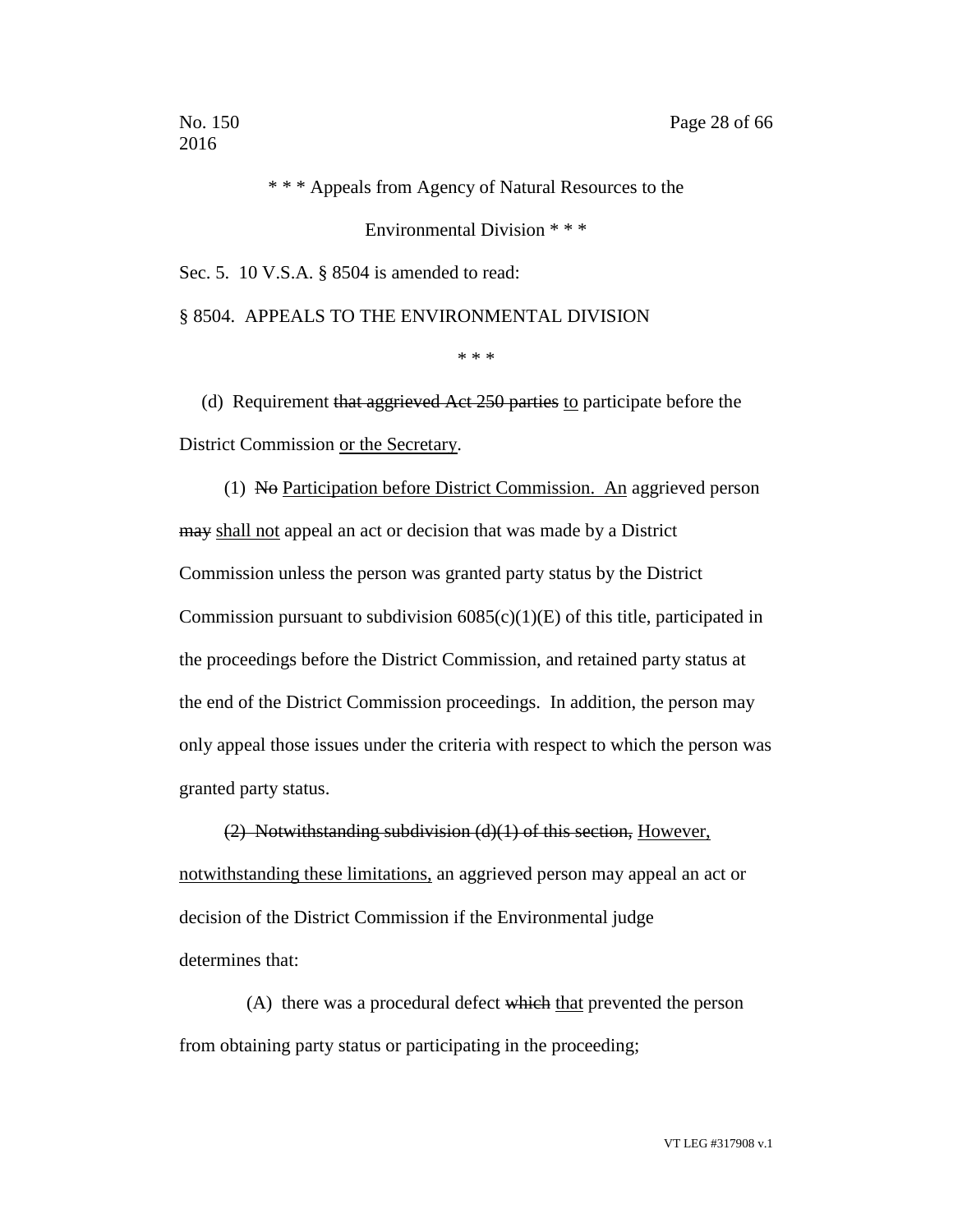(B) the decision being appealed is the grant or denial of party status; or

(C) some other condition exists which would result in manifest injustice if the person's right to appeal was disallowed.

(2) Participation before the Secretary.

(A) An aggrieved person shall not appeal an act or decision of the Secretary unless the person submitted to the Secretary a written comment during the comment period or an oral comment at the public meeting conducted by the Secretary. In addition, the person may only appeal issues related to the person's comment to the Secretary.

(i) To be sufficient for the purpose of appeal, a comment to the Secretary shall identify each reasonably ascertainable issue with enough particularity so that a meaningful response can be provided.

(ii) The appellant shall identify each comment that the appellant submitted to the Secretary that identifies or relates to an issue raised in his or her appeal.

(iii) A person moving to dismiss an appeal or an issue raised by an appeal pursuant to this subdivision (A) shall have the burden to prove that the requirements of this subdivision (A) are not satisfied.

(B) Notwithstanding the limitations of subdivision (2)(A) of this subsection, an aggrieved person may appeal an act or decision of the Secretary if the Environmental judge determines that: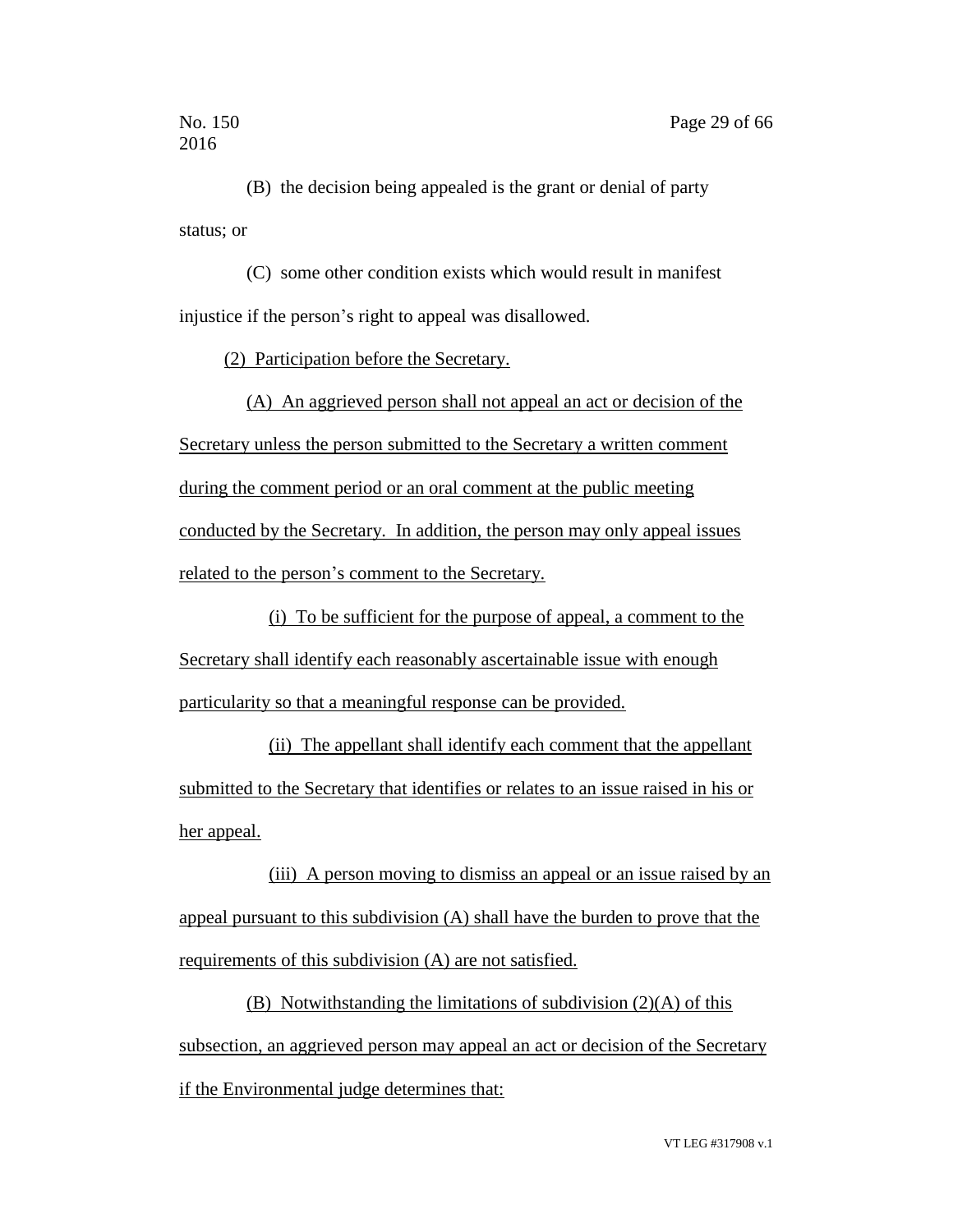(i) there was a procedural defect that prevented the person from commenting during the comment period or at the public meeting or otherwise participating in the proceeding;

(ii) the Secretary did not conduct a comment period and did not hold a public meeting;

(iii) the person demonstrates that an issue was not reasonably ascertainable during the review of an application or other request that led to the Secretary's act or decision; or

(iv) some other condition exists which would result in manifest injustice if the person's right to appeal was disallowed.

\* \* \*

(p) Administrative record. The Secretary shall certify the administrative record as defined in chapter 170 of this title and shall transfer a certified copy of that record to the Environmental Division when:

(1) there is an appeal of an act or decision of the Secretary that is based on that record; or

(2) there is an appeal of a decision of a District Commission and the applicant used a decision of the Secretary based on that record to create a presumption under a criterion of subsection 6086(a) of this title that is at issue in the appeal.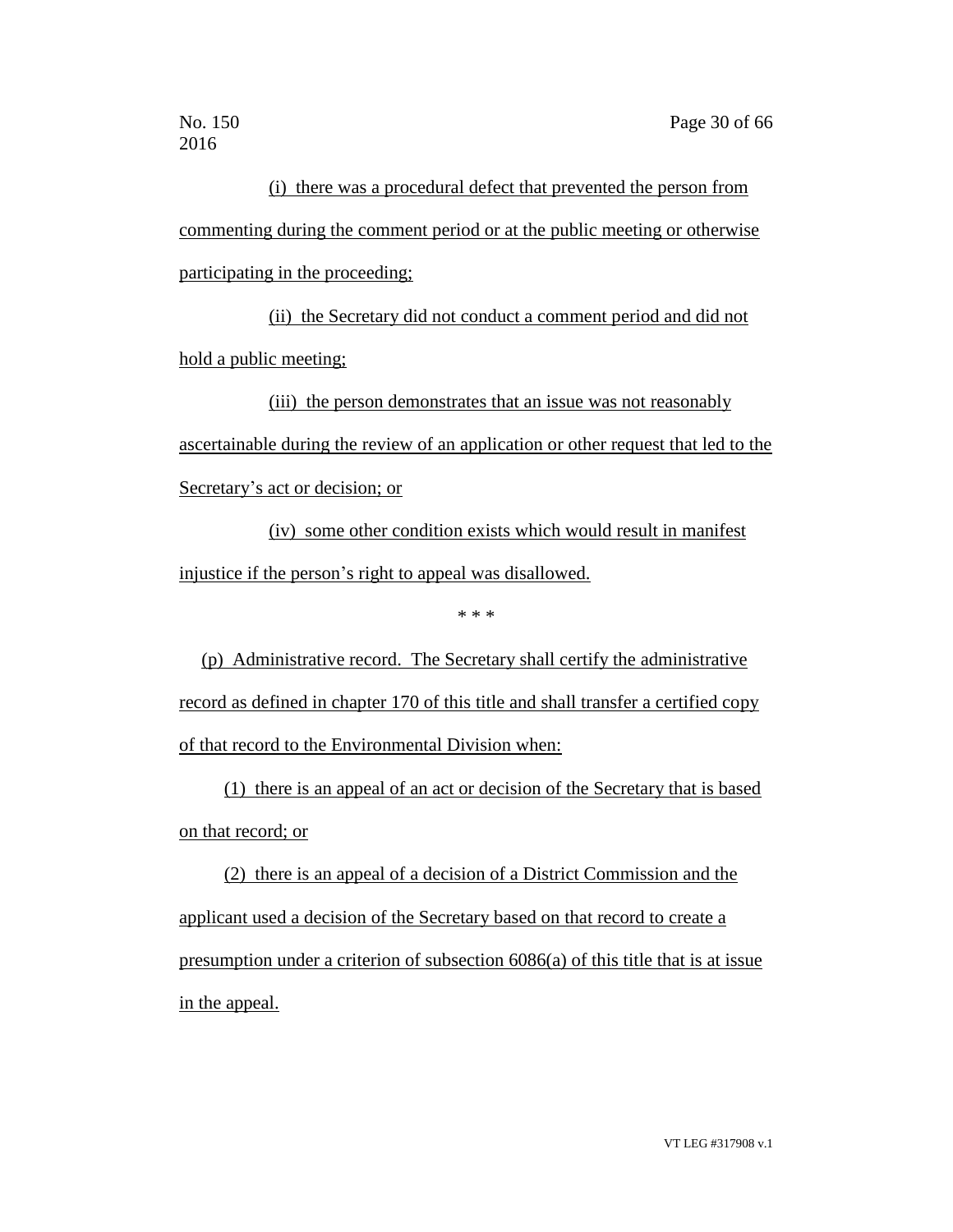Sec. 5a. 10 V.S.A. § 8506 is amended to read:

§ 8506. RENEWABLE ENERGY PLANT; TELECOMMUNICATIONS

### FACILITY; APPEALS

\* \* \*

(c) The provisions of subdivisions  $8504(c)(2)$  (notice of appeal),  $(d)(2)$ (participation before the Secretary), and  $(f)(1)(A)$  (automatic stays of certain permits), and subsections 8504(j) (appeals under a general permit) and, (n) (intervention), and (p) (administrative record) of this title shall apply to appeals under this section except that, with respect to subsection (p), the Secretary shall transfer a certified copy of the administrative record to the Board.

\* \* \*

### Sec. 5b. PURPOSE

The purposes of the amendments contained in Secs. 5 (appeals to the Environmental Division) and 5a (renewable energy plant; telecommunications facility; appeals) of this act are to:

(1) require participation in the permitting process of the Department of Environmental Conservation (DEC) and identification of concerns about an application early in that process so that DEC and the applicant have an opportunity to address those concerns where possible before a permit becomes final and subject to appeal; and

(2) require that an issue raised on appeal be identified or related to an issue identified in a comment to the Secretary while guarding against creating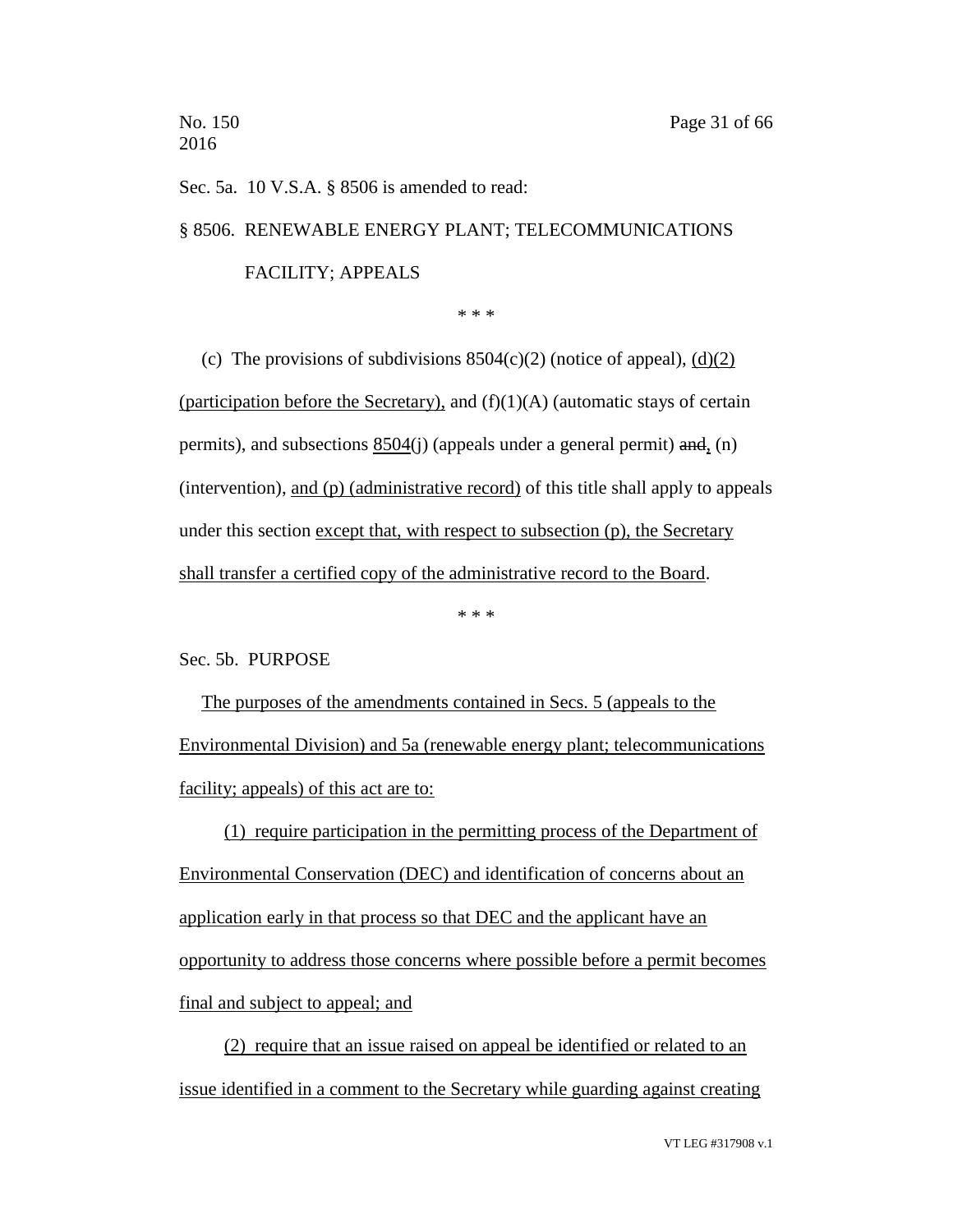an overly technical approach to the preservation of issues for the purpose of appeal when interpreting whether an appeal satisfies requirements of 10 V.S.A.  $§$  8504(d)(2)(A).

### Sec. 5c. FEDERALLY DELEGATED PROGRAMS

If the U.S. Environmental Protection Agency notifies the Secretary of Natural Resources that a provision of this act is inconsistent with the Clean Air Act or Clean Water Act as defined in 10 V.S.A. chapter 170 or federal regulations adopted under one of those acts, the Secretary shall report the receipt of this notification to the House and Senate Committees on Natural Resources and Energy and the House Committee on Fish, Wildlife and Water Resources. This report shall attach the notification and may include proposed statutory revisions to address the inconsistency.

\* \* \* Conforming Amendments \* \* \*

Sec. 6. 10 V.S.A. § 556 is amended to read:

# § 556. PERMITS FOR THE CONSTRUCTION OR MODIFICATION OF AIR CONTAMINANT SOURCES

\* \* \*

(b) The secretary Secretary may require an applicant to submit any additional information which that the secretary Secretary considers necessary to make the completeness determination required in subsection (a) of this section and shall not grant a permit until the information is furnished and evaluated. For air contaminant sources that have allowable emissions of more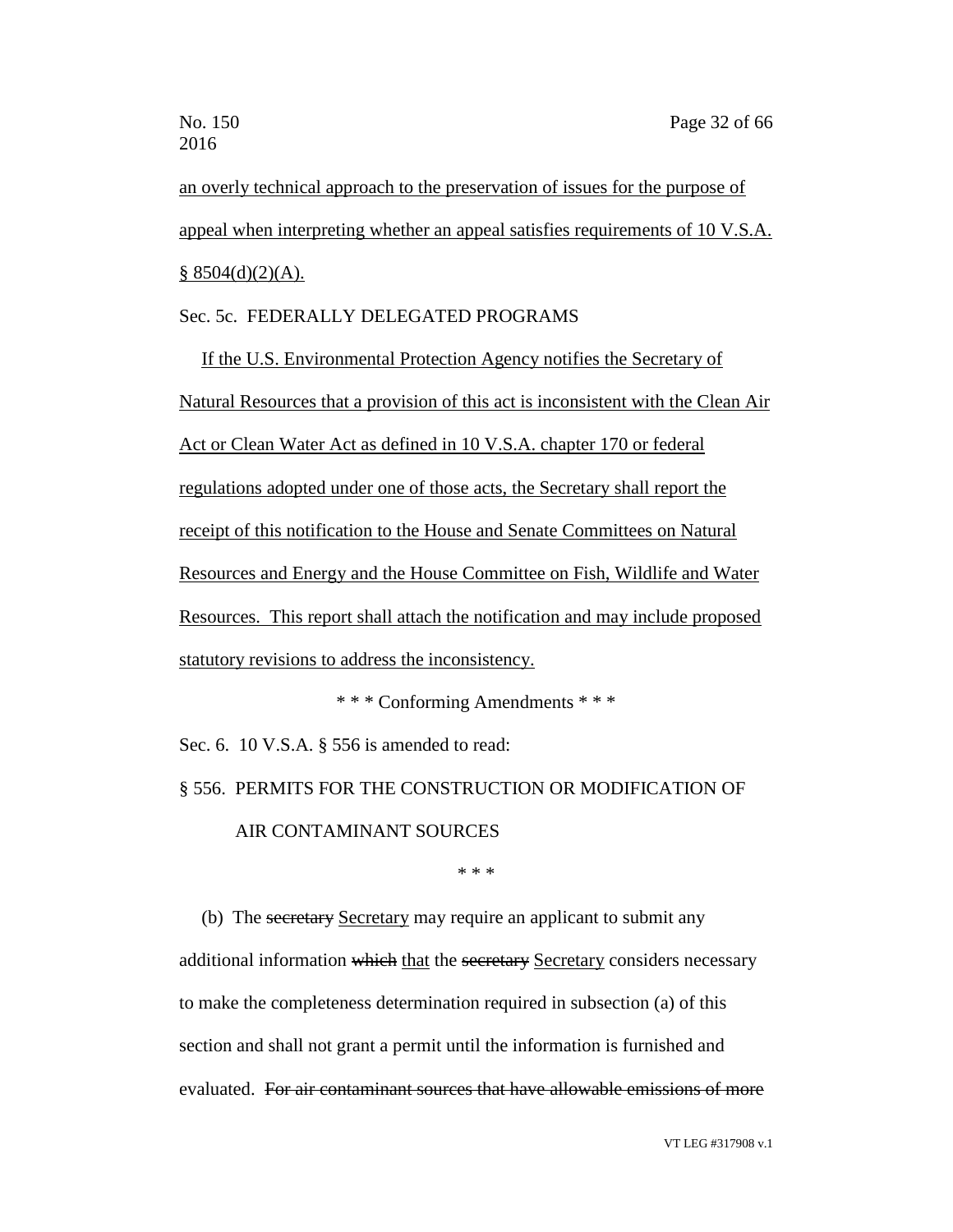than 10 tons per year of all contaminants, excluding greenhouse gases, upon making a determination to issue a draft permit, the secretary shall issue a notice that includes a brief description of the source and the address where a complete permit application and draft permit may be reviewed, shall provide a public comment period on all draft permits, and shall hold a public informational meeting, if requested. The public comment period on a draft permit for a source that has allowable emissions of more than 10 tons per year, excluding greenhouse gases, shall be 30 days if the source constitutes a major stationary source or major modification under the rules of the secretary and shall otherwise be 10 days. For air contaminant sources that have allowable emissions of less than 10 tons per year of all contaminants, the secretary may provide an opportunity for public comment or a public informational hearing, or both, before ruling on a proposed permit. In determining whether to provide for comment or a meeting, the secretary shall consider the degree of toxicity of the air contaminant and the emission rate, the proximity of the source to residences, population centers and other sensitive human receptors, and emission dispersion characteristics at or near the source. The secretary shall fully consider all written and oral submissions concerning proposed permits prior to taking final action on those proposed permits. When an application is filed under this section, the Secretary shall proceed in accordance with chapter 170 of this title.

\* \* \*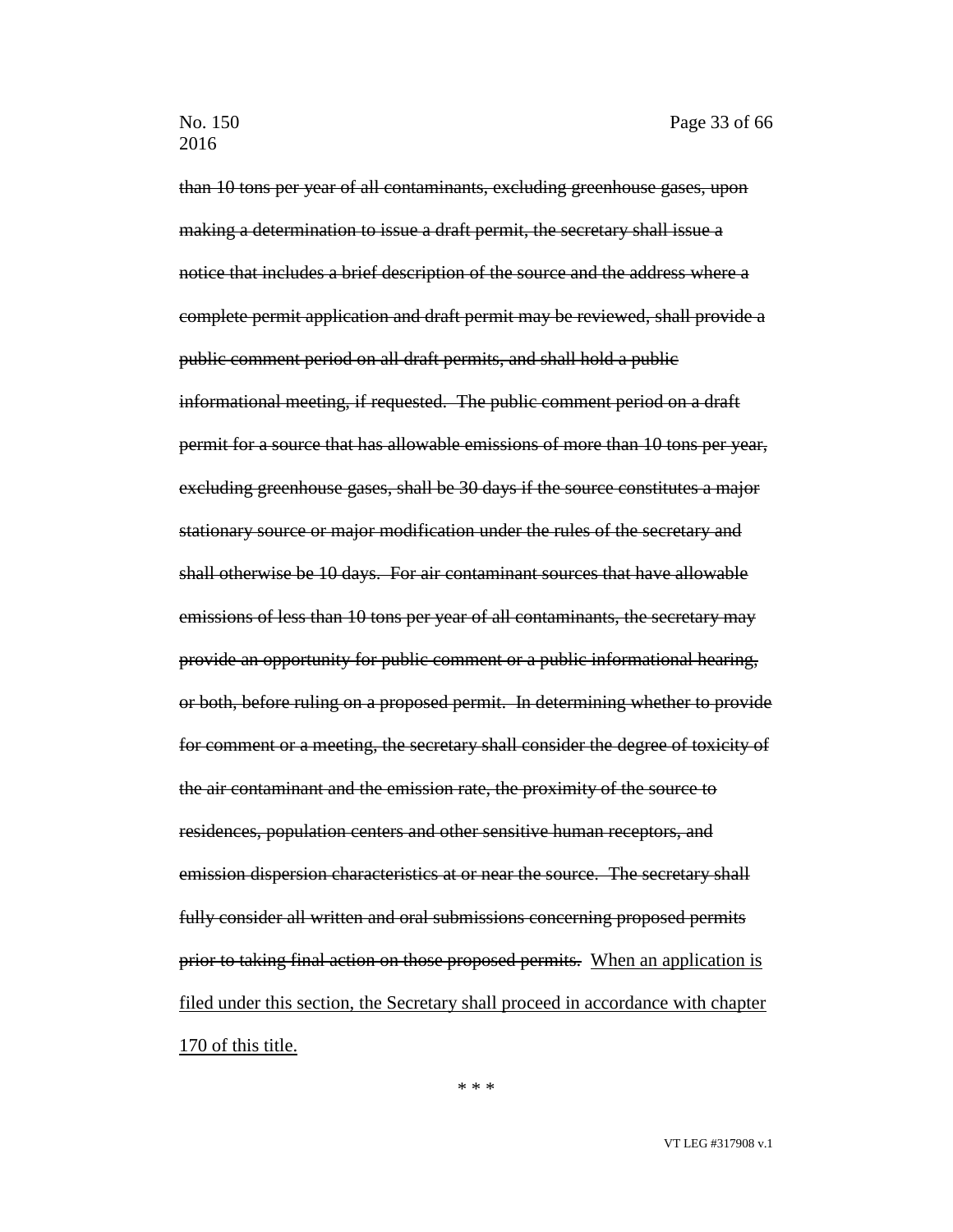Sec. 7. 10 V.S.A. § 556a is amended to read:

## § 556a. OPERATING PERMITS

\* \* \*

(c) For air contaminant sources that have allowable emissions of more than 10 tons per year of all contaminants, excluding greenhouse gases, upon making a determination to issue a draft permit, the secretary shall issue a notice that includes a brief description of the source and the address where a complete permit application and a draft permit may be reviewed, shall provide a public comment period on all draft permits, and shall hold a public informational meeting, if requested. The public comment period on a draft permit for a source that has allowable emissions of more than 10 tons per year, excluding greenhouse gases, shall be 30 days if the source is subject to subchapter V (permits) of 42 U.S.C. chapter 85 (air pollution prevention and control) and shall otherwise be 10 days. For air contaminant sources that have allowable emissions of less than ten tons per year of all contaminants, the secretary may provide an opportunity for public comment or a public informational hearing, or both, before ruling on a proposed permit. In determining whether to provide for comment or a meeting, the secretary shall consider the degree of toxicity of the air contaminant and the emission rate, the proximity of the source to residences, population centers and other sensitive human receptors, and emission dispersion characteristics at or near the source. The secretary shall fully consider all written and oral submissions concerning proposed permits

VT LEG #317908 v.1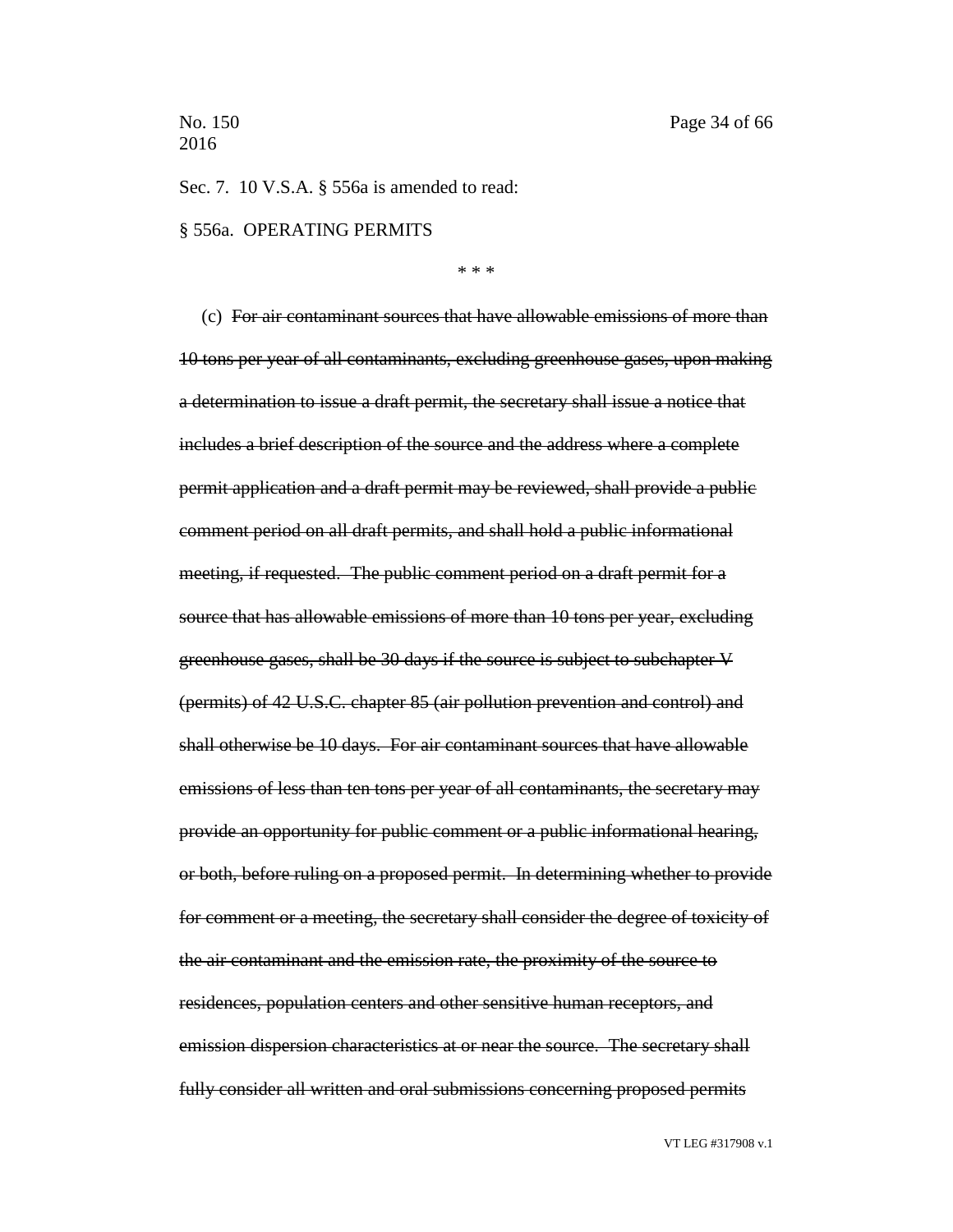prior to taking final action on those proposed permits. When an application is filed under this section, the Secretary shall proceed in accordance with chapter 170 of this title.

\* \* \*

(e) A person may renew a permit issued under this section may be renewed upon application to the secretary Secretary for a fixed period of time, not to exceed five years.

(1) A permit being renewed shall be subject to the same procedural requirements, including those for public participation, that apply to initial permit issuance, except that a permit being renewed shall not be subject to the public notice and comment requirements of this chapter if all of the following apply:

(A) The secretary determines that no substantive changes have occurred at the air contaminant source that would affect emissions or require changes to the permit.

(B) The secretary determines no new statutory or regulatory requirements need to be added to the permit.

(C) The air contaminant source does not require a permit under subchapter V (permits) of 42 U.S.C. chapter 85 (air pollution prevention and control).

(2) The secretary Secretary shall not issue a permit renewal unless the applicant first demonstrates that the emissions from the subject source meet all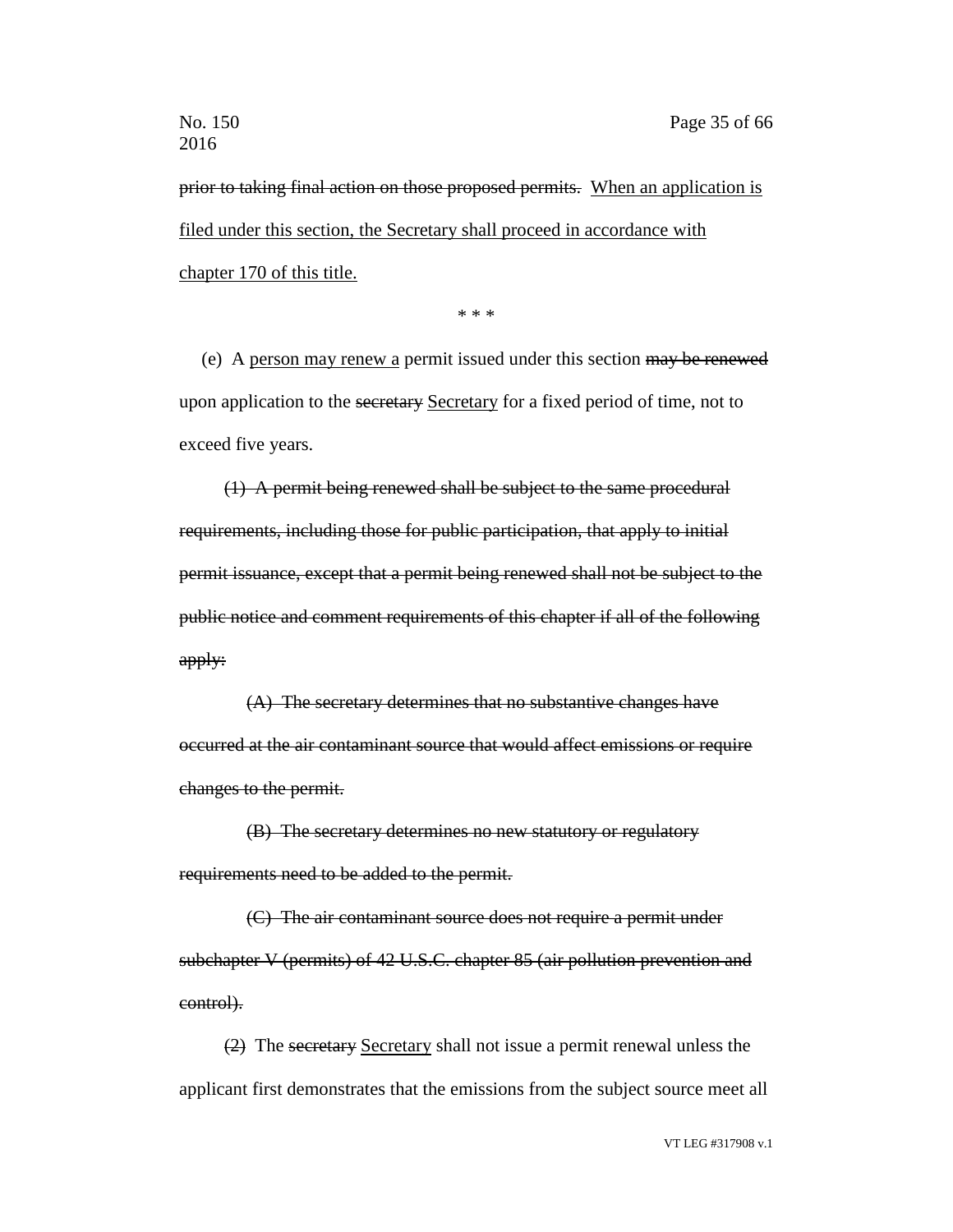applicable emission control requirements or are subject to, and in compliance with, an appropriate schedule of compliance.

\* \* \*

 $(h)(1)$  The secretary may issue Secretary may adopt, as a rule under 3 V.S.A. chapter 25, a general operating permits permit covering numerous similar sources. A general permit shall be adopted as an administrative rule under the provisions of 3 V.S.A. chapter 25. Each rule creating a general permit shall include provisions that require public notice of the fact that specified emitters have applied for general permits.

(2) Each rule creating a general permit shall provide a process by which interested persons can obtain detailed information about the nature and extent of the activity proposed to receive a general permit, and a process by which aggrieved persons can obtain an opportunity to be heard on a request that the general permit be issued only subject to specific conditions to limit or mitigate the effects of the emissions in question. Based on information presented at such a hearing, an applicant may be required to obtain a permit other than a general permit, or may obtain a general permit subject to specified conditions.

\* \* \*

Sec. 8. 10 V.S.A. § 754 is amended to read:

# § 754. FLOOD HAZARD AREA RULES; USES EXEMPT FROM MUNICIPAL REGULATION

\* \* \*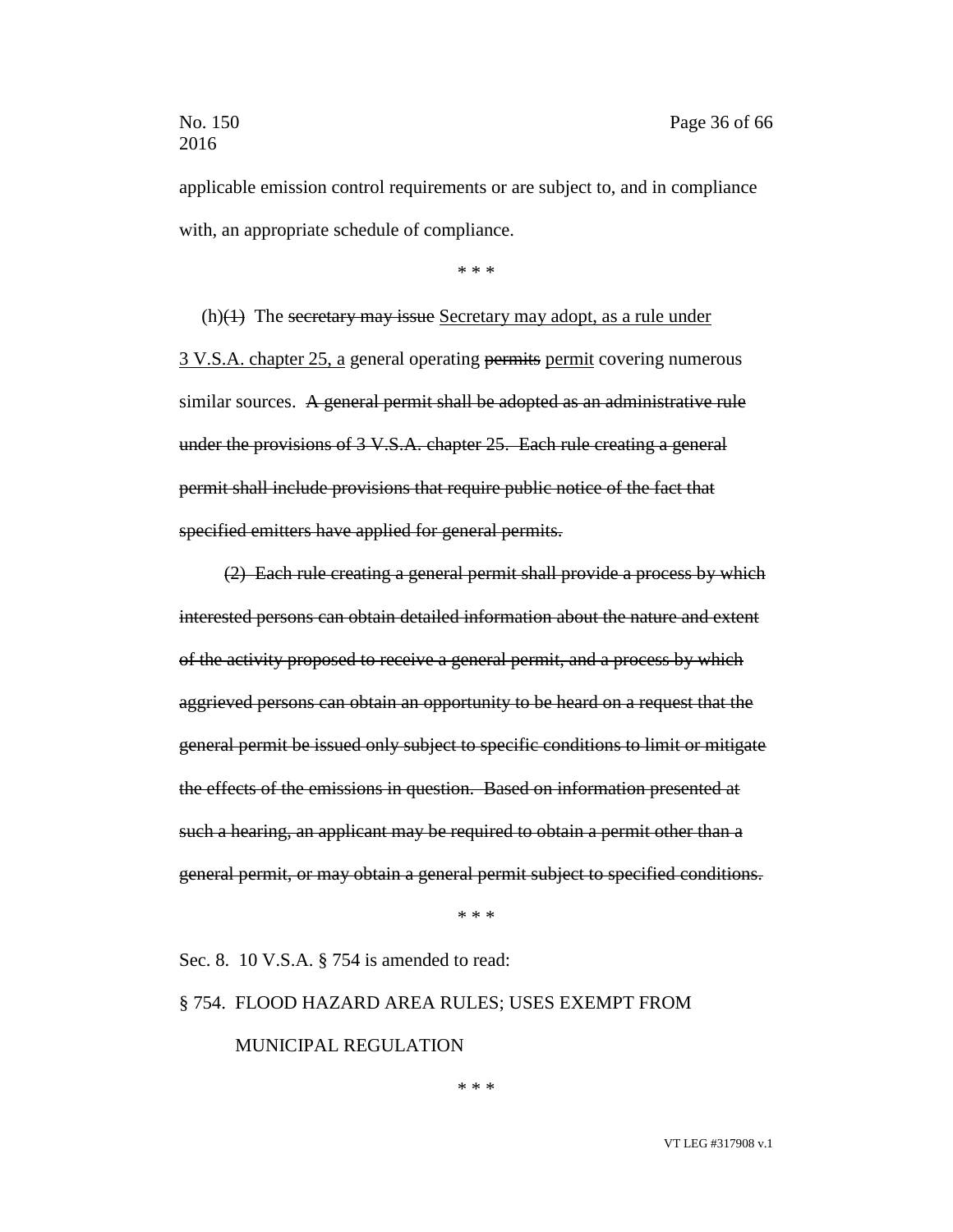(b) Required rulemaking content. The rules shall:

(1) set forth the requirements necessary to ensure uses exempt from municipal regulation are regulated by the State in order to comply with the regulatory obligations set forth under the National Flood Insurance Program.

(2) be designed to ensure that the State and municipalities meet community eligibility requirements for the National Flood Insurance Program.

(3) require that the Secretary provide notice to a municipality in which a use exempt from municipal regulation will occur of an application received under this section and a copy of the permit issued, unless a use is authorized to occur without notification of or reporting to the Secretary. [Repealed.]

\* \* \*

(f) Permit requirement. Beginning March 1, 2015, no person A person shall not commence or conduct a use exempt from municipal regulation in a flood hazard area or river corridor in a municipality that has adopted a flood hazard area bylaw or ordinance under 24 V.S.A. chapter 117 or commence construction of a State-owned and -operated institution or facility located within a flood hazard area or river corridor, without a permit issued under the rules required under subsection (a) of this section by the Secretary or by a State agency delegated permitting authority under subsection (g) of this section. When an application is filed under this section, the Secretary or delegated State agency shall proceed in accordance with chapter 170 of this title.

\* \* \*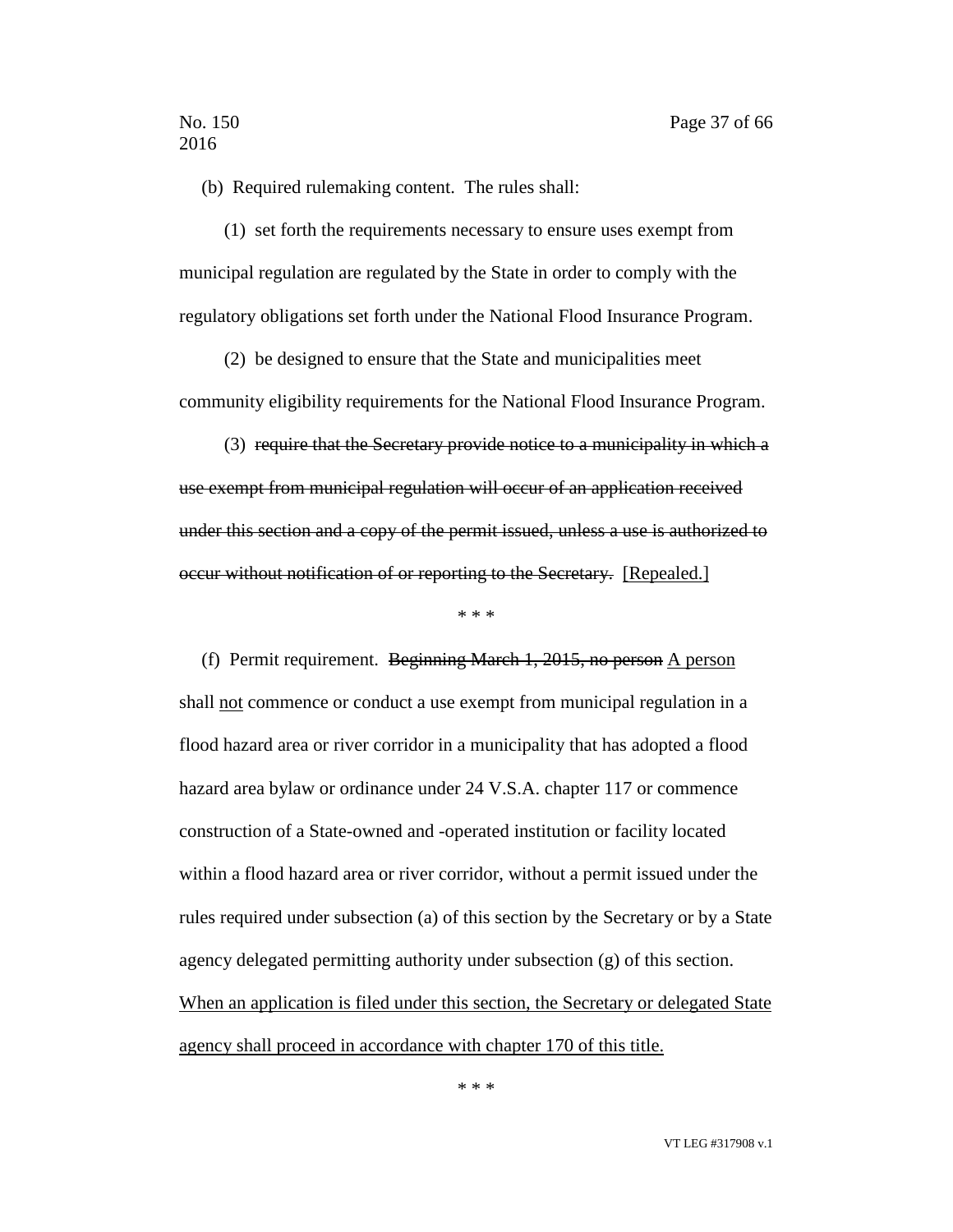Sec. 9. 10 V.S.A. § 914 is amended to read: § 914. WETLANDS DETERMINATIONS

\* \* \*

(c) The Secretary shall provide by certified mail written notice of a proposed determination to the owner of each parcel of land within or adjacent to the wetland or buffer zone in question; publish notice on the Agency website; and provide an electronic notice to persons who have requested to be on a list of interested persons. Such notice shall include the date of the Secretary's proposed determination and shall provide no fewer than 30 days from the date of the Secretary's proposed determination within which to file written comments or to request that the Secretary hold a public meeting on the proposed determination. The provisions of chapter 170 of this title shall apply to issuance of determinations under this section.

(d) The Secretary shall provide, in person, by mail, or by electronic notice, a written copy of a wetland determination issued under this section to the owner of each affected parcel of land and to the requesting petitioner. [Repealed.]

\* \* \*

Sec. 10. 10 V.S.A. § 1022 is amended to read:

### § 1022. APPLICATION FOR ALTERATION

A person proposing to change, alter, or modify the course, current, or cross section of a watercourse shall apply in writing to the secretary Secretary for a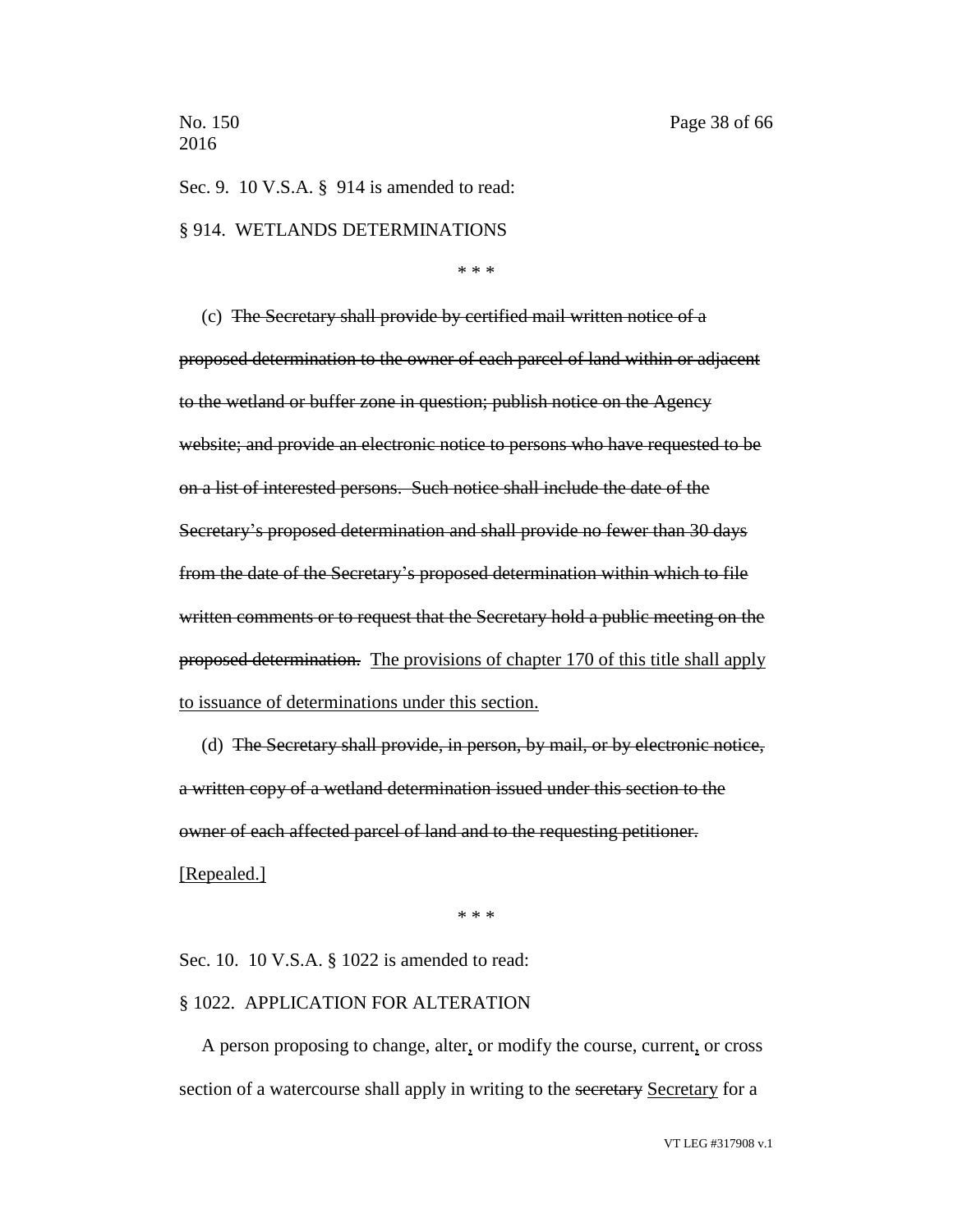permit to do so. The application shall describe the location and purpose of the proposed change and shall be accompanied by the maps and plans and other information the secretary Secretary shall direct. A conformed copy shall be simultaneously filed with the town clerk of the town in which the proposed alteration is located, and mailed to each owner of property that abuts or is opposite the land where the alteration is to take place. The town clerk shall forthwith post the copy in the town office. When an application is filed under this section, the Secretary shall proceed in accordance with chapter 170 of this title and the requirements of this subchapter.

Sec. 11. 10 V.S.A. § 1023 is amended to read:

§ 1023. INVESTIGATION, PERMIT

\* \* \*

(b) The reasons for the action taken under this section shall be set forth in writing to the applicant. Notice of the action of the Secretary shall also be sent to the selectboard of the town in which the proposed change is located, and to each owner of property which abuts or is opposite the land where the alteration is to take place.

\* \* \*

Sec. 12. 10 V.S.A. § 1083 is amended to read:

### § 1083. APPLICATION

(a) Any person who proposes to undertake an action subject to regulation pursuant to section 1082 of this title shall apply in writing to the state State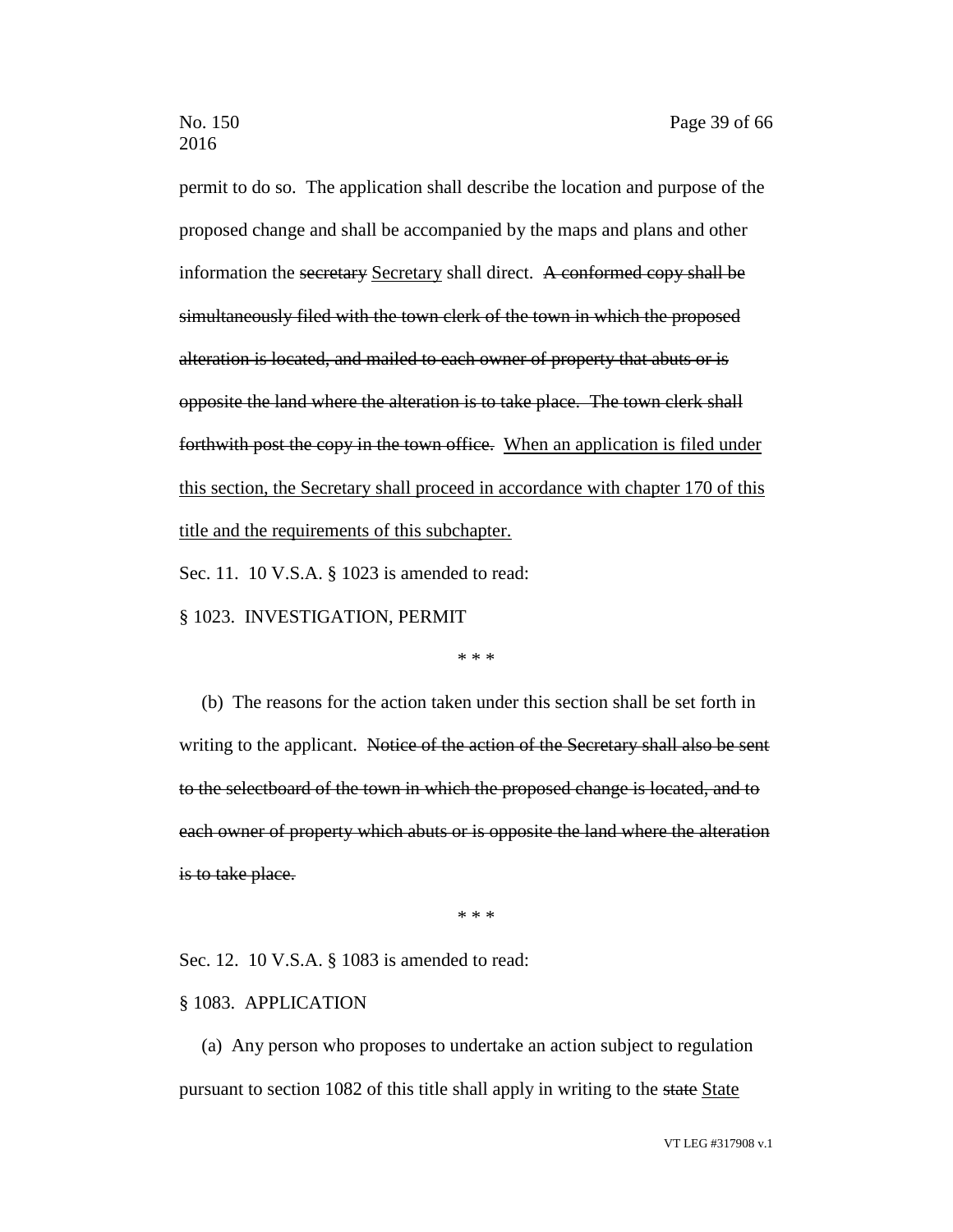agency having jurisdiction, and shall give notice thereof to the governing body of the municipality or municipalities in which the dam or any part of the dam is to be located. The application shall set forth:

\* \* \*

Sec. 13. 10 V.S.A. § 1085 is amended to read:

### § 1085. NOTICE OF APPLICATION

Upon receipt of the application required by section 1082 of this title, the state State agency having jurisdiction shall give notice to the legislative body of each municipality in which the dam is allocated and to all persons interested.

(1) For any project subject to its jurisdiction under this chapter, on the petition of 25 or more persons the department shall, or on its own motion it may, hold a public information meeting in a municipality in the vicinity of the proposed project to hear comments on whether the proposed project serves the public good and provides adequately for the public safety. Public notice shall be given by posting in the municipal offices of the towns in which the project will be completed and by publishing in a local newspaper at least 10 days before the meeting. The Department shall proceed in accordance with chapter 170 of this title.

(2) For any project subject to its jurisdiction under this chapter, the public service board shall hold a hearing on the application. The purpose of the hearing shall be to determine whether the project serves the public good as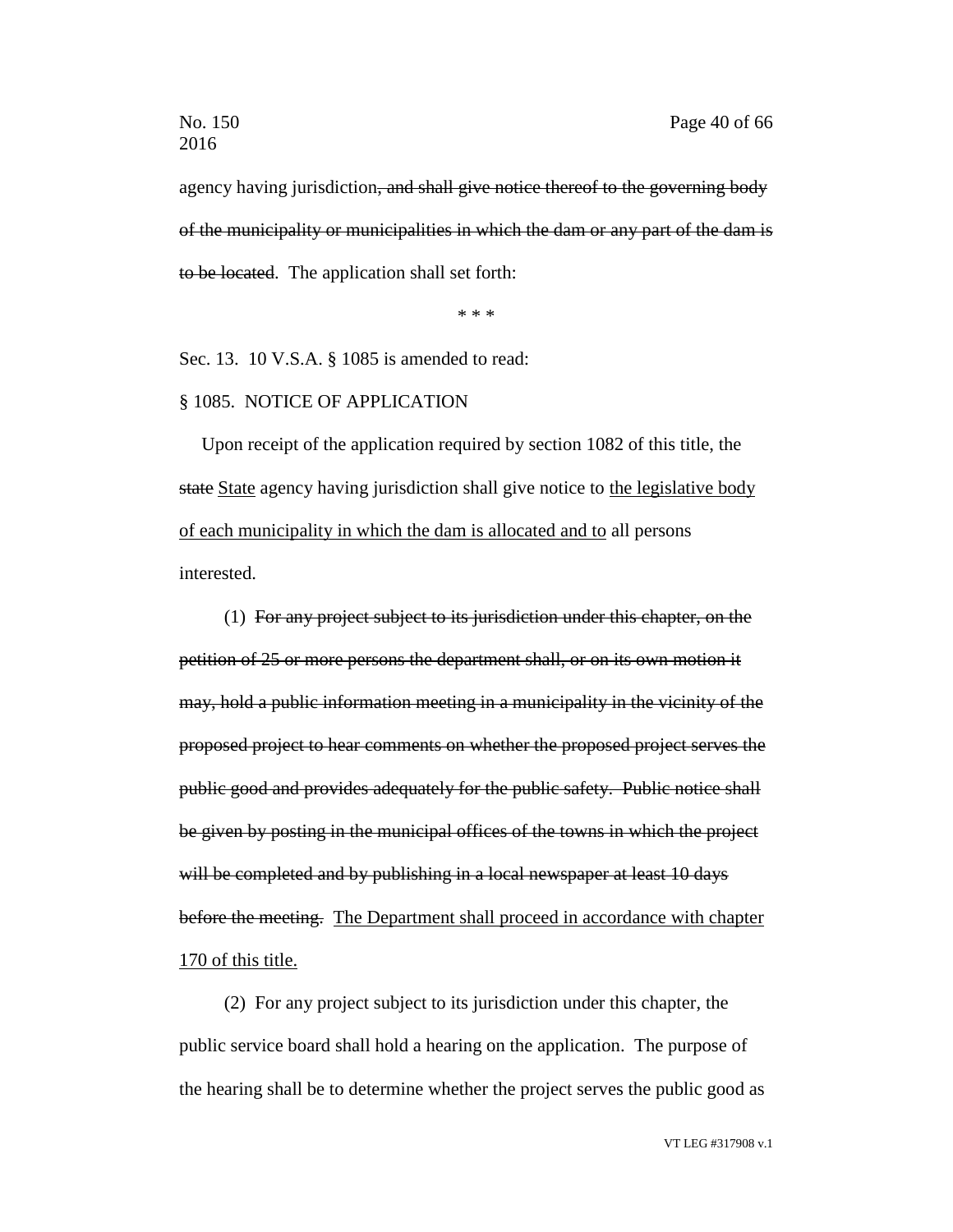defined in section 1086 of this title and provides adequately for the public safety. The hearing shall be held in a municipality in the vicinity of the proposed project and may be consolidated with other hearings, including hearings under 30 V.S.A. § 248 concerning the same project. Notice shall be given at least 10 days before the hearing to interested persons by posting in the municipal offices of the towns in which the project will be completed and by publishing in a local newspaper.

Sec. 14. 10 V.S.A. § 1100 is amended to read

§ 1100. FEDERAL COOPERATION

\* \* \*

(4) Where cultivated agricultural lands in excess of one hundred acres are to be taken for the purposes of a flood control project, or the recreational development of the state State or the economy of the river basin involved may be affected thereby, the department, of its own motion, may, and upon petition to it by interested parties, shall, appoint a time and place for hearing in the vicinity of the flood control project, hold a public information meeting after giving notice to interested parties as it directs Department shall provide notice, an opportunity to submit comments, and an opportunity to request a public meeting in accordance with section 7713 (Type 2 Procedures) of this title. Upon hearing, the department The Department shall determine the effect the flood control project will have upon agricultural land uses or recreational values in this state State, or upon the economy of the river basin involved, and

VT LEG #317908 v.1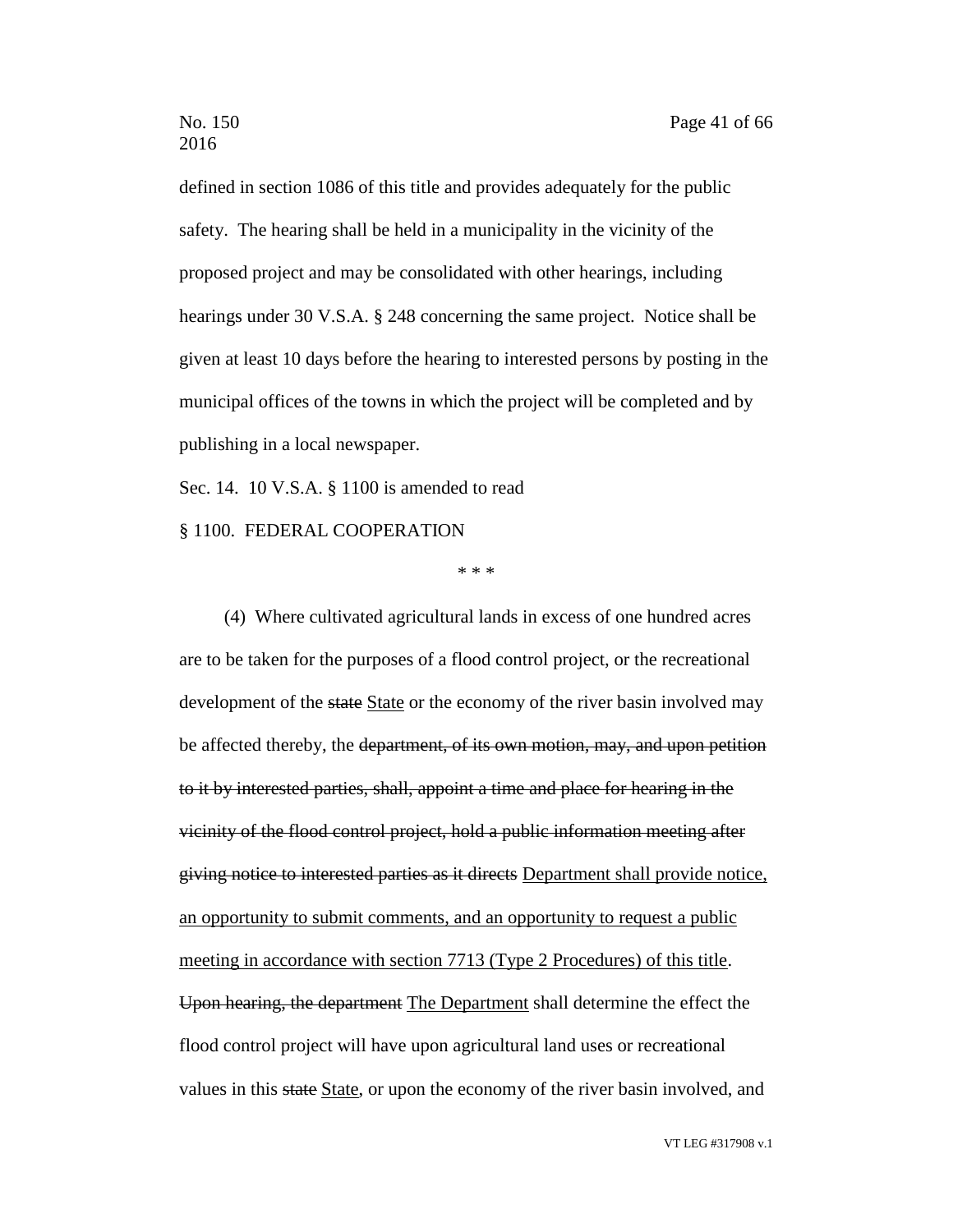report its findings and recommendations to the proper federal agency or authority having the flood control project in charge for its consideration and recognition. The Department shall post its findings and recommendations as a final decision in accordance with chapter 170 of this title. Sec. 15. 10 V.S.A. § 1252 is amended to read:

§ 1252. CLASSIFICATION OF WATERS; MIXING ZONES

\* \* \*

(d) Prior to the initial authorization of a new waste management zone, except those created pursuant to subsection (b) of this section, or prior to the expansion of the size of an existing zone created under this section, in order to accommodate an increased discharge, the Secretary shall:

(1) Prepare a draft permit which includes a description of the proposed waste management zone prior to publishing the notice required by subdivision  $(2)$  of this subsection and proceed in accordance with subsections 7713(c), (d), and (e) of this title.

(2) Publish notice in both a local newspaper generally circulating in the area where the affected waters are located and a separate newspaper generally circulating throughout the State not less than 21 days prior to the public hearing required by this subsection. The notice shall describe the draft permit and proposed waste management zone and provide for the opportunity to file written comment for not less than seven days following the hearing.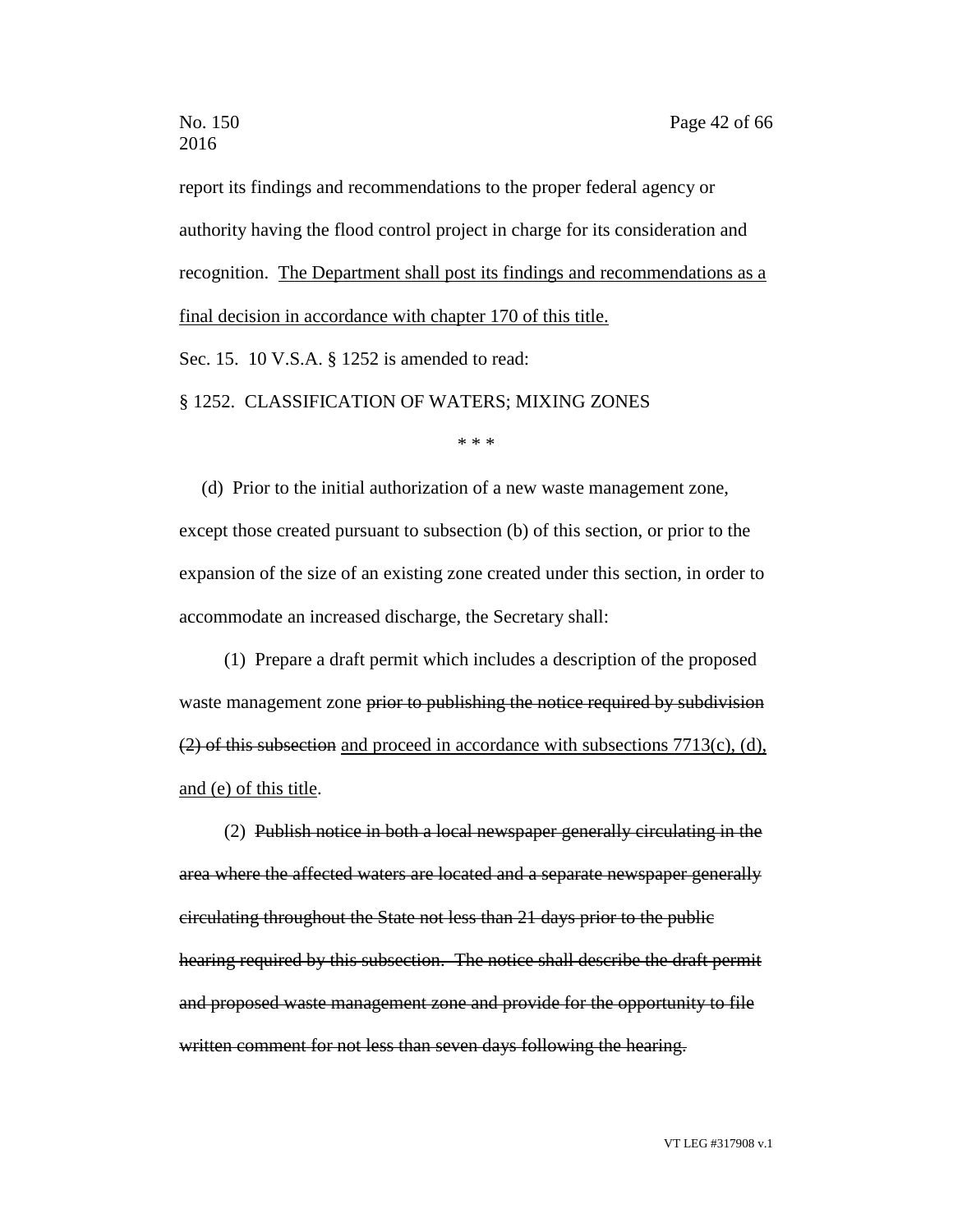(3) Forward copies of the notice, the draft permit and the description of the proposed waste management zone to any municipality and regional planning commission within the area where the affected waters are located not less than 21 days prior to the hearing. The notice, the draft permit and the description of the waste management zone shall also be provided to any person upon request.

(4) Hold a public hearing convenient to the waters affected.

(5) Give due consideration to the cumulative impact of overlapping waste management zones.

 $(6)(3)$  Determine that the creation or expansion of such a waste management zone is in the public interest after giving due consideration to the factors specified in subdivisions 1253(e)(1) through (10) of this title.

 $(7)(4)$  Determine that the creation or expansion of such a zone will not:

\* \* \*

 $(8)(5)$  Provide a written explanation with respect to subdivisions  $(5)(2)$ through  $(7)(4)$  of this subsection.

\* \* \*

Sec. 16. 10 V.S.A. § 1263 is amended to read:

### § 1263. DISCHARGE PERMITS

\* \* \*

(b) Except for applications for permission to discharge under the terms of a previously issued general permit, the secretary shall provide for notice of each

VT LEG #317908 v.1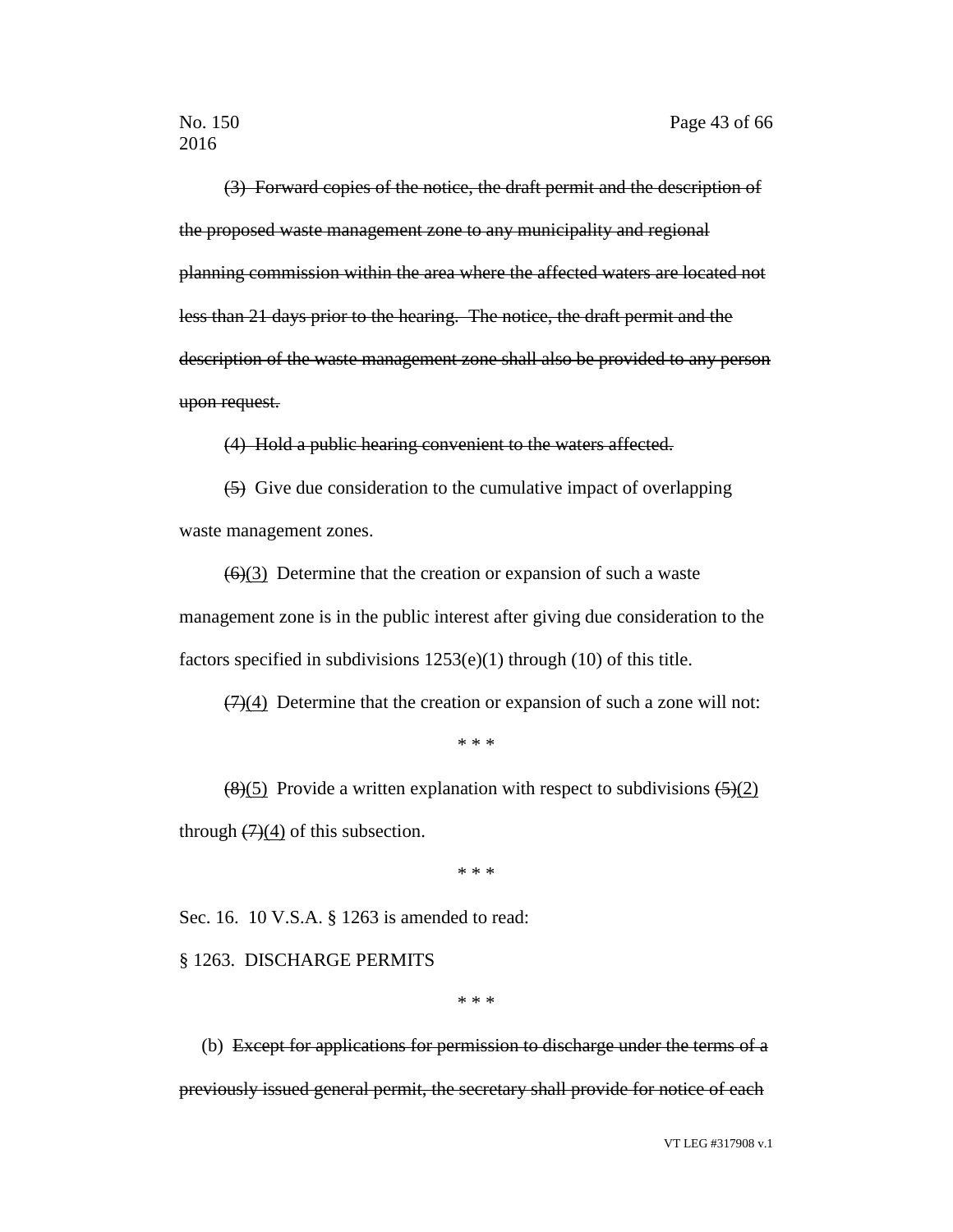application to the public and any appropriate officials of another state and the federal government including the administrator of the United States Environmental Protection Agency, and shall provide an opportunity for written comments or a public hearing or both on the application before making a final ruling on the application. Prior to issuing a general permit, the secretary shall give notice as provided in this subsection and provide for written comments or a public hearing or both as provided in this subsection. For applications for permission to discharge under the terms of a previously issued general permit, the applicant shall provide notice, on a form provided by the secretary, to the municipal clerk of the municipality in which the discharge is located at the time the application is filed with the secretary, and the secretary shall provide an opportunity for written comment, regarding whether the application complies with the terms and conditions of the general permit, for ten days following receipt of the application. When an application is filed under this section, the Secretary shall proceed in accordance with chapter 170 of this title. The secretary Secretary may require any applicant to submit any additional information, which that the secretary Secretary considers necessary and may refuse to grant a permit, or permission to discharge under the terms of a general permit, until the information is furnished and evaluated.

\* \* \*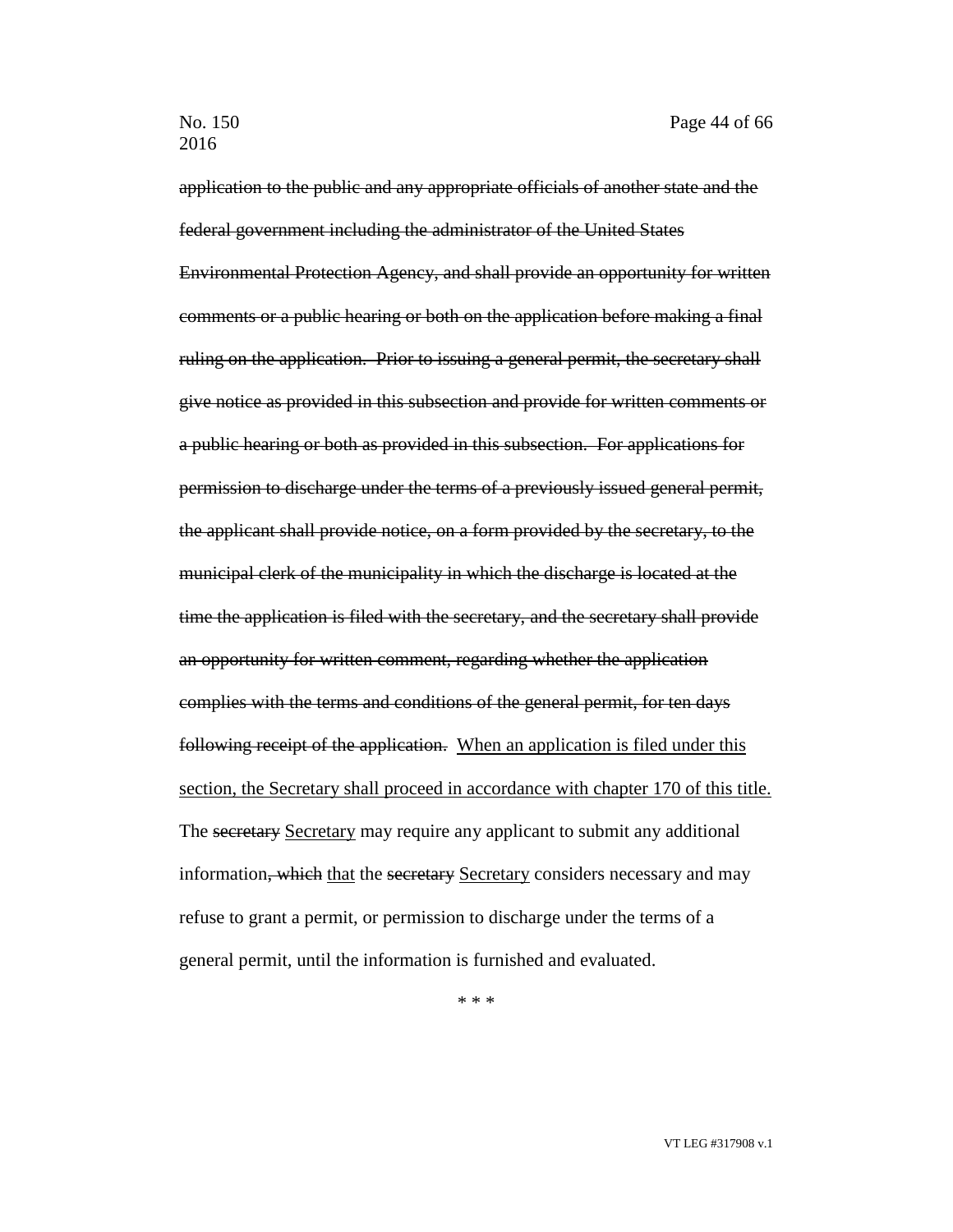Sec. 17. 10 V.S.A. § 1265 is amended to read:

### § 1265. TEMPORARY POLLUTION PERMITS

\* \* \*

(b) The Secretary shall give notice of each application to the public and any appropriate officials of another state and the federal government including the administrator of the U.S. Environmental Protection Agency, and shall provide an opportunity for written comments or a public hearing, or, both on the application before ruling on the application. When an application is filed under this section, the Secretary shall proceed in accordance with chapter 170 of this title. The Secretary may require the applicant to submit any additional information which he or she that the Secretary considers necessary, and may refuse to grant a permit until the information is furnished and evaluated.

\* \* \*

Sec. 18. 10 V.S.A. § 1268 is amended to read:

### § 1268. EMERGENCY PERMITS

When a discharge permit holder finds that pollution abatement facilities require repairs, replacement or other corrective action in order for them to continue to meet standards specified in the permit, he or she the holder may apply in the manner specified by the secretary Secretary for an emergency pollution permit for a term sufficient to effect repairs, replacements or other corrective action. The permit may be issued without prior public notice if the nature of the emergency will not provide sufficient time to give notice;

VT LEG #317908 v.1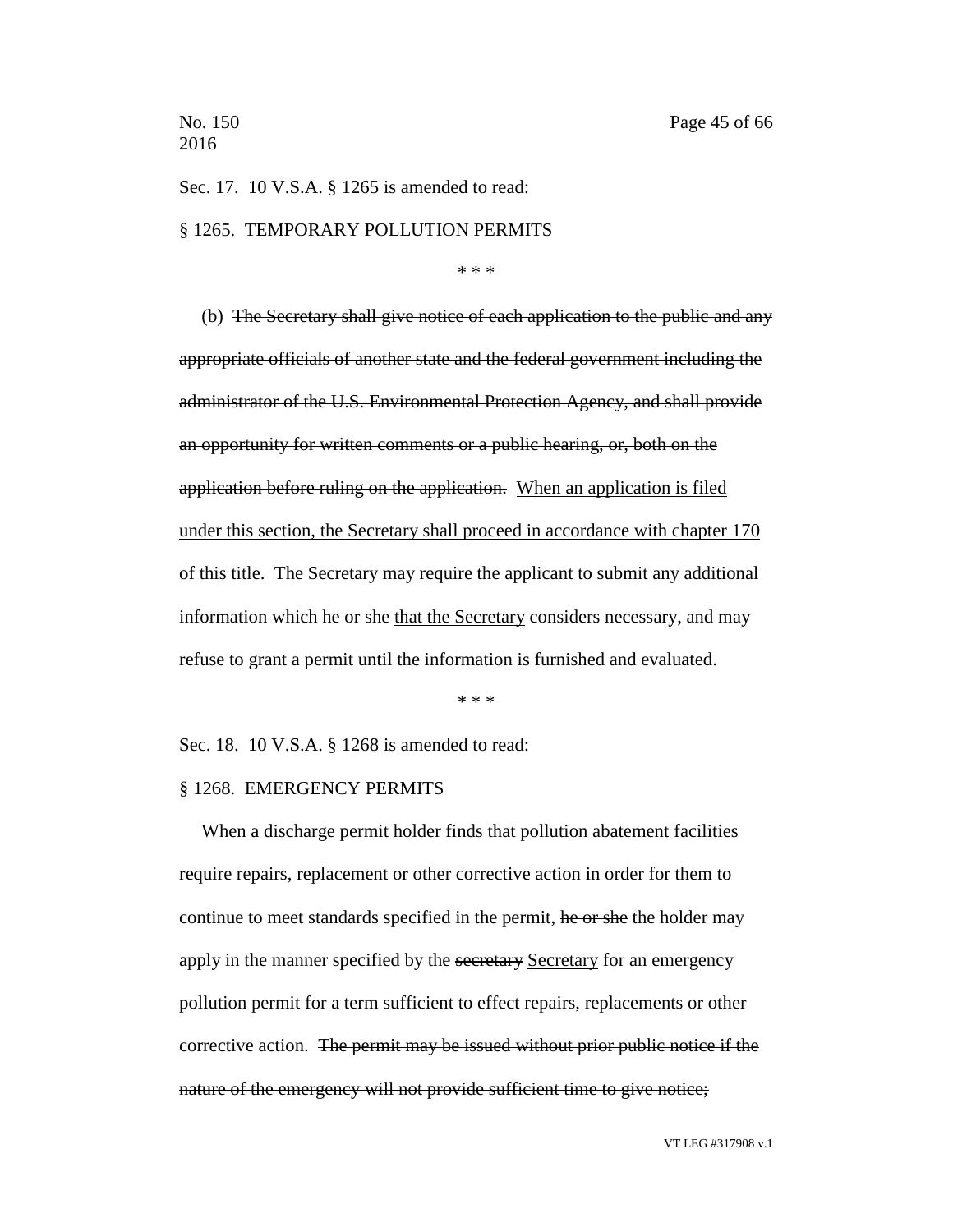provided that the secretary shall give public notice as soon as possible but in any event no later than five days after the effective date of the emergency pollution permit. The Secretary shall proceed in accordance with chapter 170 of this title. No emergency pollution permit shall be issued unless the applicant certifies and the secretary Secretary finds that:

\* \* \*

Sec. 19. 10 V.S.A. § 1418 is amended to read:

### § 1418. GROUNDWATER WITHDRAWAL PERMIT

\* \* \*

 $(c)(1)$  At least 30 days before filing an application for a permit under this section, the applicant shall hold an informational hearing in the municipality in which the withdrawal is proposed in order to describe the proposed project and to hear comments regarding the proposed project. Public notice shall be given by posting in the municipal offices of the town in which the withdrawal is proposed and by publishing in a local newspaper at least 10 days before the meeting.

(2) On or before the date of filing with the secretary of natural resources an application for a permit under this section, an applicant for a withdrawal under this section shall notify:

(A) the clerk, legislative body, and any conservation commission in the municipality in which the proposed withdrawal is located;

(B) adjoining municipalities;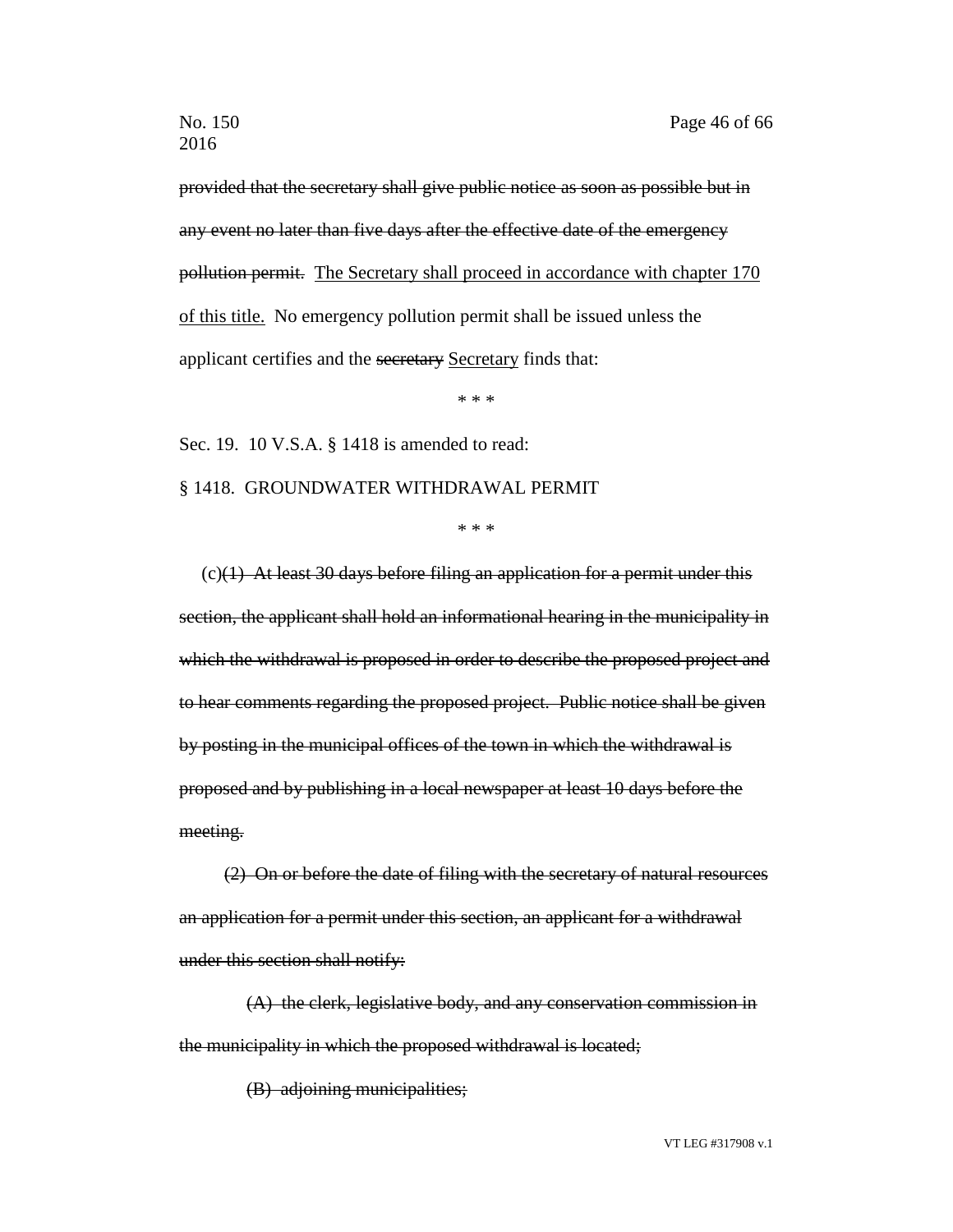(C) the regional planning commission in the region where the proposed withdrawal is located;

(D) all landowners and mobile home park residents within the zone of influence of a groundwater withdrawal or within one quarter mile downstream from a withdrawal from a spring. Notice to the officers of a condominium association shall be deemed sufficient under this subdivision for notice to residents of a condominium; and

(E) any public water systems permitted by the agency of natural resources in the municipality where the proposed withdrawal is located.

(3) The applicant shall publish notice of the application in a newspaper of general circulation in the area in which the withdrawal is proposed and shall post a copy of the notice in the municipal clerk's office in the municipality in which the withdrawal is located.

(4) On its own motion or on receipt of a written request, the agency shall hold a public meeting in the municipality in which the withdrawal is proposed in order to describe the proposed project and to hear comments regarding the proposed project. Opportunity shall be given all participants at a public meeting to ask questions and comment on all issues involved. The agency shall prepare a responsiveness summary for each public meeting conducted. Public notice shall be given by posting in the municipal offices of the town in which the withdrawal is proposed and by publishing in a local newspaper at least 10 days before the meeting.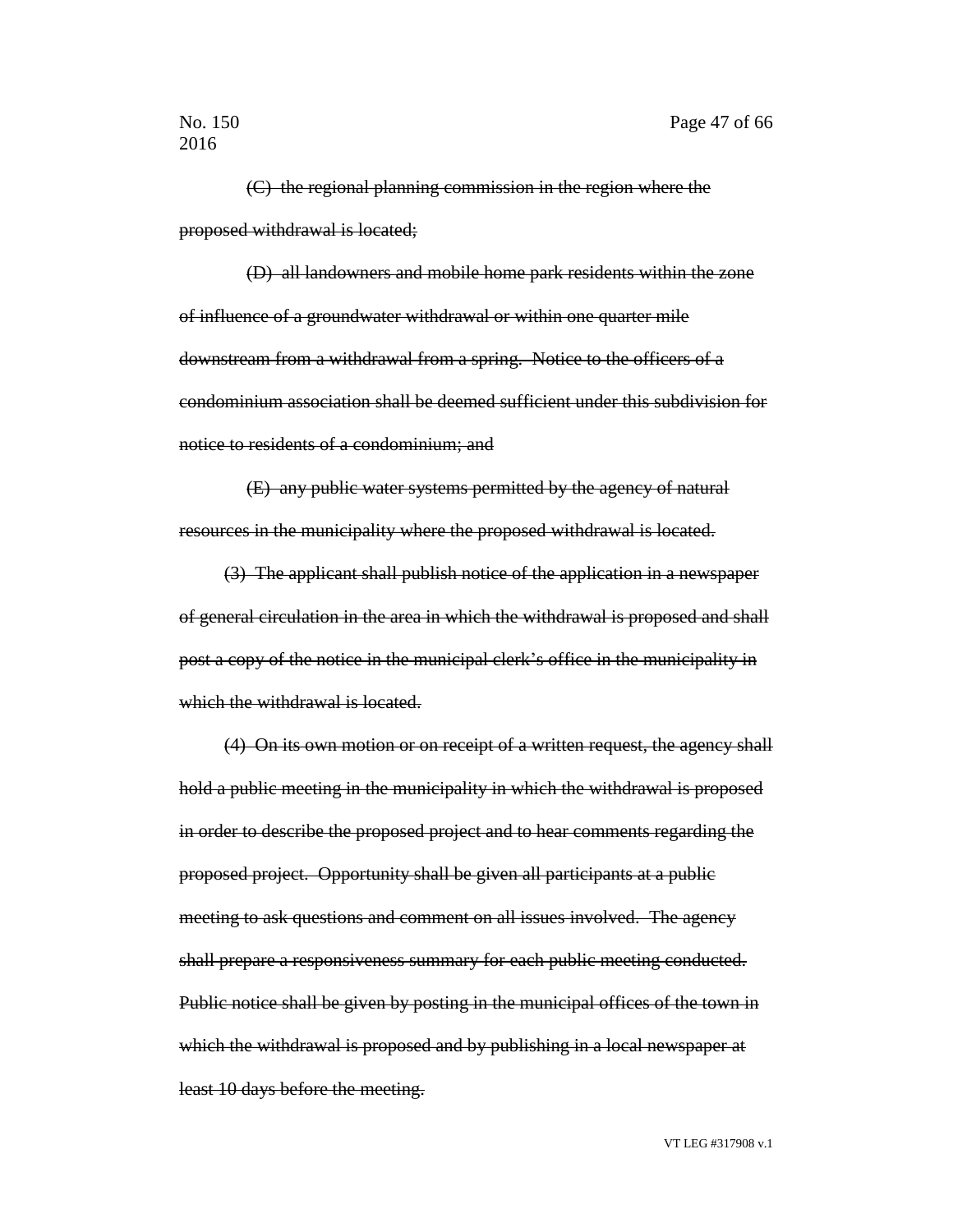(5) No defect in the form or substance of any notice requirements in subdivision  $(1)$ ,  $(2)$ ,  $(3)$ , or  $(4)$  of this subsection shall invalidate an application for a permit under this section provided that reasonable efforts are made to provide adequate posting and notice. An application for a permit under this section shall be invalid when a defective posting or notice was materially misleading in content. If an action is ruled to be invalid by the environmental division, the applicant may reapply and provide new posting and notice. When an application is filed under this section, the Secretary shall proceed in accordance with chapter 170 of this title.

\* \* \*

Sec. 20. 10 V.S.A. § 1443 is amended to read:

§ 1443. INDIVIDUAL PERMIT REQUIREMENTS FOR IMPERVIOUS SURFACE OR CLEARED AREA IN A PROTECTED SHORELAND AREA

\* \* \*

(c) Permit process.

(1) A person applying for a permit shall do so on a form provided by the Secretary. The application shall be posted on the Agency's website.

(2) A person applying for a permit shall provide notice, on a form provided by the Secretary, to the municipal clerk of the municipality in which the construction of impervious surface or creation of cleared area is located at the time the application is filed with the Secretary.

VT LEG #317908 v.1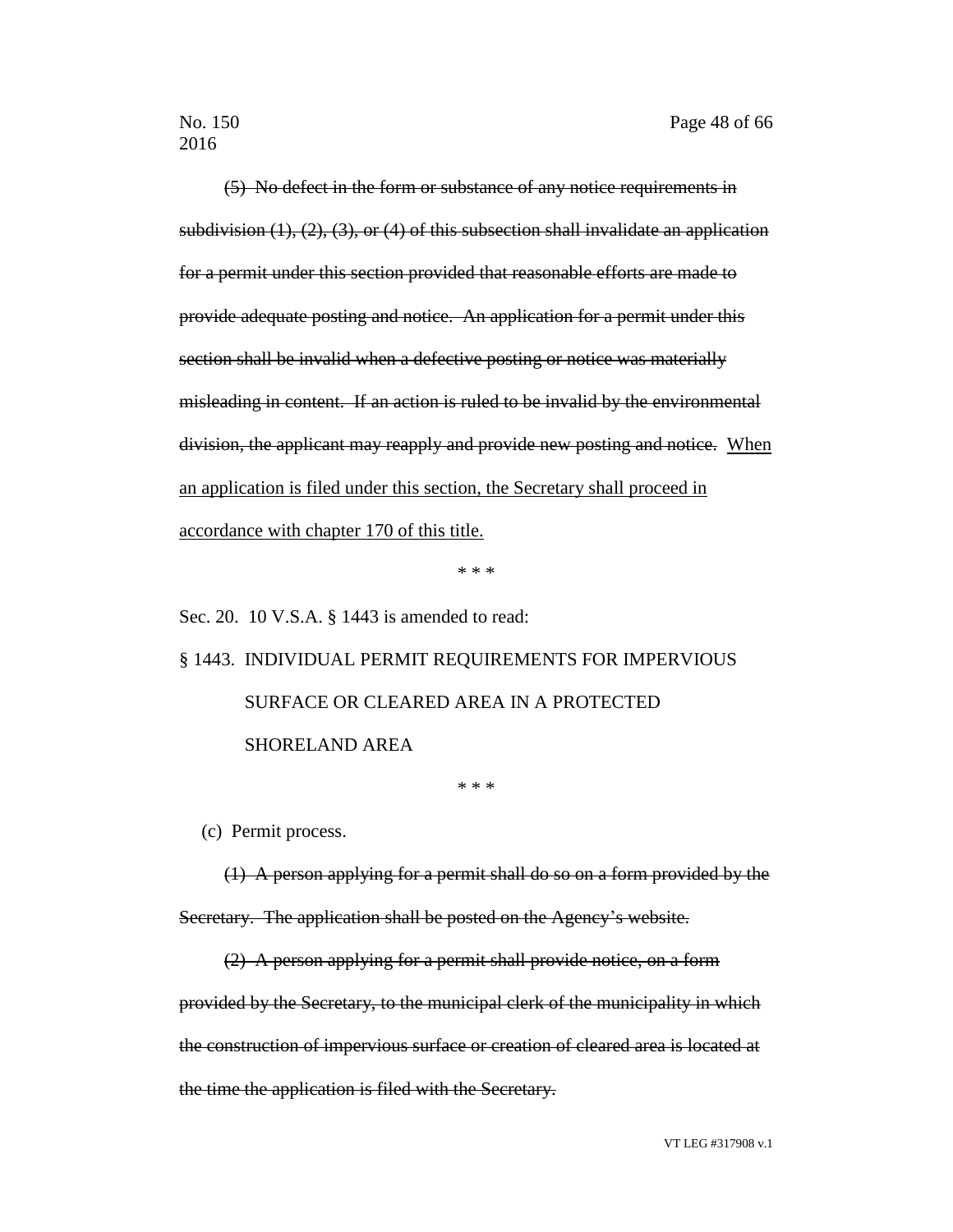(3) The Secretary shall provide an opportunity for written comment regarding whether an application complies with the requirements of this chapter or any rule adopted by the Secretary, for 30 days following receipt of the application. When an application is filed under this section, the Secretary shall proceed in accordance with chapter 170 of this title.

\* \* \*

Sec. 21. 10 V.S.A. § 1455 is amended to read:

§ 1455. AQUATIC NUISANCE CONTROL PERMIT

\* \* \*

(h) The Secretary shall adopt procedures under 3 V.S.A. chapter 25 which will provide an opportunity for public review and comment on permit applications. The procedures shall classify permit applications by degree of environmental risk involved and establish appropriate opportunities for public notice and comment for each class. When an application is filed under this section, the Secretary shall proceed in accordance with chapter 170 of this title.

\* \* \*

Sec. 22. 10 V.S.A. § 1456 is amended to read:

§ 1456. AQUATIC SPECIES RAPID RESPONSE GENERAL PERMITS

\* \* \*

(c) The secretary shall provide notice of the application to the municipal clerk of the municipality or municipalities in which the proposed control activity will be conducted at the time the request for authorization is filed with

VT LEG #317908 v.1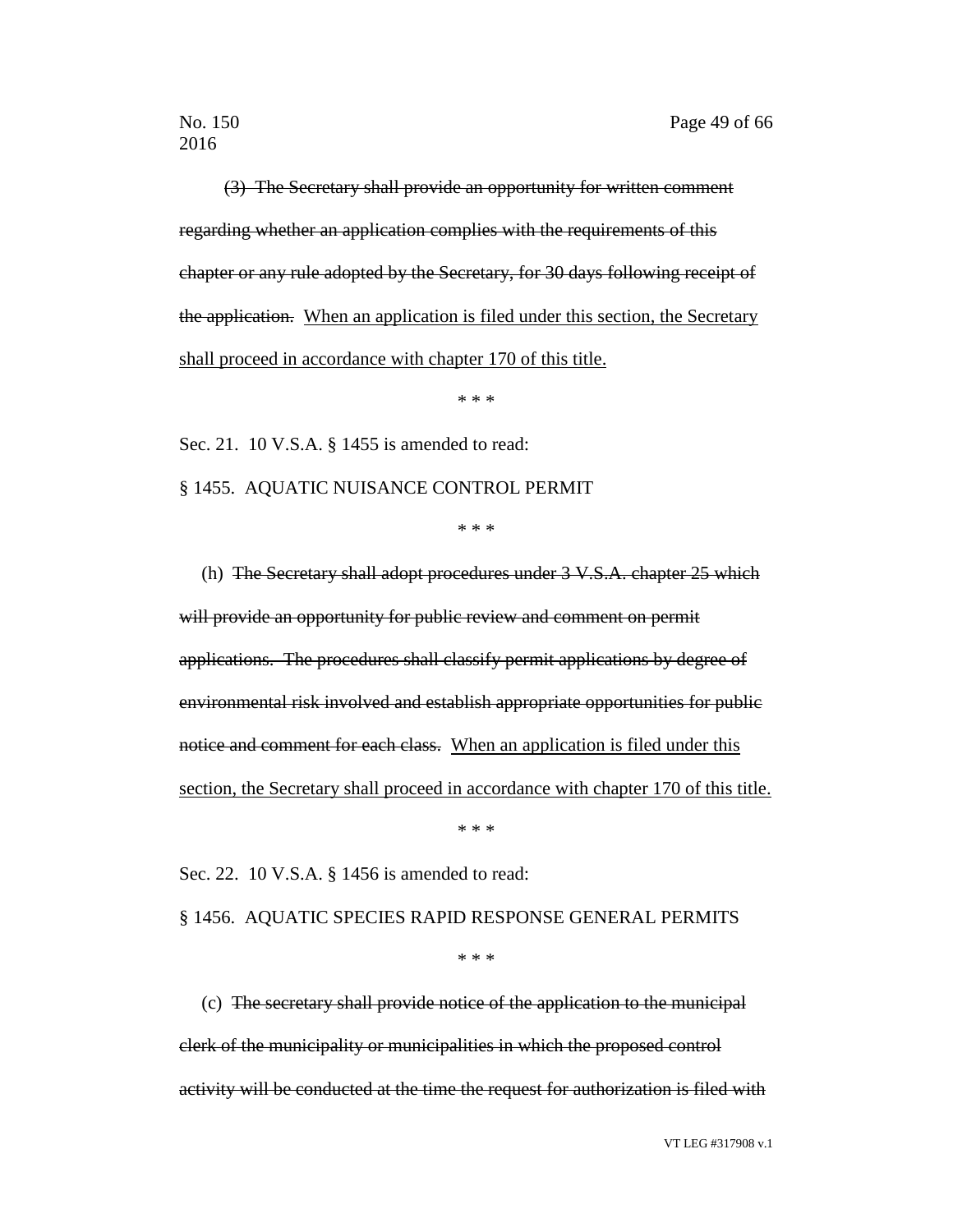the secretary. The secretary shall provide an opportunity for written comment regarding whether the request complies with the terms and conditions of the aquatic species rapid response general permit for 10 days following receipt of the request for authorization. When an application is filed under this section, the Secretary shall proceed in accordance with chapter 170 of this title.

\* \* \*

Sec. 23. 10 V.S.A. § 1675 is amended to read:

# § 1675. PERMITS; CONDITIONS; DURATION; SUSPENSION OF REVOCATION

\* \* \*

(c) Notice and hearing. Permit process; additional information.

(1) The Secretary shall give notice of each application for a new source for a community or nontransient, noncommunity water system to the public by publication in a newspaper of general circulation for the area containing the proposed system and by causing a notice to be posted in the clerk's office for the municipality containing the proposed system or source. The Secretary shall also give notice to appropriate State agencies. The applicant shall notify all adjoining landowners. The Secretary shall provide an opportunity for written comment or a public hearing, or both, on the application before ruling on the application. When an application is filed under this section, the Secretary shall proceed in accordance with chapter 170 of this title. The Secretary may require the applicant to submit additional information which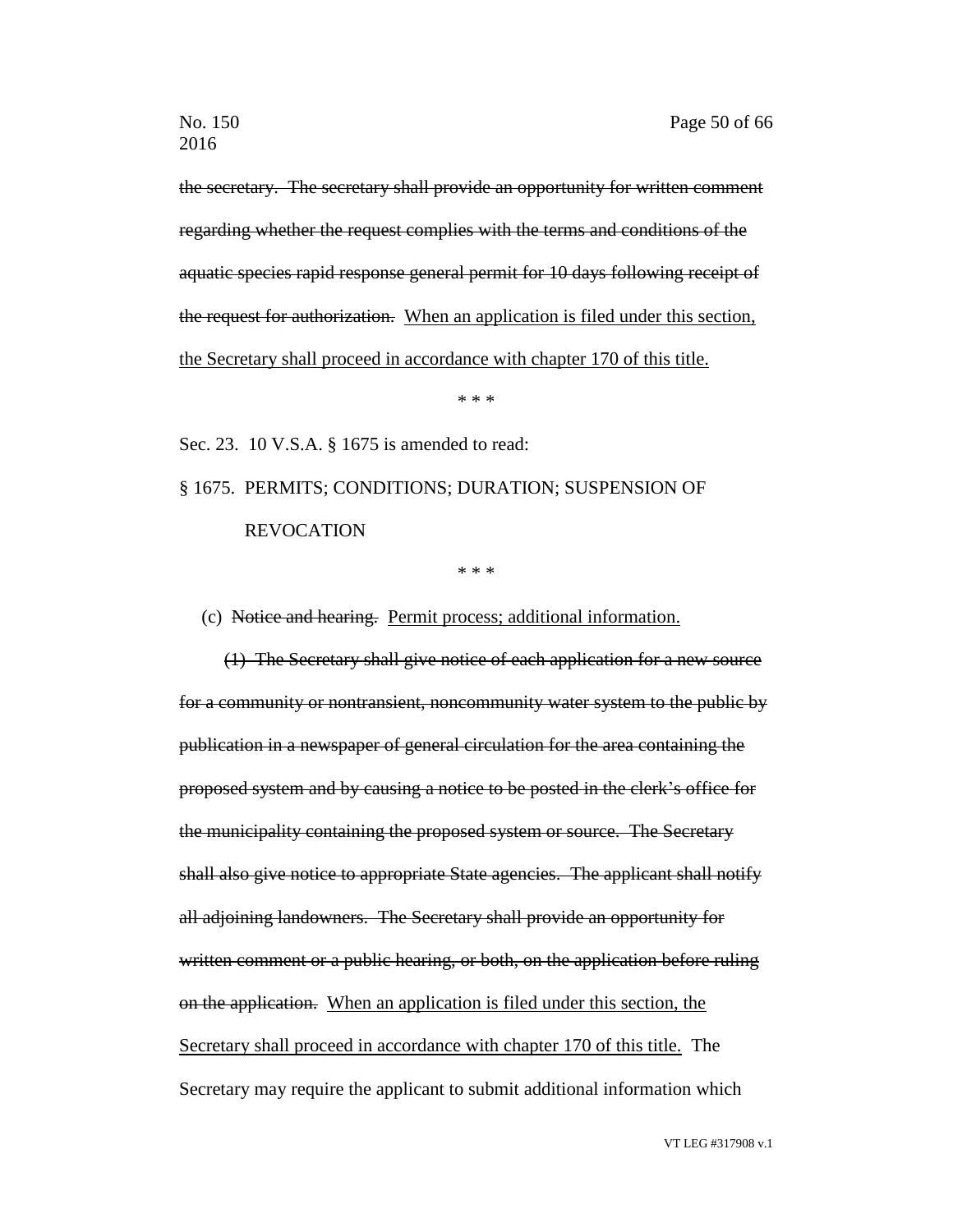that the Secretary considers necessary in order to support the findings required in subsection (b) of this section, and may refuse to grant a permit until the information is furnished and evaluated. The Secretary may also consult with the Commissioner of Health, as necessary, in making decisions regarding health issues raised by the application. The Commissioner's response, if any, shall be part of the public record for the application.

(2) The Secretary shall give notice to the public of each application by a public community system for the addition of a new type of disinfectant by publication in a newspaper of general circulation for the area containing the proposed system and by causing a notice to be posted in the clerk's office for the municipality in which the system is located. The Secretary shall also give notice to appropriate State agencies. The Secretary shall provide an opportunity for written comment and shall, upon request, provide for a public hearing on the application before ruling on the application. The Secretary may require the applicant to submit additional information which the Secretary considers necessary in order to support the findings required in subsection (b) of this section, and may refuse to grant a permit until the information is furnished and evaluated. The Secretary may also consult with the Commissioner of Health, as necessary, in making decisions regarding health issues raised by the application. The Commissioner's response, if any, shall be part of the public record for the application.

\* \* \*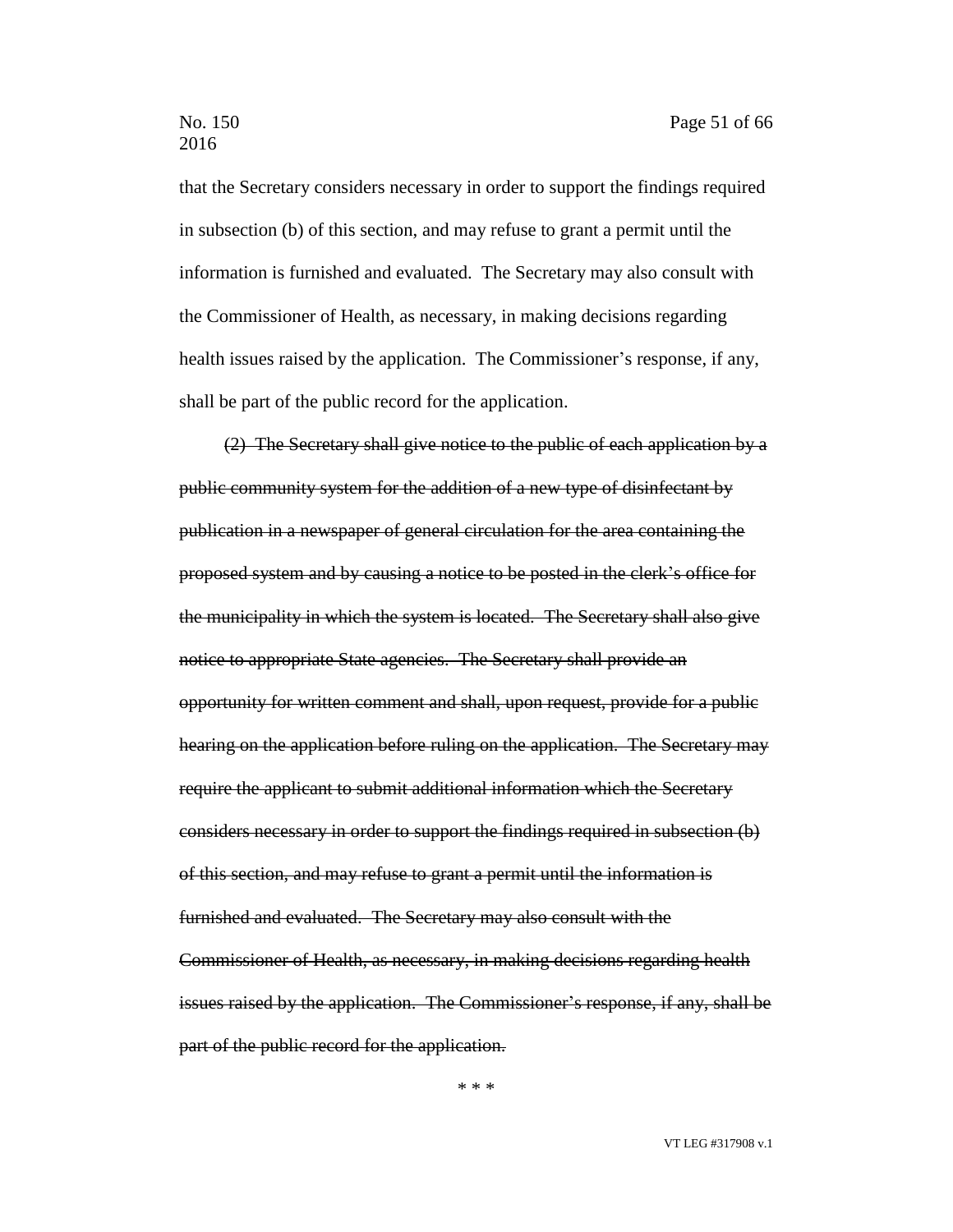Sec. 24. 10 V.S.A. § 1679 is amended to read:

### § 1679. PUBLIC WATER SOURCE PROTECTION AREAS

\* \* \*

(d) The Secretary shall give notice of each proposed public water source protection area to the public by publication in a newspaper of general circulation for the area containing the proposed protection area and by causing a notice to be posted in the clerk's office for the municipality containing the proposed area. The Secretary shall also give notice to adjoining landowners and all appropriate officials of municipalities and State agencies. The Secretary shall provide an opportunity for written comment or a public hearing, or both, on the proposed area before designating the area. If the area is to be classified under chapter 48 of this title, the classification procedures shall satisfy the provisions of this subsection. When the Secretary proposes to designate a public water source protection area under the rules adopted pursuant to subsection (a) of this section, the Secretary shall proceed in accordance with chapter 170 of this title.

\* \* \*

Sec. 25. 10 V.S.A. § 6605 is amended to read:

§ 6605. SOLID WASTE MANAGEMENT FACILITY CERTIFICATION

\* \* \*

(f) On or before the date of filing any certification or permit application for a facility, the applicant shall send notice and a copy of the application to the

VT LEG #317908 v.1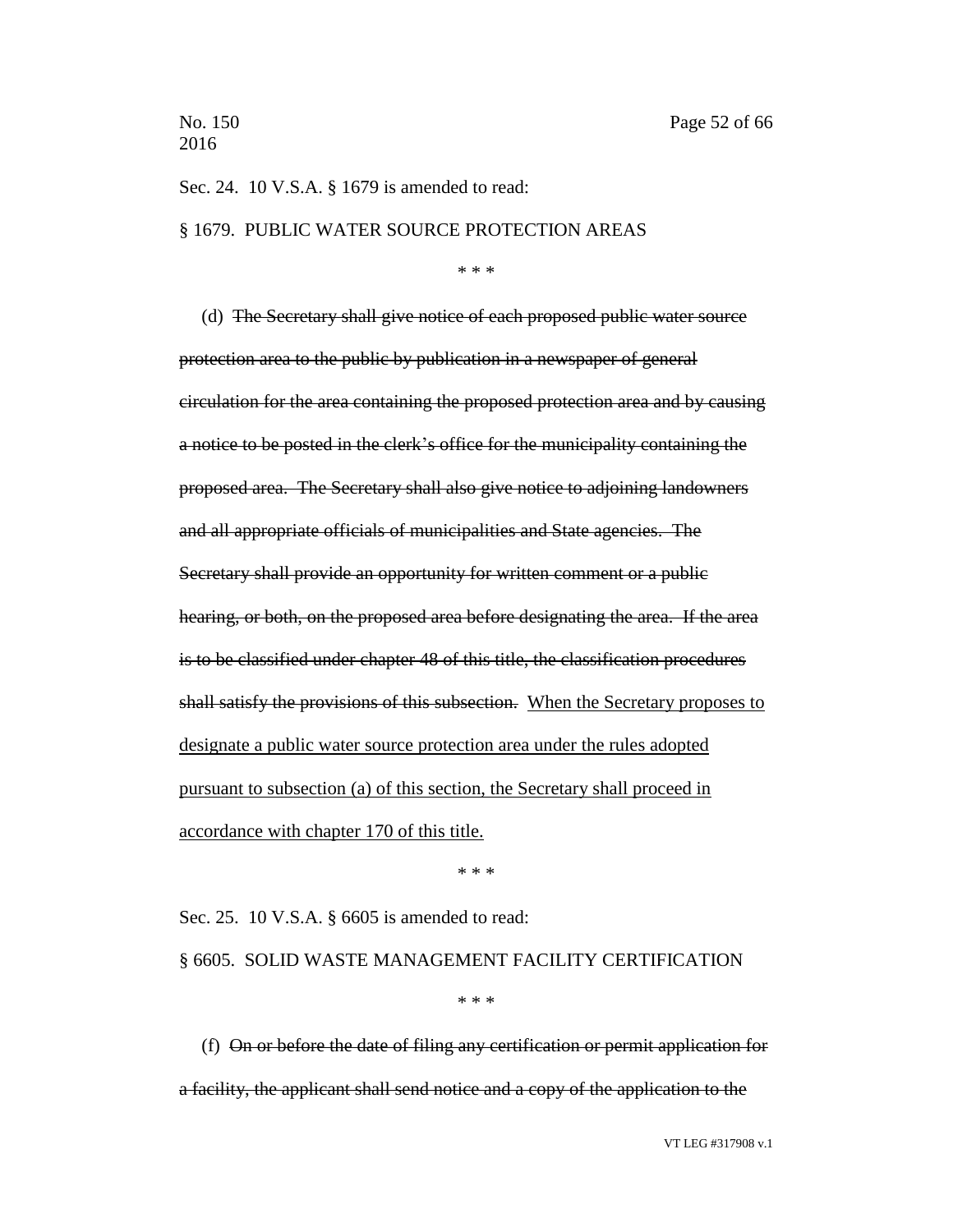municipality where the facility is proposed to be or is located, and any adjacent Vermont municipality if the land is located on a boundary. The applicant shall furnish to the certifying or permitting authority the names of those furnished notice of application. Notwithstanding the provisions of subsection (c) of this section, the Secretary shall not issue a certification for a new facility or a recertification for an existing facility unless the town, city, or village in which the facility is located has been notified. When an application for a certification is filed under this section, the Secretary shall proceed in accordance with chapter 170 of this title.

 $(g)(1)$  Notwithstanding any other contrary provision of this section, the Secretary may authorize the land disposal or management of sludge or septage by an applicant at any certified site or facility with available capacity, provided the Secretary finds:

\* \* \*

(2) The Secretary shall, following his or her issuance of approval of emergency sludge or septage disposal under this subsection, provide public notice of that action. Issuance of an approval under this subsection shall comply with section 7716 of this title.

\* \* \*

Sec. 26. 10 V.S.A. § 6605c is amended to read: § 6605c. SOLID WASTE CATEGORICAL CERTIFICATIONS

\* \* \*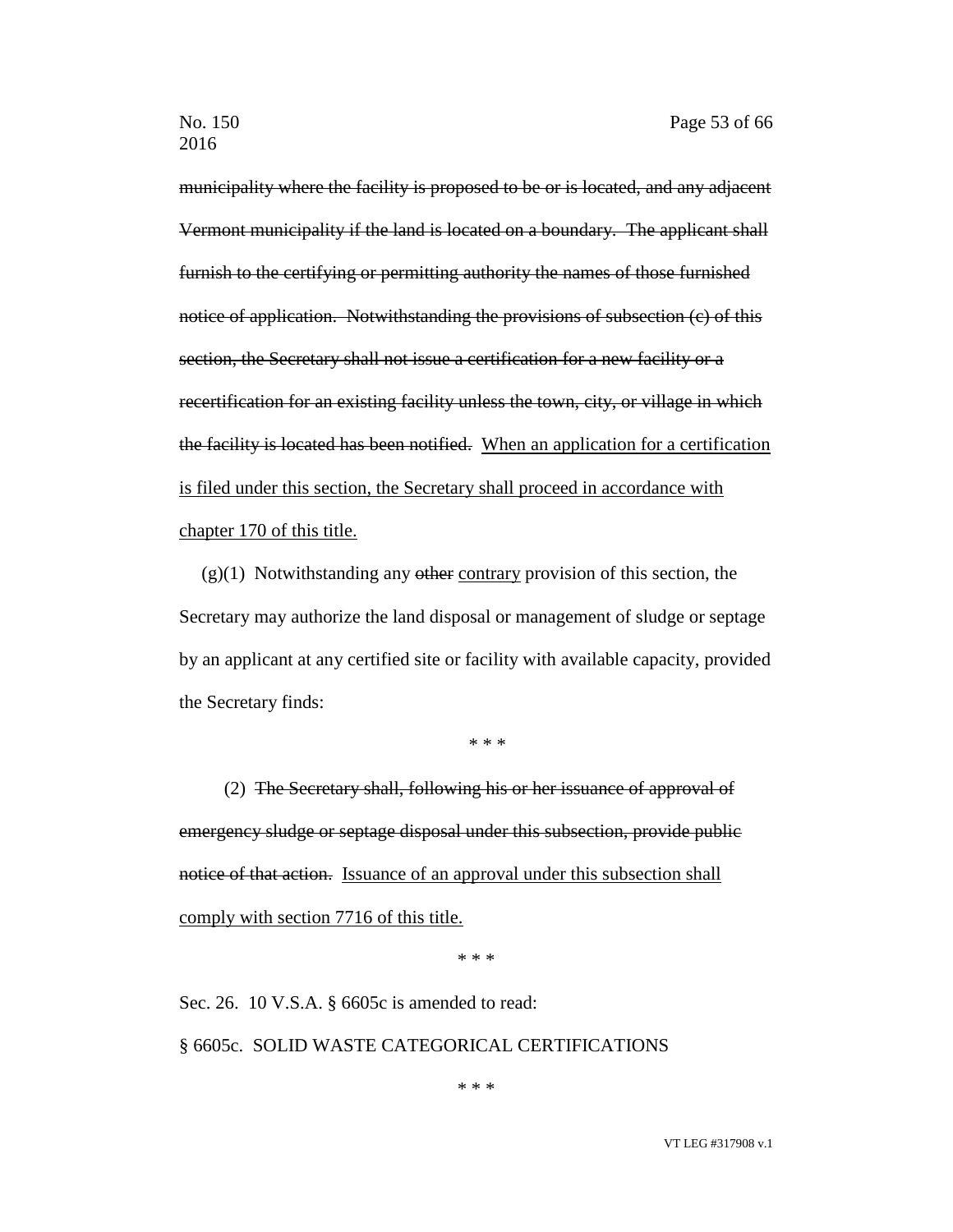(d) On or before the date of filing any certification application for a facility, the applicant shall send notice and a copy of the application to the municipality where the facility is proposed to be or is located and any adjacent Vermont municipality if the facility is located on a boundary. The applicant shall furnish the Secretary the names of those noticed of the application. When an application for a certification is filed under this section, the Secretary shall proceed in accordance with chapter 170 of this title.

\* \* \*

Sec. 27. 10 V.S.A. § 6605d is amended to read: § 6605d. PROVISIONAL CERTIFICATION

\* \* \*

(e) The Secretary shall provide notice of the opportunity for public comment on an application for provisional certification, any proposed findings with respect to the application, and the time and place of a public informational meeting.

(1) The notice shall be published at least 14 days prior to the meeting and the public comment period shall end no sooner than 14 days after the meeting.

(2) In addition to the publication of notice in newspapers of general circulation in the area where the facility is located, the following persons shall be notified: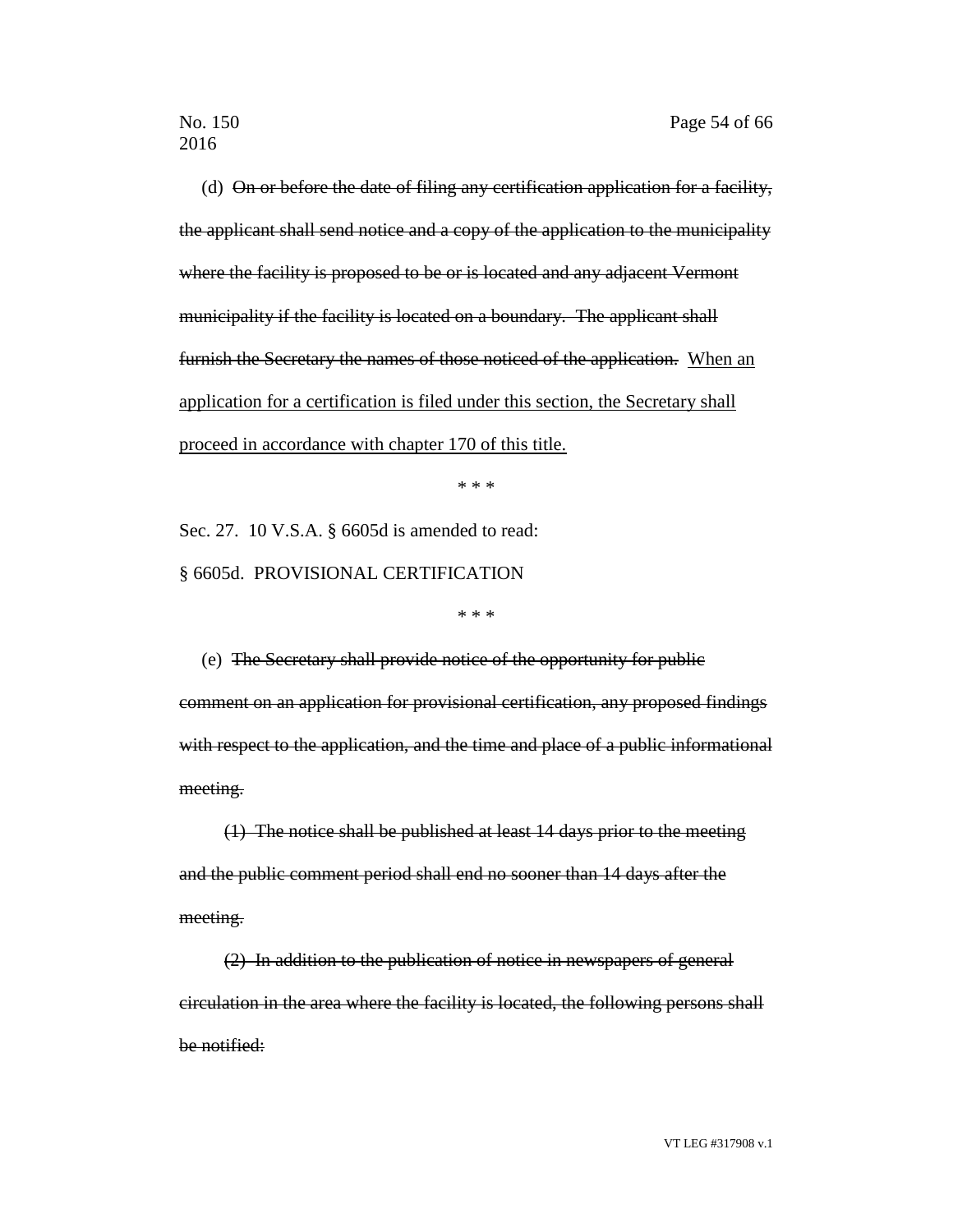(A) The legislative body and the planning commission of the municipality in which the facility is located and the legislative bodies and planning commissions of all municipalities that will be served by the facility.

(B) All landowners whose property adjoins the facility.

(C) Any other state agency or subdivision of the state that has issued or may be required to issue a permit for the facility.

(D) The regional planning commission and any solid waste district serving the town, city or gore where the facility is located.

(E) Community or interest groups or organizations that have requested notice in writing prior to the date the hearing is warned. When an application for a provisional certification is filed under this section, the Secretary shall proceed in accordance with chapter 170 of this title.

\* \* \*

(g) A determination of the Secretary under this section may be reviewed under subchapter 5 of chapter 151 of this title. [Repealed.]

(h) If the Secretary finds that emergency action is required for the disposal of solid waste in Vermont facilities, the Secretary may issue an emergency provisional certification. Notice Notwithstanding any contrary requirement of chapter 170 of this title, notice of a proposed emergency provisional certification shall be published at least seven calendar days prior to the meeting and the public comment period shall end no sooner than three calendar days after the meeting. An emergency provisional certification granted in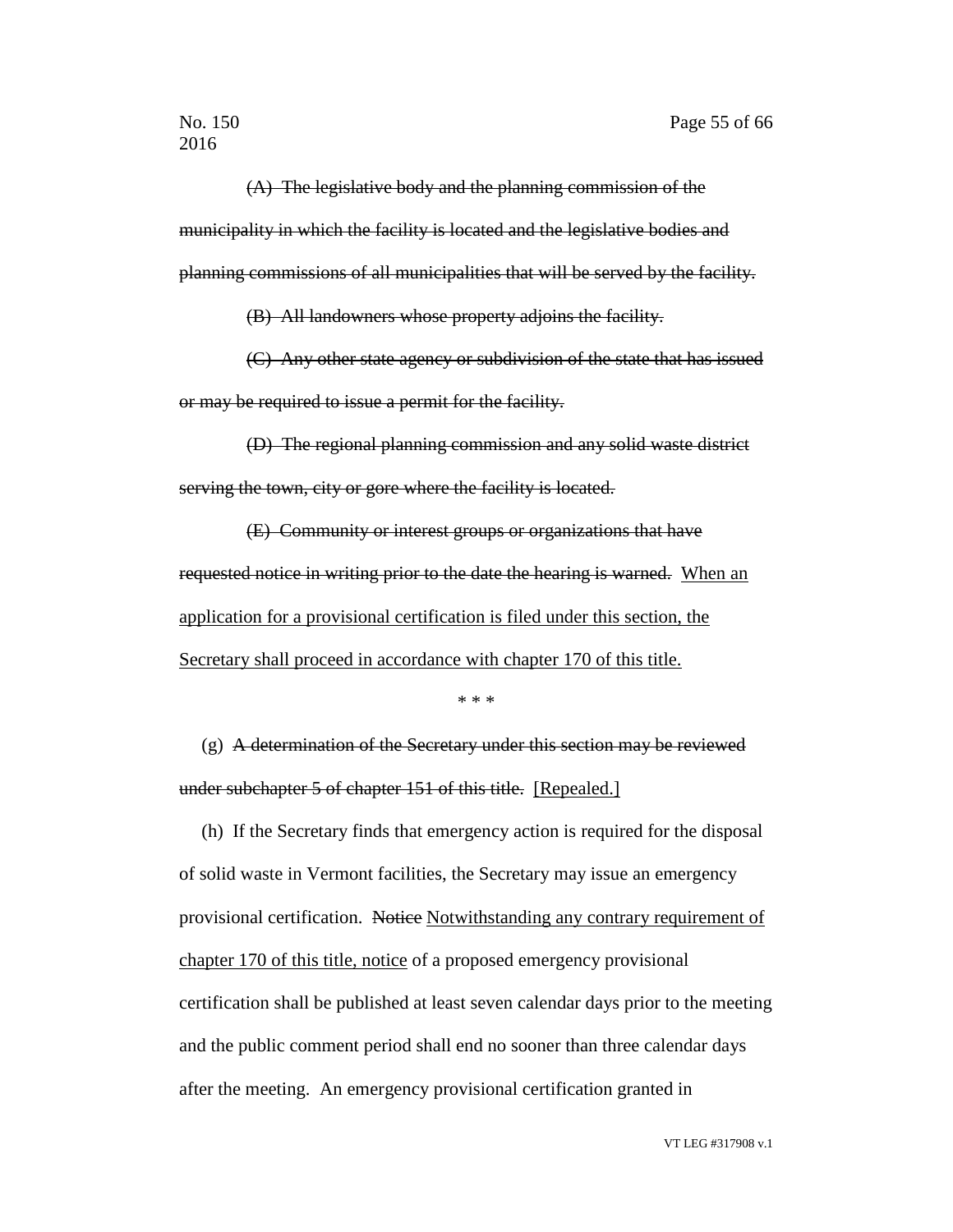accordance with this subsection shall be issued no more than once and shall terminate 60 days after issuance, unless the Secretary reissues the certification under this section as a provisional certification. Except as otherwise required by this subsection, an emergency provisional certification shall be subject to requirements that apply to provisional certification.

\* \* \*

(j) The Secretary may not issue a provisional certification:

(1) to the owner or operator of a solid waste management facility for which a permit has been denied under chapter 151 of this title prior to January 1, 1990, until the owner or operator is subsequently issued a permit under chapter 151 of this title; or

(2) to the owner or operator of a solid waste management facility that is subject to an appeal filed prior to January 1, 1990, so long as the appeal is still pending. [Repealed.]

Sec. 28. 10 V.S.A. § 6648 is amended to read:

§ 6648. CORRECTIVE ACTION PLAN

\* \* \*

(e) Prior to approval of the corrective action plan, the Secretary shall provide notice to the public by publishing notice in a local newspaper of general circulation where the property is located and providing written notice to the clerk for the municipality in which the property is located. The clerk shall post the notice in a location conspicuous to the public. The Secretary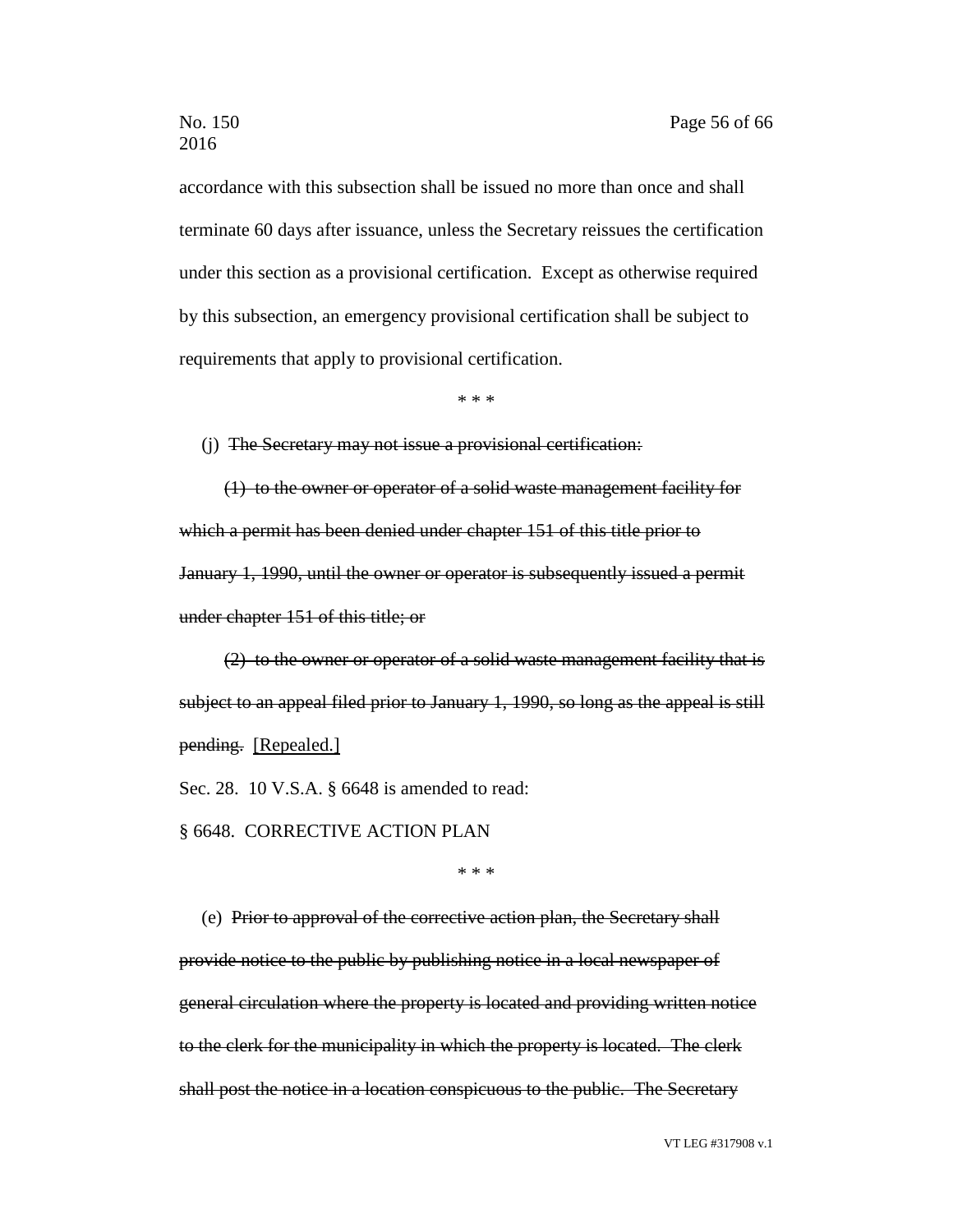shall review any public comment submitted prior to approval of the corrective action plan. The notice shall include all the following:

(1) a description of any proposed abatement, investigation, remediation, removal, and monitoring activities;

(2) a statement that the Secretary is considering approving a corrective action plan that provides for those activities;

(3) a request for public comment on the proposed activities to be

submitted within 15 days after publication;

(4) the name, telephone number, and address of an agency official who is able to answer questions and accept comments on the matter. Before approving a corrective action plan under this subchapter, the Secretary shall proceed in accordance with chapter 170 of this title.

\* \* \*

Sec. 29. 10 V.S.A. § 7156 is amended to read:

§ 7156. AGENCY RESPONSIBILITIES

\* \* \*

(c) Public input. The Agency shall establish a process under which a collection plan for a mercury-containing lamp is, prior to plan approval or amendment, available for public review and comment for 30 days. In establishing such a process, the Agency shall consult with interested persons, including manufacturers, environmental groups, wholesalers, retailers, municipalities, and solid waste districts. Procedure. Before approving a

VT LEG #317908 v.1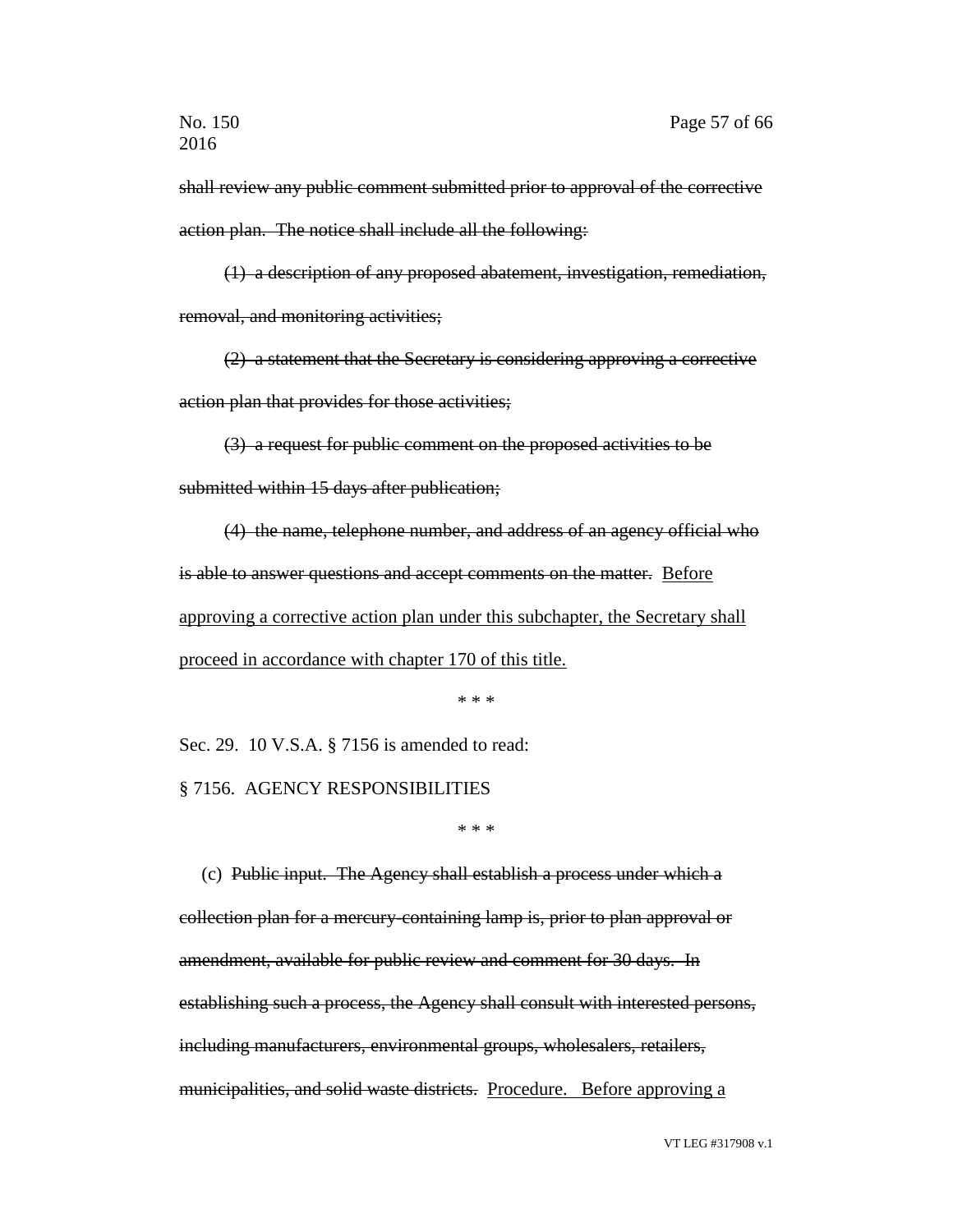collection plan under this chapter, the Secretary shall proceed in accordance with chapter 170 of this title.

\* \* \*

Sec. 30. 10 V.S.A. § 7554 is amended to read:

§ 7554. MANUFACTURER OPT-OUT INDIVIDUAL PLAN

\* \* \*

(d) Public review and consultation. Prior to approval of a plan under this section, the Agency shall make the manufacturer's proposed plan available for public review and comment for at least 30 days. Before approving an individual plan under this section, the Secretary shall proceed in accordance with chapter 170 of this title.

\* \* \*

Sec. 31. 10 V.S.A. § 7586 is amended to read:

### § 7586. AGENCY RESPONSIBILITIES; APPROVAL OF PLANS

(a) Approval of plan. Within 90 days after receipt of a proposed primary battery stewardship plan, not including the time required for public comment under subsection (c) of this section chapter 170 of this title, the Secretary shall determine whether the plan complies with the requirements of section 7584 of this title. If the Secretary determines that a plan complies with the requirements of section 7584 of this title, the Secretary shall notify the applicant of the plan approval in writing. If the Secretary rejects a primary battery stewardship plan, the Secretary shall notify the applicant in writing of

VT LEG #317908 v.1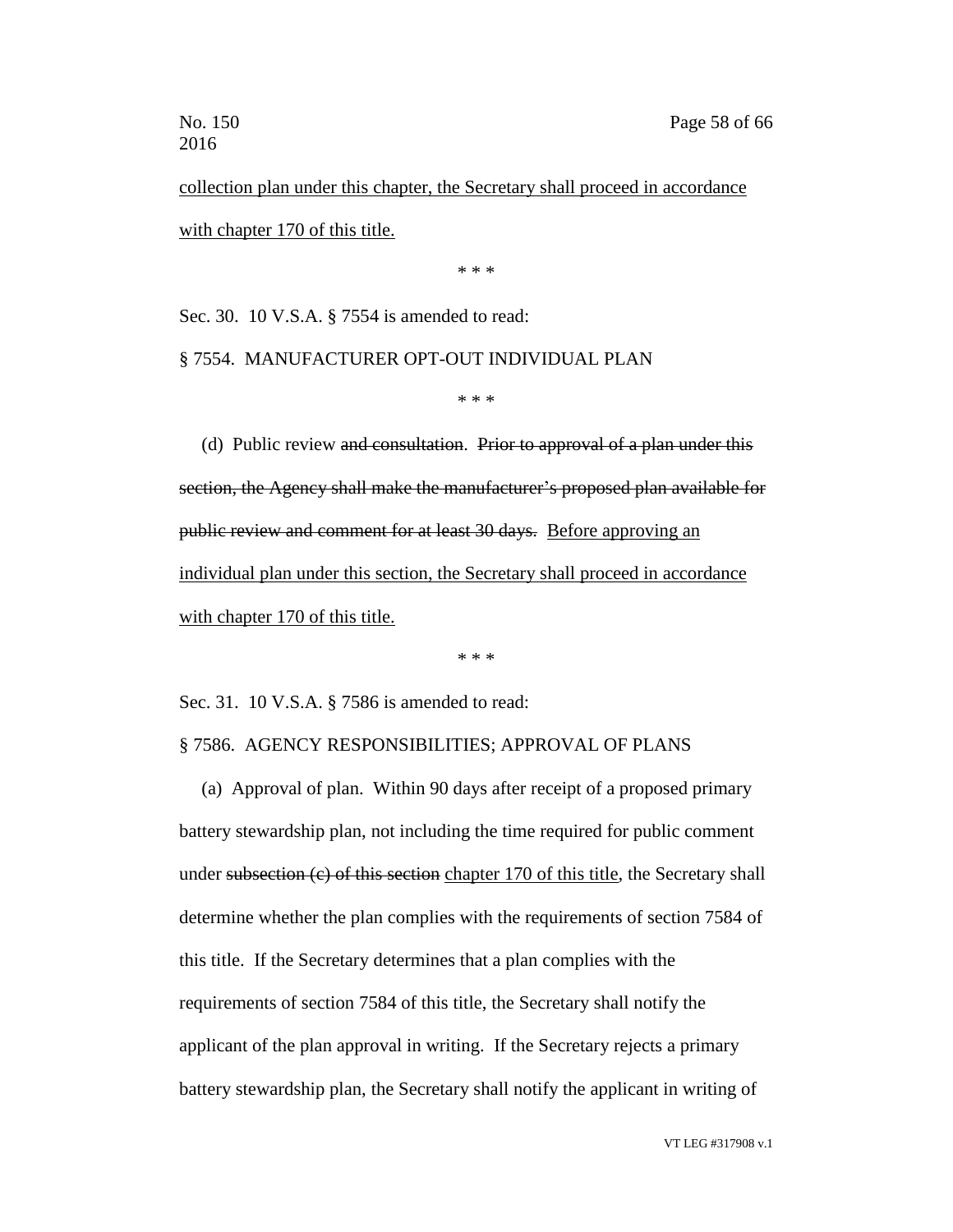the reasons for rejecting the plan. An applicant whose plan is rejected by the Secretary shall submit a revised plan to the Secretary within 45 days of receiving notice of rejection. A primary battery stewardship plan that is not approved or rejected by the Secretary within 90 days, not including the time required for public comment under subsection (e) of this section chapter 170 of this title, of submission by a producer shall be deemed approved.

\* \* \*

(c) Public notice review. The Secretary shall post all proposed primary battery stewardship plans and all proposed amendments to a primary battery stewardship plan on the Agency's website for 30 days from the date the application for a plan or a plan amendment is deemed complete by the Secretary, subject to the confidentiality provisions of section 7592 of this title. When the Secretary receives a request to approve or amend a primary battery stewardship plan under this subchapter, the Secretary shall proceed in accordance with chapter 170 of this title.

(d) Public input. The Secretary shall establish a process under which a primary battery stewardship plan, prior to plan approval or amendment, is available for public review and comment. [Repealed.]

\* \* \*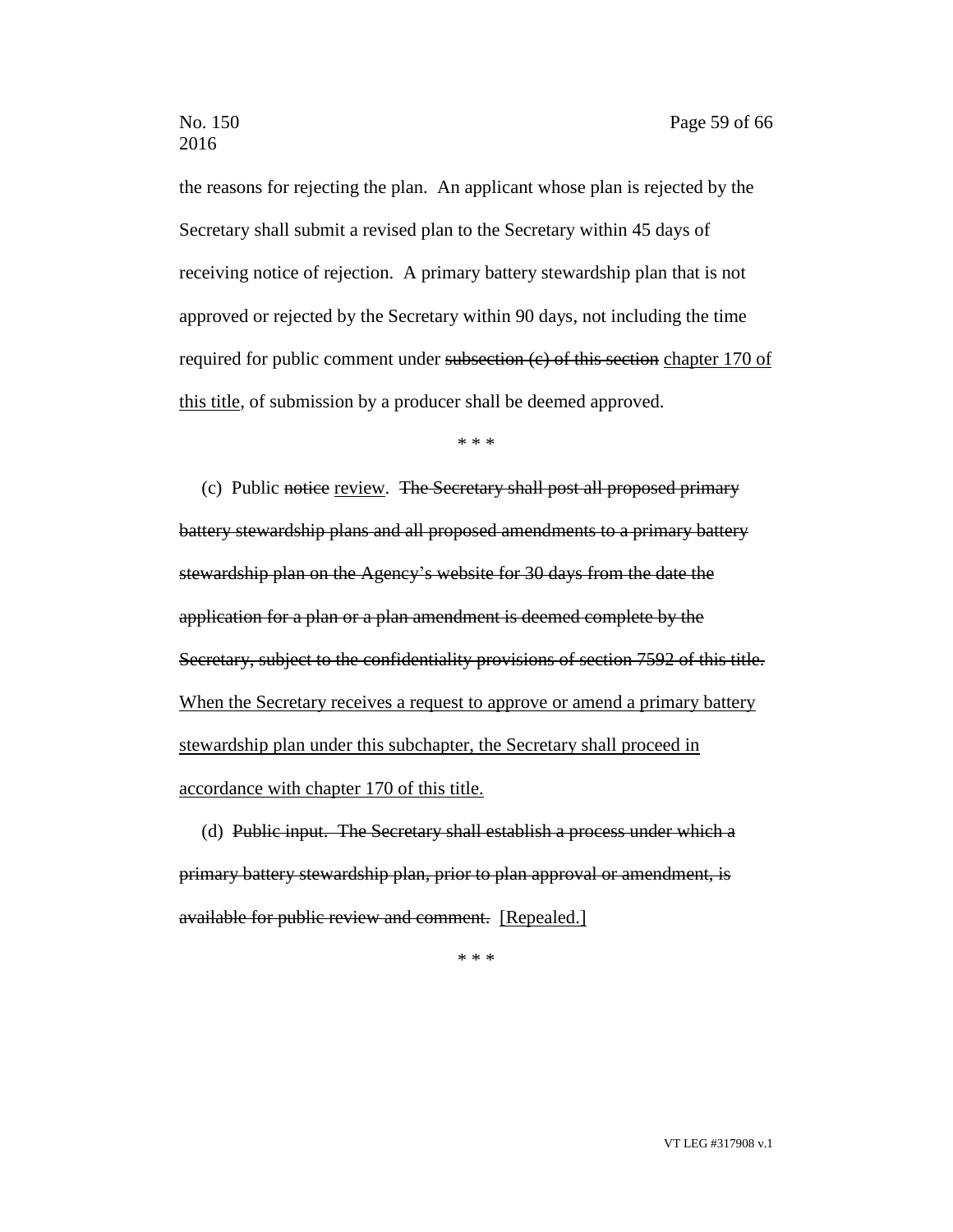Sec. 32. 29 V.S.A. § 405 is amended to read:

### § 405. INVESTIGATION AND DETERMINATION OF PUBLIC GOOD

(a) Written notice of each application shall be given by the department to abutting property owners, the selectmen of the town in which the proposed encroachment is located, and other persons as it considers appropriate. The notice shall provide a brief description of the proposed encroachment and the address where complete information about it may be obtained. Notice shall provide not less than 10 days for the filing of written comments by any interested persons. Upon receipt within the notice period of a request from a municipality, or 25 or more persons in interest, the department shall hold a public information meeting. Notice of the meeting shall be provided to anyone required to receive notice by this subsection, to all persons who have filed written comments within the notice period, and to other persons as the department considers appropriate. When an application is filed under this chapter, the Department shall proceed in accordance with 10 V.S.A. chapter 170.

\* \* \*

(c) The department shall give written notice to the applicant, the municipality in which the encroachment is located, the abutting property owners and other persons considered appropriate, of the action taken in approving a permit or denying the application. Notice shall be given within five days of taking action. The notice shall explain the reasons for the action

VT LEG #317908 v.1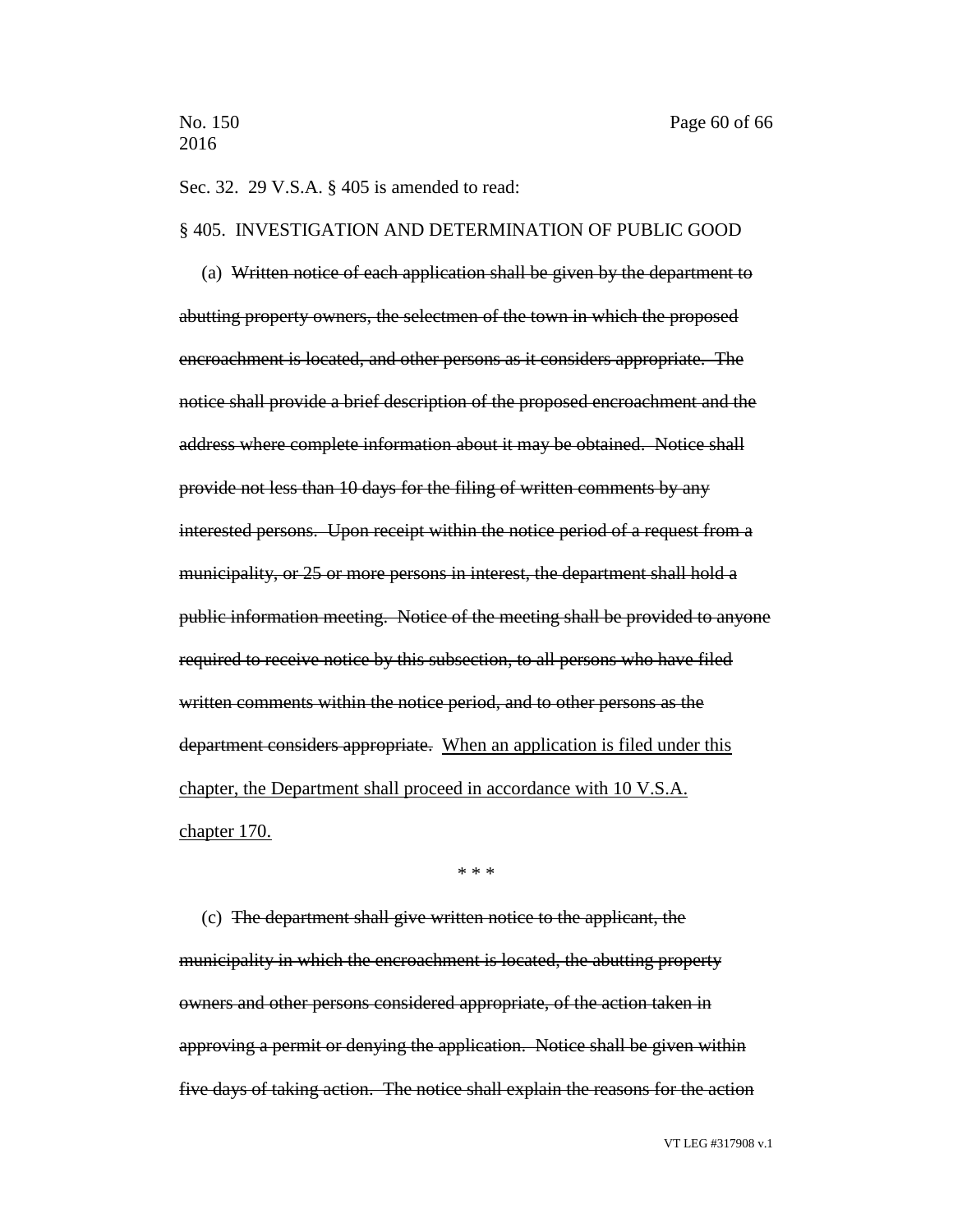and shall include findings as to the effect of the encroachment on each element of the public good set forth in subsection (b) of this section. The action of approving or denying an application shall not be effective until 10 days after the department's Department's notice of action.

\* \* \* Act 250 Jurisdictional Determinations \* \* \*

Sec. 33. 10 V.S.A. § 6007 is amended to read:

§ 6007. ACT 250 DISCLOSURE STATEMENT; JURISDICTIONAL

## DETERMINATION

\* \* \*

(c) With respect to the partition or division of land, or with respect to an activity which might or might not constitute development, any person may submit to the district coordinator an "Act 250 Disclosure Statement" and other information required by the rules of the Board, and may request a jurisdictional opinion from the district coordinator concerning the applicability of this chapter. If a requestor wishes a final determination to be rendered on the question, the district coordinator, at the expense of the requestor and in accordance with rules of the Board, shall publish notice of the issuance of the opinion in a local newspaper generally circulating in the area where the land which is the subject of the opinion is located, and shall serve the opinion on all persons listed in subdivisions  $6085(c)(1)(A)$  through (D) of this title. In addition, the requestor who is seeking a final determination shall consult with the district coordinator and obtain approval of a subdivision  $6085(c)(1)(E)$  list

VT LEG #317908 v.1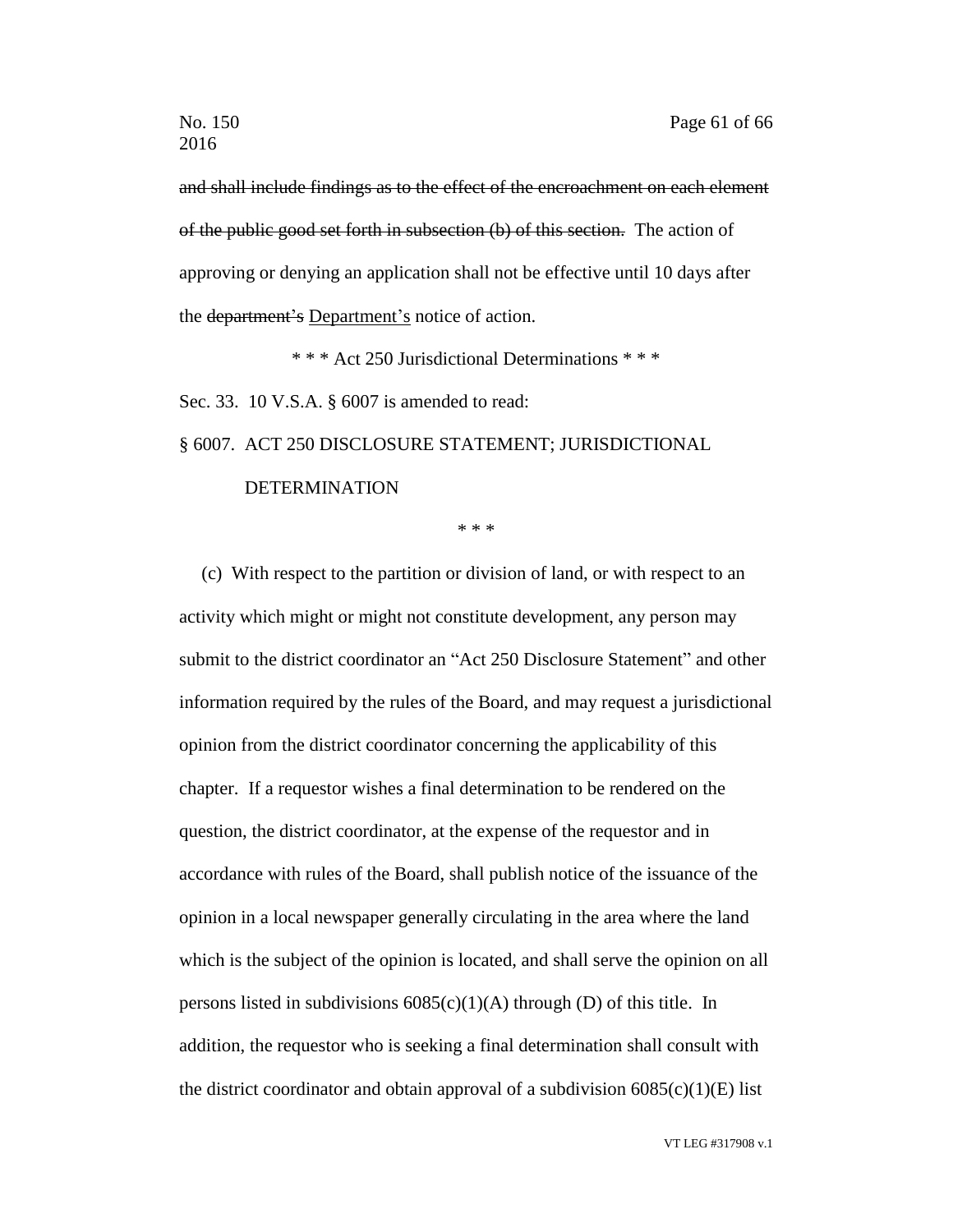of persons who shall be notified by the district coordinator because they are adjoining property owners or other persons who would be likely to be able to demonstrate a particularized interest protected by this chapter that may be affected by an act or decision by a District Commission.

(d) A person who seeks review of a jurisdictional opinion issued by a district coordinator may request consideration by the Board of the issues addressed in the opinion.

(1) If the opinion was served on the person when issued, the person's request under this subsection shall be submitted to the Board within 30 days of the opinion's issuance.

(2) If the opinion was not served on the person when issued, the request shall be submitted to the Board:

(A) within 30 days from the date on which the opinion was served on the requestor; or

(B) at any time, if the opinion is never served on the requestor.

(3) The Board shall give notice of the request.

(A) The Board shall serve the notice on all persons listed in

subdivisions  $6085(c)(1)(A)$ -(D) of this title and post the notice on its website.

(B) If the request pertains to a jurisdictional opinion for which a final determination was requested under subsection (c) of this section, the Board shall: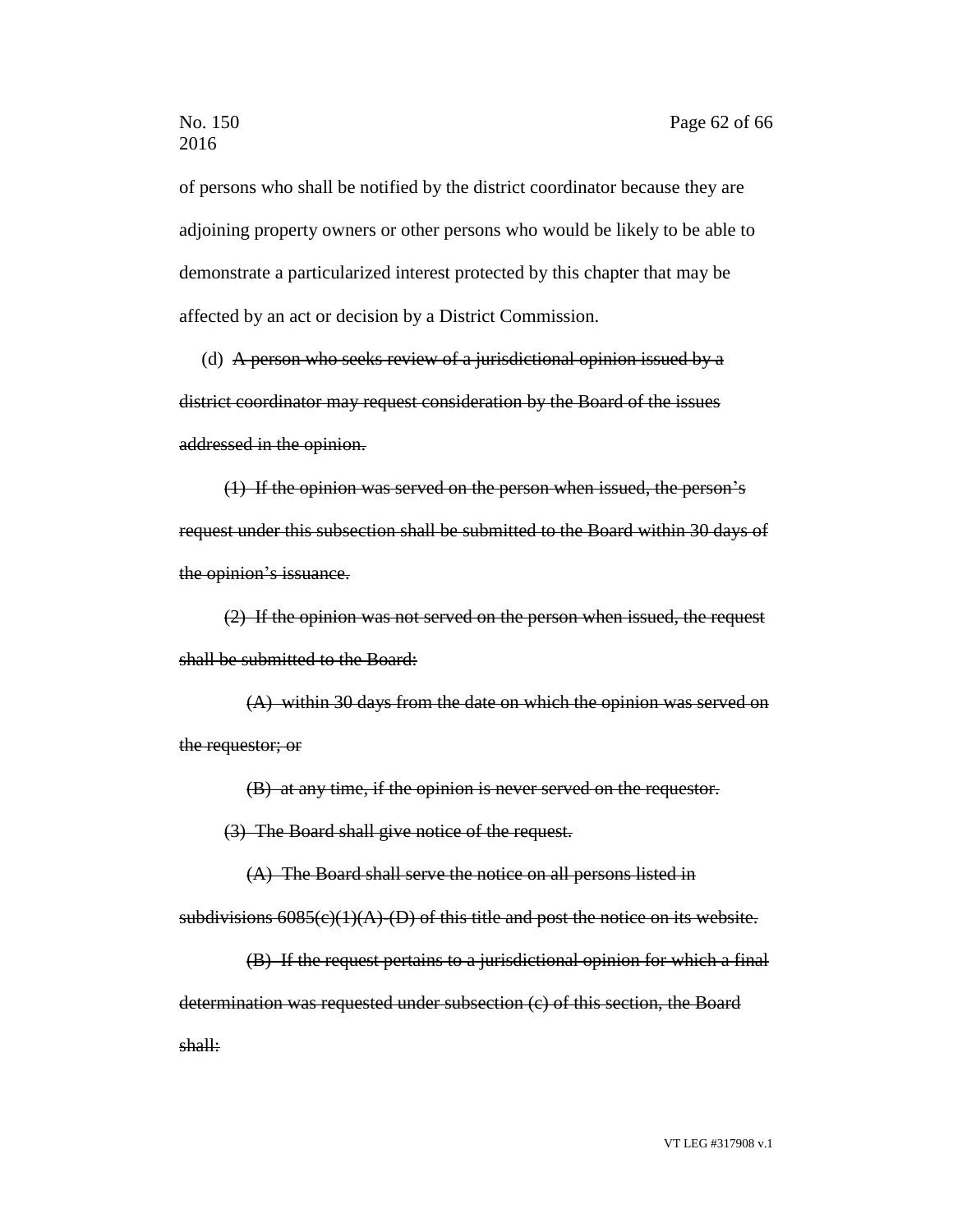(i) serve the notice on all persons on the approved subdivision 6085(c)(1)(E) list; and

(ii) publish at the expense of the requestor the notice in a local newspaper having general circulation in the area where the land which is the subject of the request is located.

(4) An act or decision of the Board under this subsection may be appealed to the Environmental Division pursuant to chapter 220 of this title. [Repealed.]

Sec. 34. 10 V.S.A. § 6089 is amended to read:

§ 6089. APPEALS

Appeals of any act or decision of a District Commission under this chapter or the Natural Resources Board a district coordinator under subsection 6007(d) 6007(c) of this title shall be made to the Environmental Division in accordance with chapter 220 of this title. For the purpose of this section, a decision of the Chair of a District Commission under section 6001e of this title on whether action has been taken to circumvent the requirements of this chapter shall be considered an act or decision of the District Commission.

Sec. 35. 10 V.S.A § 8503(b) is amended to read:

(b) This chapter shall govern:

(1) all appeals from an act or decision of a District Commission under chapter 151 of this title, excluding appeals of application fee refund requests;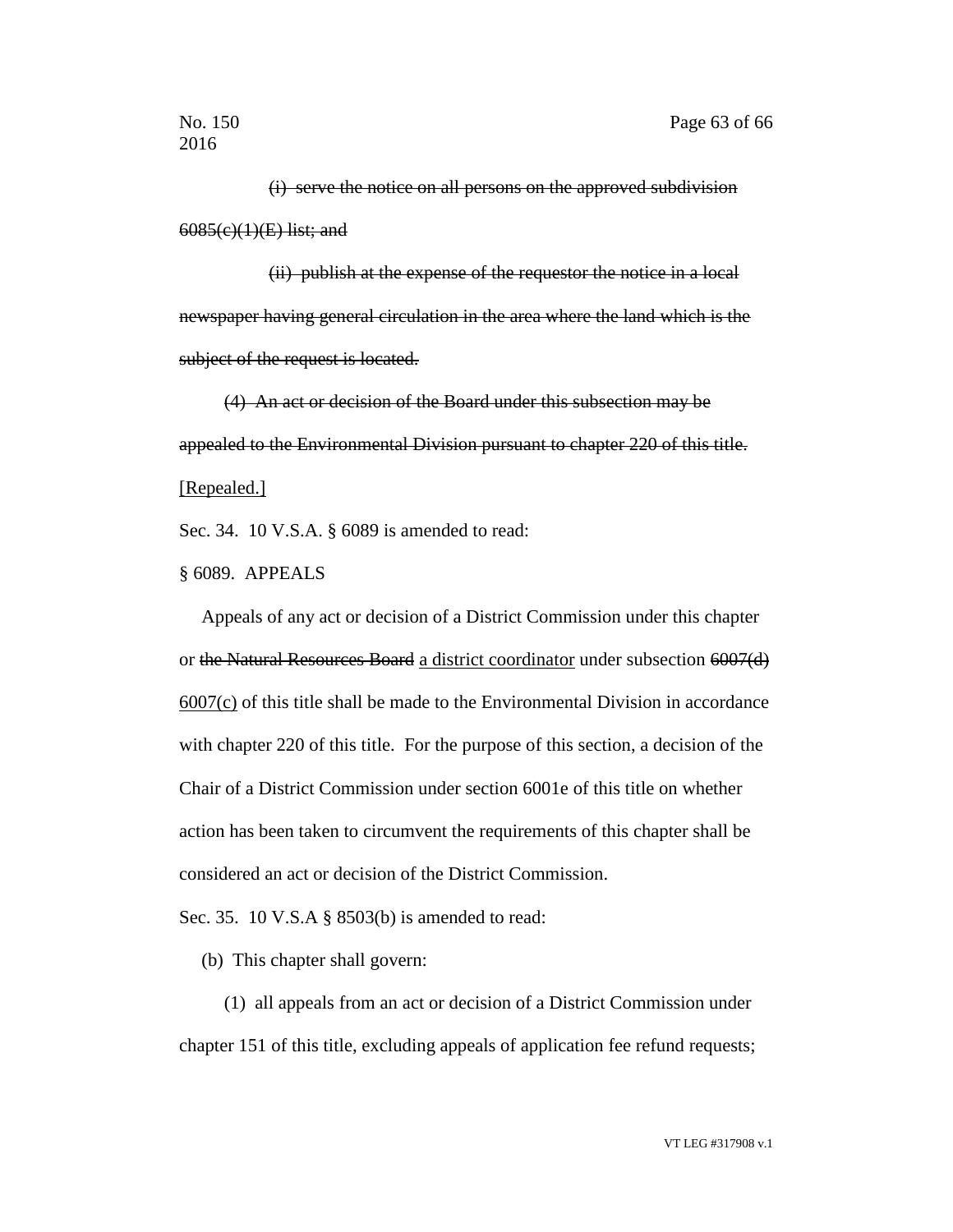(2) appeals from an act or decision of the Natural Resources Board  $\underline{a}$ district coordinator under subsection 6007(d) 6007(c) of this title;

(3) appeals from findings of fact and conclusions of law issued by the Natural Resources Board in its review of a designated growth center for conformance with the criteria of subsection 6086(a) of this title, pursuant to authority granted at 24 V.S.A. § 2793c(f).

Sec. 36. 10 V.S.A. § 8504(a) is amended to read:

(a) Act 250 and Agency appeals. Within 30 days of the date of the act or decision, any person aggrieved by an act or decision of the Secretary, the Natural Resources Board, or a District Commission, or a district coordinator under the provisions of law listed in section 8503 of this title, or any party by right, may appeal to the Environmental Division, except for an act or decision of the Secretary under subdivision 6086b(3)(E) of this title or governed by section 8506 of this title.

Sec. 37. 10 V.S.A. § 8504(e) is amended to read:

(e) Act 250 jurisdictional determinations by the Natural Resources Board a district coordinator.

(1) The appellant shall provide notice of the filing of an appeal to each person entitled to notice under subdivisions  $6085(c)(1)(A)$  through (D) of this title and, to each person on an approved subdivision  $6085(c)(1)(E)$  list, and to the Natural Resources Board.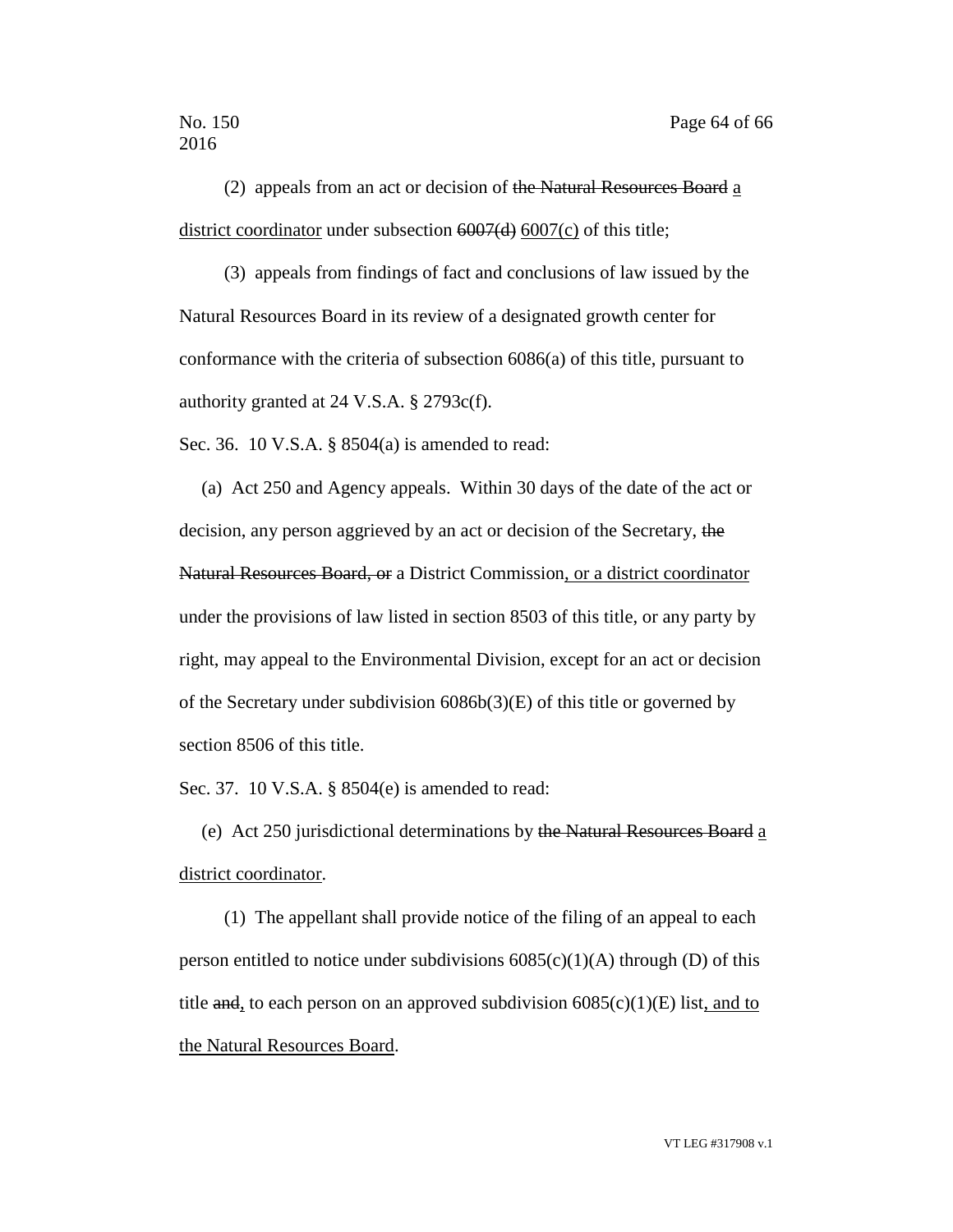(2) Failure to appeal within the time required under subsection (a) of this section shall render the decision of the Board district coordinator under subsection 6007(d) 6007(c) of this title the final determination regarding jurisdiction under chapter 151 of this title unless the underlying jurisdictional opinion issued by the district coordinator was not properly served on persons listed in subdivisions  $6085(c)(1)(A)$  through (D) of this title and on persons on a subdivision  $6085(c)(1)(E)$  list approved under subsection  $6007(c)$  of this title. Sec. 37a. 10 V.S.A. § 6604c(d) is amended to read:

(d) On or before July 1, 2016 2017, the Secretary shall adopt rules that allow for the management of excavated soils requiring disposal that contain PAHs, arsenic, or lead in a manner that ensures protection of human health and the environment and promotes Vermont's traditional settlement patterns in compact village or city centers. At a minimum, the rules shall:

\* \* \*

### Sec. 37b. MANAGEMENT OF EXCAVATED DEVELOPMENT SOILS;

### EXTENSION OF REPEAL DATE

#### 2015 Acts and Resolves No. 52, Sec. 7 is amended to read:

Sec. 7. REPEAL

On July 1, 2016 2017, 10 V.S.A. § 6604c(a), (b), and (c) are repealed.

\* \* \* Effective Dates \* \* \*

### Sec. 38. EFFECTIVE DATES

This act shall take effect on January 1, 2018, except that: